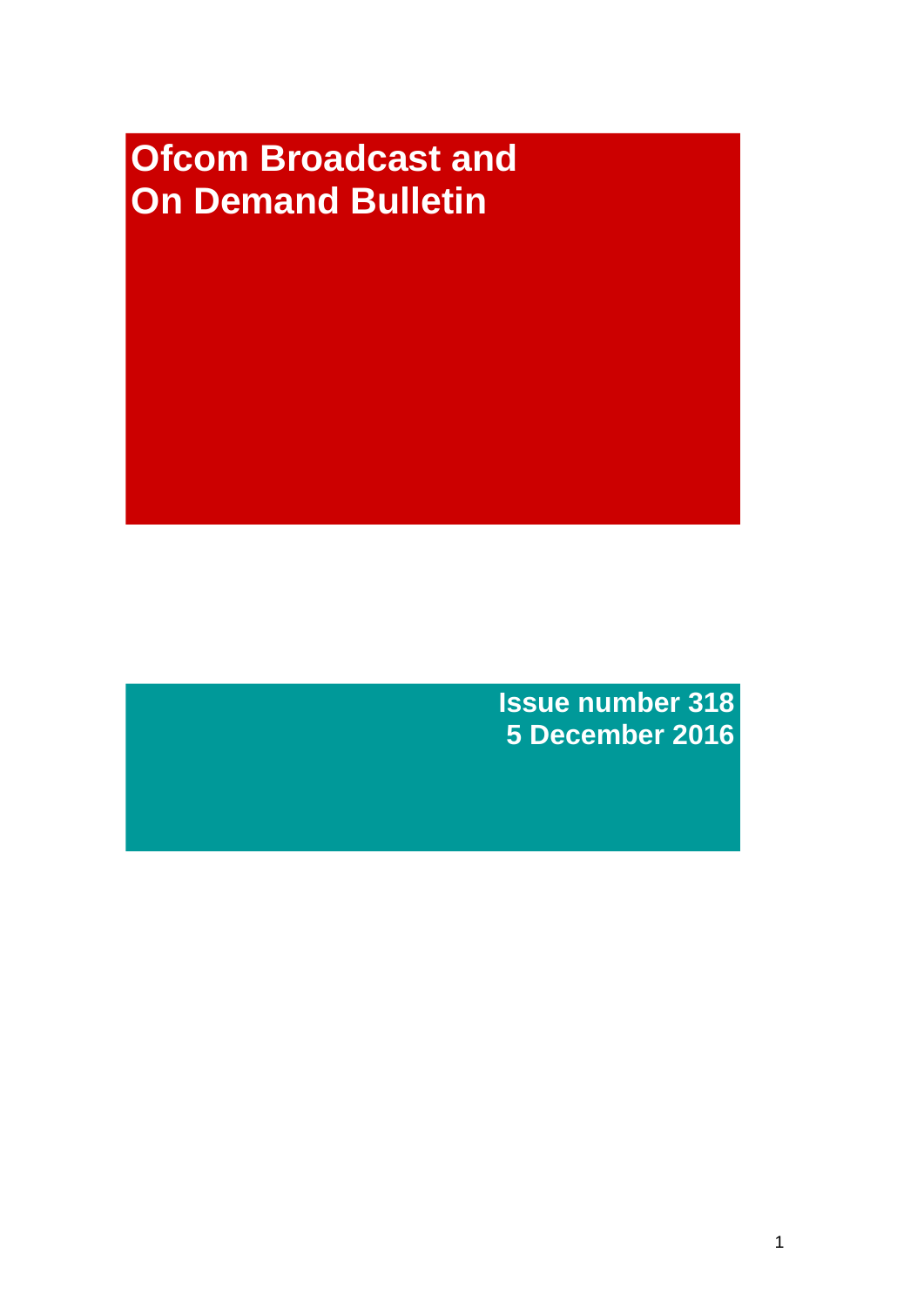# **Contents**

Introduction 3

# **Note to Broadcasters and On Demand Service Providers**

| Upcoming consultations on proposed amendments<br>to the Broadcasting Code, and new BBC complaints<br>handling procedures | 5  |
|--------------------------------------------------------------------------------------------------------------------------|----|
| <b>Broadcast Standards cases</b>                                                                                         |    |
| In Breach                                                                                                                |    |
| <b>Pinky Pinky</b><br>Kanshi Radio, 30 June 2016, 01:59 and 1 September 2016, 00:05                                      | 6  |
| <b>Bulletin</b><br>Made in Tyne & Wear, 9 September 2016, 21:00                                                          | 16 |
| <b>Frank Skinner Show</b><br>Absolute Radio, 1 October 2016, 09:30                                                       | 19 |
| <b>Various programmes</b><br>Believe TV, 15 June 2016, various times                                                     | 21 |
| <b>Advertising placement</b><br>Venus TV, various times and dates                                                        | 31 |
| <b>Broadcast Licence Conditions cases</b>                                                                                |    |
| <u>In Breach</u>                                                                                                         |    |
| Broadcasting licensees' late payment of licence fees<br>Various licensees                                                | 33 |
| <b>Tables of cases</b>                                                                                                   |    |
| <b>Investigations Not in Breach</b>                                                                                      | 34 |
| <b>Complaints assessed, not investigated</b>                                                                             | 35 |
| <b>Complaints outside of remit</b>                                                                                       | 42 |
| <b>Investigations List</b>                                                                                               | 44 |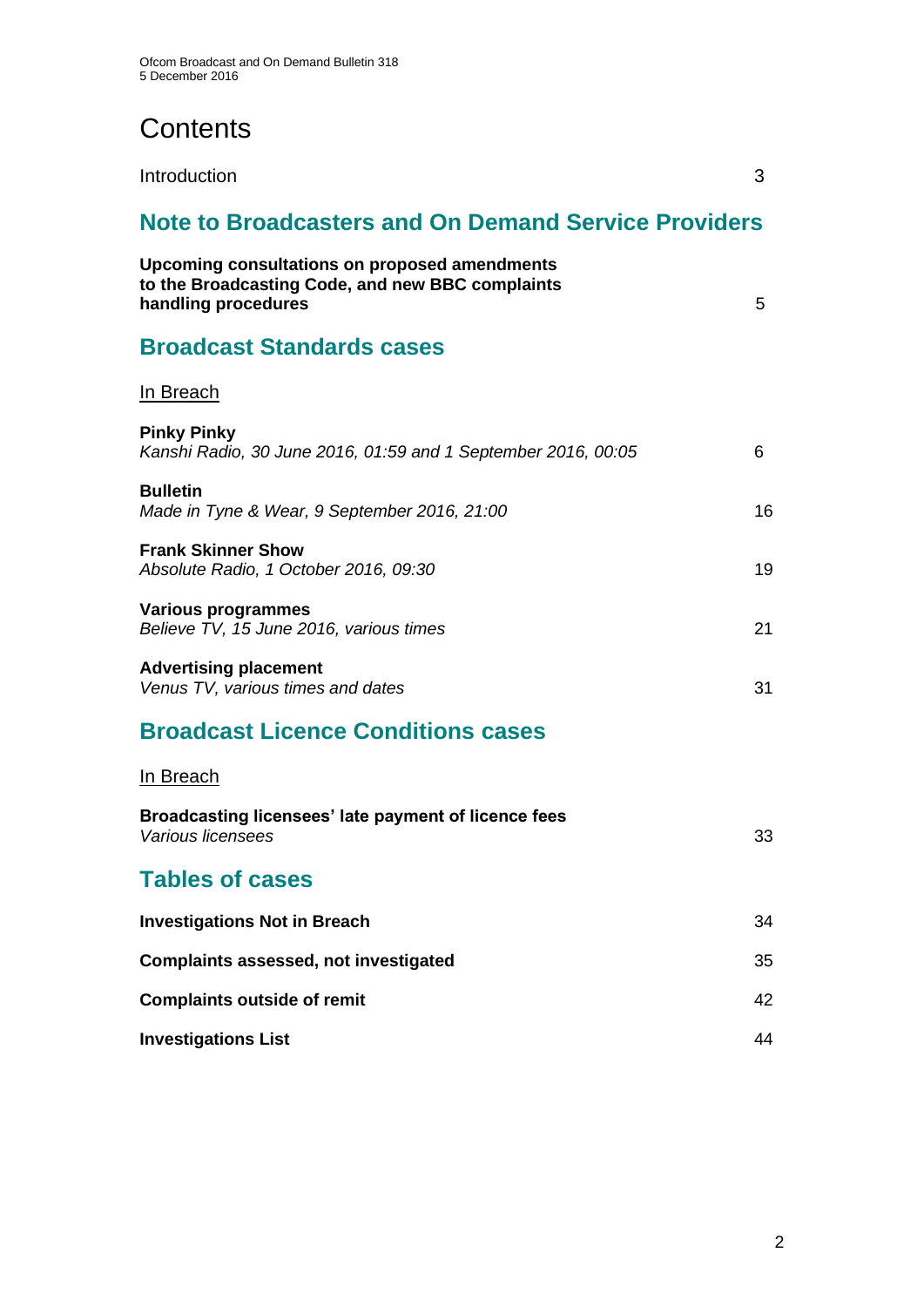# **Introduction**

Under the Communications Act 2003 ("the Act"), Ofcom has a duty to set standards for broadcast content as appear to it best calculated to secure the standards objectives<sup>1</sup>. Ofcom also has a duty to secure that every provider of a notifiable On Demand Programme Services ("ODPS") complies with certain standards requirements as set out in the Act<sup>2</sup>. Ofcom must include these standards in a code, codes or rules. These are listed below.

The Broadcast and On Demand Bulletin reports on the outcome of investigations into alleged breaches of those Ofcom codes and rules below, as well as licence conditions with which broadcasters regulated by Ofcom are required to comply. We also report on the outcome of ODPS sanctions referrals made by the ASA on the basis of their rules and guidance for advertising content on ODPS. These Codes, rules and guidance documents include:

- a) [Ofcom's Broadcasting Code](http://stakeholders.ofcom.org.uk/broadcasting/broadcast-codes/broadcast-code/) ("the Code") for content broadcast on television and radio services.
- b) the [Code on the Scheduling of Television Advertising](https://www.ofcom.org.uk/__data/assets/pdf_file/0014/32162/costa-april-2016.pdf) ("COSTA") which contains rules on how much advertising and teleshopping may be scheduled in television programmes, how many breaks are allowed and when they may be taken.
- c) certain sections of the [BCAP Code: the UK Code of Broadcast Advertising,](https://www.cap.org.uk/Advertising-Codes/Broadcast.aspx) which relate to those areas of the BCAP Code for which Ofcom retains regulatory responsibility for on television and radio services. These include:
	- the prohibition on 'political' advertising;
	- sponsorship and product placement on television (see Rules 9.13, 9.16 and 9.17 of the Code) and all commercial communications in radio programming (see Rules 10.6 to 10.8 of the Code);
	- 'participation TV' advertising. This includes long-form advertising predicated on premium rate telephone services – most notably chat (including 'adult' chat), 'psychic' readings and dedicated quiz TV (Call TV quiz services). Ofcom is also responsible for regulating gambling, dating and 'message board' material where these are broadcast as advertising<sup>3</sup>.
- d) other licence conditions which broadcasters must comply with, such as requirements to pay fees and submit information which enables Ofcom to carry out its statutory duties. Further information can be found on Ofcom's website for [television](http://licensing.ofcom.org.uk/tv-broadcast-licences/) and [radio](http://licensing.ofcom.org.uk/radio-broadcast-licensing/) licences.
- e) Ofcom's [Statutory Rules and Non-Binding Guidance for Providers of On-](http://stakeholders.ofcom.org.uk/binaries/broadcast/on-demand/rules-guidance/rules_and_guidance.pdf)[Demand Programme Services](http://stakeholders.ofcom.org.uk/binaries/broadcast/on-demand/rules-guidance/rules_and_guidance.pdf) for editorial content on ODPS. Ofcom considers sanctions in relation to advertising content on ODPS on referral by the Advertising Standards Authority ("ASA"), the co-regulator of ODPS for advertising or may do so as a concurrent regulator.

[Other codes and requirements](http://stakeholders.ofcom.org.uk/broadcasting/broadcast-codes/) may also apply to broadcasters, depending on their circumstances. These include the Code on Television Access Services (which sets out how much subtitling, signing and audio description relevant licensees must

<sup>&</sup>lt;sup>1</sup> The relevant legislation is set out in detail in Annex 1 of the Code.

<sup>&</sup>lt;sup>2</sup> The relevant legislation can be found at Part 4A of the Act.

<sup>3</sup> BCAP and ASA continue to regulate conventional teleshopping content and spot advertising for these types of services where it is permitted. Ofcom remains responsible for statutory sanctions in all advertising cases.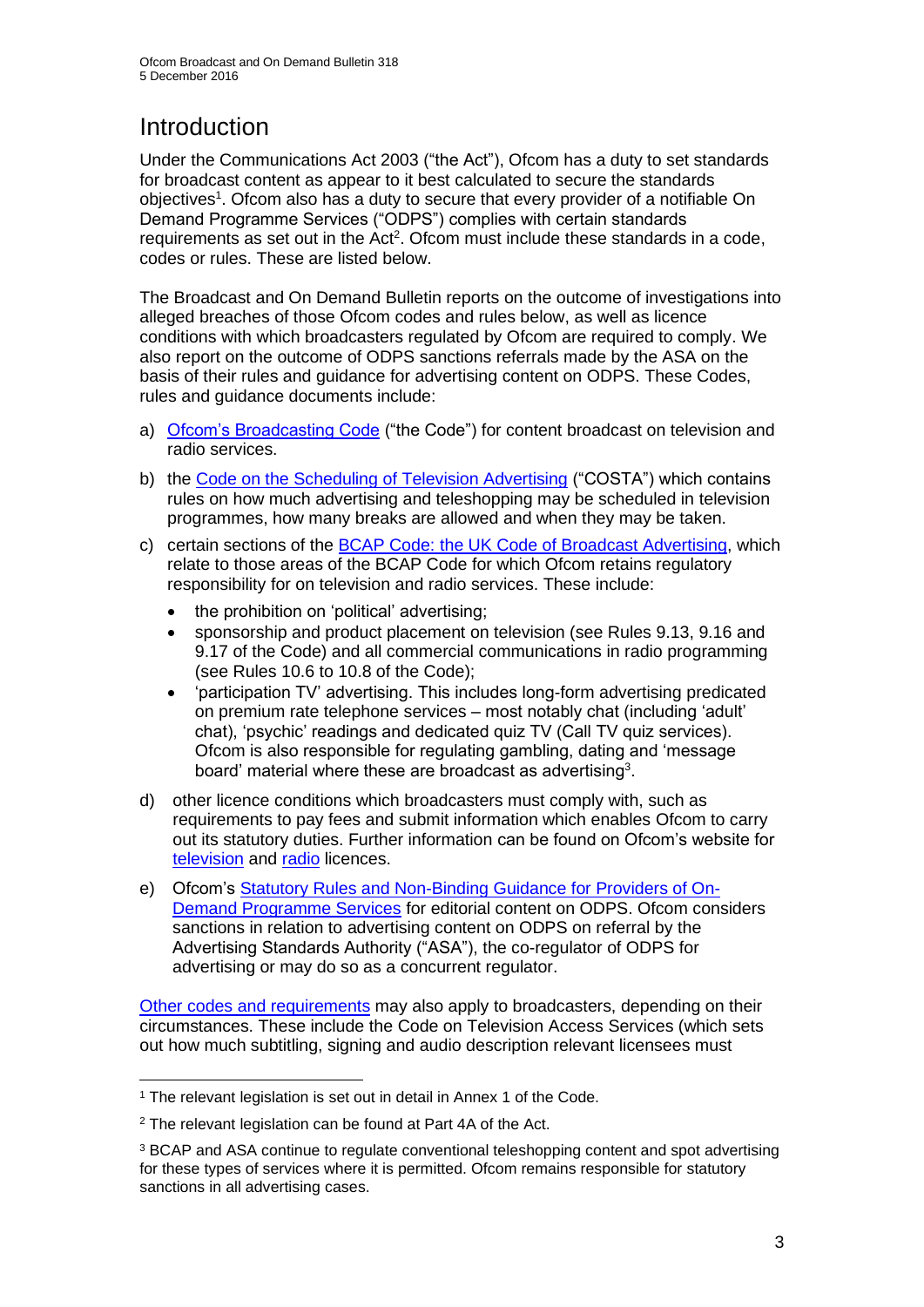provide), the Code on Electronic Programme Guides, the Code on Listed Events, and the Cross Promotion Code.

**It is Ofcom's policy to describe fully the content in television, radio and on demand content. Some of the language and descriptions used in Ofcom's Broadcast and On Demand Bulletin may therefore cause offence.**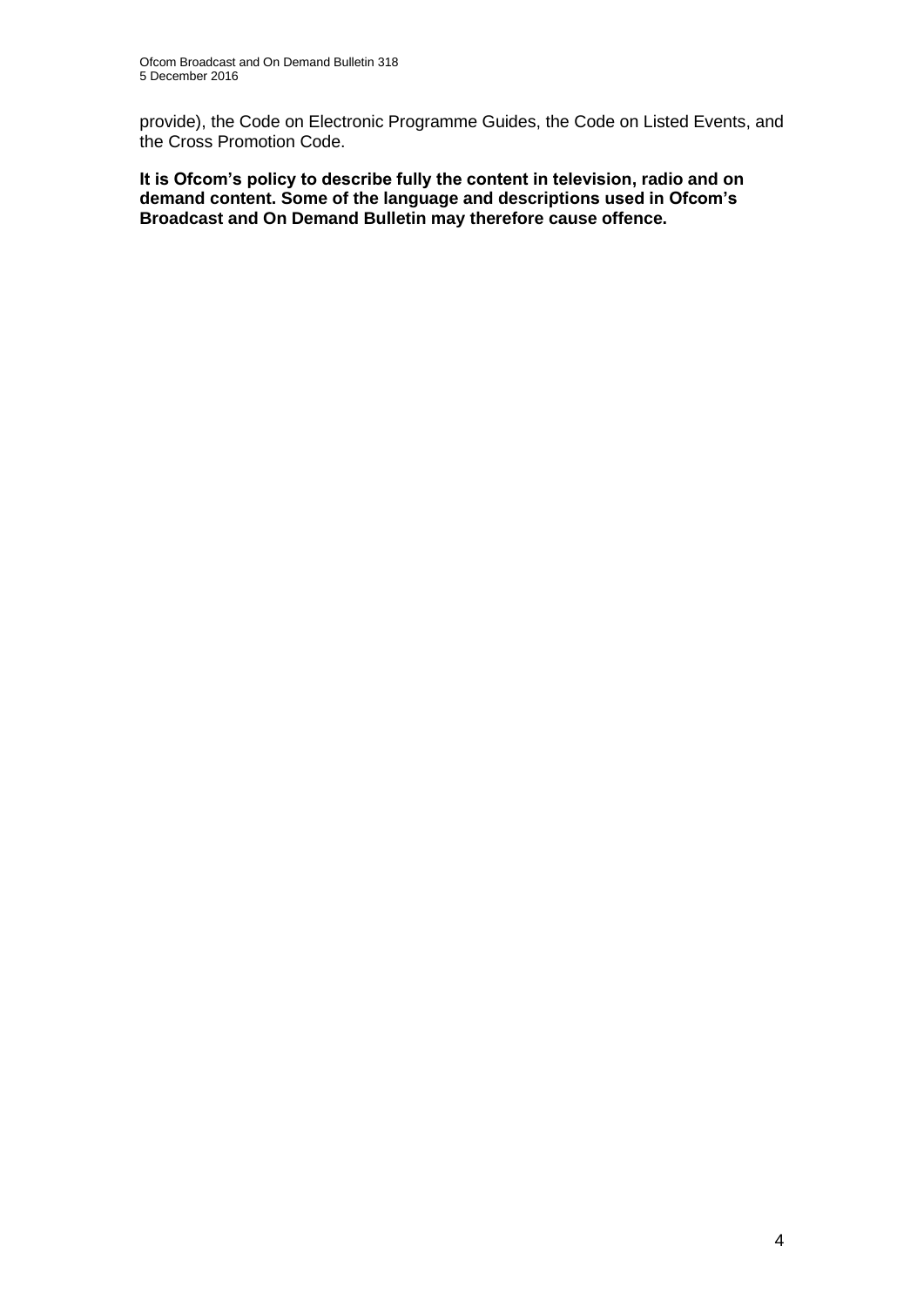### **Note to Broadcasters and On Demand Service Providers**

### **Upcoming consultations on proposed amendments to the Broadcasting Code, and new BBC complaints handling procedures**

Ofcom is currently preparing for its new responsibilities of regulating the BBC. This follows the publication on 15 September 2016 by the UK Government of the new draft Royal Charter and Framework Agreement for the BBC.

On 10 November 2016 Ofcom published the first of a series of consultation documents as we prepare for our new BBC duties, covering changes to the rules on due impartiality, due accuracy, elections and referendums<sup>1</sup>. This was published ahead of other consultations so that broadcasters and political parties have time to plan ahead for the various elections taking place in May 2017.

We are taking this opportunity to let broadcasters, on demand programme service (ODPS) providers and other interested stakeholders know that Ofcom will be publishing two further consultations in the area of content standards before the end of the year. These include:

- i) **Further proposed amendments to the Broadcasting Code.** The proposed revisions will make clear the areas where Ofcom has new responsibility to regulate content standards for BBC licence-fee funded services; and that the BBC iPlayer will be regulated under the Code, as relevant. We are also proposing to add the existing statutory rules for ODPS as a separate part alongside the Broadcasting Code.
- ii) **New procedures for handling complaints about BBC content standards, and for conducting our BBC investigations and sanctions.** Our proposed procedures will reflect key aspects of the Charter and Agreement. They aim to inform consumers and other relevant stakeholders clearly and effectively how Ofcom will consider complaints on a 'BBC First' basis**,** where the BBC will handle complaints in the first instance before a complainant can refer their issue to Ofcom.

Ofcom will inform all broadcasters and ODPS providers when these consultations are published and open for responses. Ofcom intends to give stakeholders until early February 2017 to respond.

<sup>1</sup> [https://www.ofcom.org.uk/consultations-and-statements/category-2/broadcast-impartiality](https://www.ofcom.org.uk/consultations-and-statements/category-2/broadcast-impartiality-accuracy-and-elections-rules-review)[accuracy-and-elections-rules-review](https://www.ofcom.org.uk/consultations-and-statements/category-2/broadcast-impartiality-accuracy-and-elections-rules-review)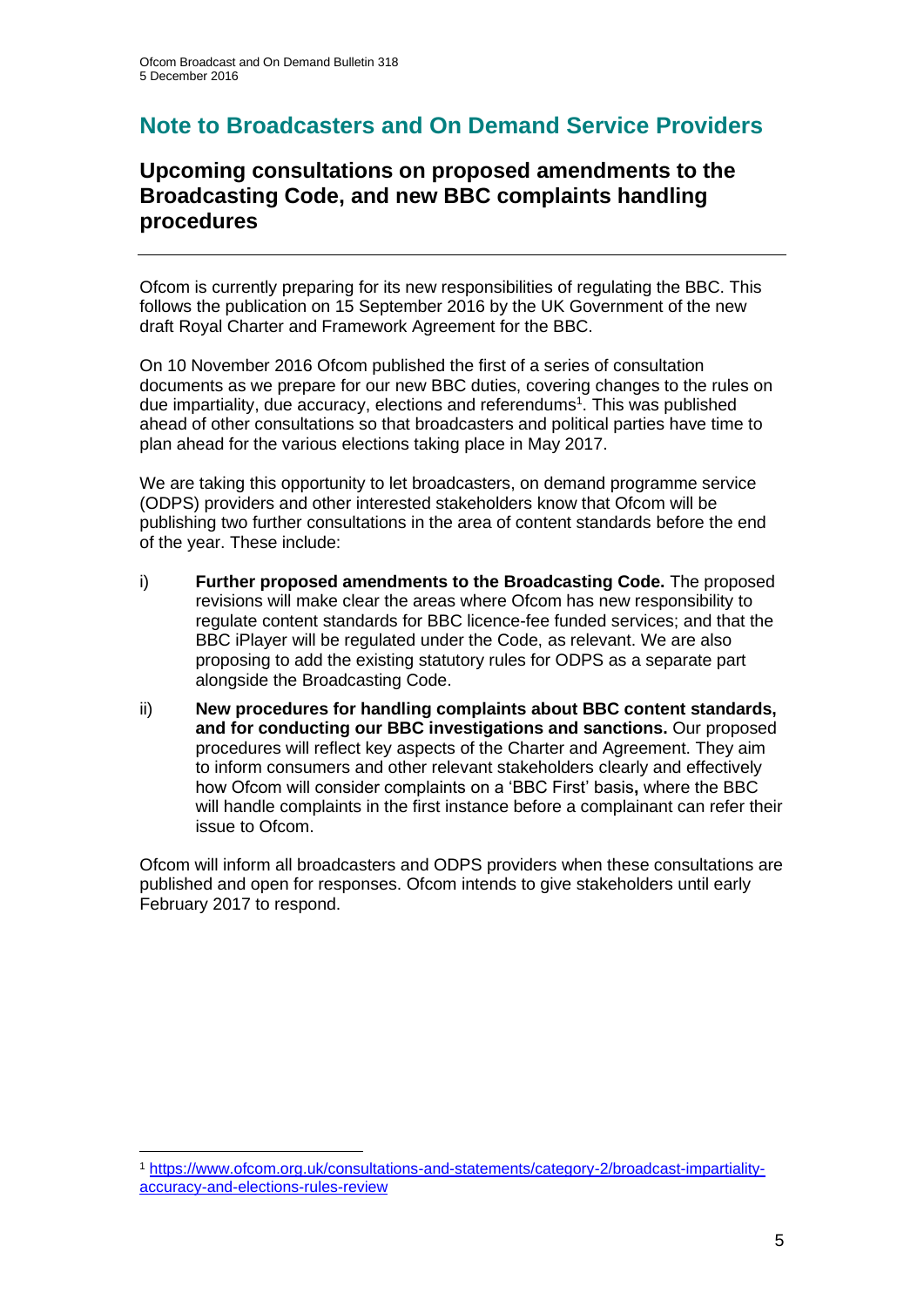### **Broadcast Standards cases**

### **In Breach**

### **Pinky Pinky**

*Kanshi Radio, 30 June 2016, 01:59 and 1 September 2016, 00:05*

#### **Warning:**

**This Finding contains very offensive language.**

#### **Introduction**

Kanshi Radio is a satellite radio station that provides speech and music programmes for the Asian community in the UK. The licence for Kanshi Radio is held by Kanshi Radio Limited ("KRL" or "the Licensee").

A complainant alerted Ofcom to a "filthy Punjabi" song broadcast on 1 September 2016 on this station containing lyrics that the complainant considered were "threatening to…Muslim women". In its representations (see Response below) the Licensee confirmed that the song had also been broadcast on 30 June 2016.

Ofcom translated the song, which was in Punjabi and called *"Pinky Pinky".* We gave the Licensee an opportunity to comment on the accuracy of the translation. KRL did not raise any accuracy issues, and we therefore relied on this translation for the purposes of the investigation.

We noted that at around 00:05, the song *"Pinky Pinky"*, which lasted approximately 11 minutes, was broadcast, including the following lyrics:

- Male voice: *"I stuck my cock in your cunt, I stuck my cock in your shit"*. [sung repeatedly]
- Male voice: *"Your sister's cunt, Oi, your sister's cunt, let me fuck your mother's cunt* [sound of bullet shot]. *Let me fuck your sister, come over here and let me give you some Sikh cock. Allahu Akbar*<sup>1</sup> *motherfucker*  [sound of bullet shot] *motherfucker, sons of bitches*, *Allah Huma Rabhi*<sup>2</sup> *sons of bitches, motherfuckers* [sound of bullet shot] *sons of bitches, motherfuckers and you want to mess with Punjabis*<sup>3</sup>*? Don't make me destroy you* [said in English] *Allahu Akbar* [sound of rifle being loaded] *fuck your sister, let me fuck your sister, you wanted some Sikh cock, let me give you some* [Sikh] *cock! Don't make me destroy you* [said in English]. *Allahu Akbar* [sound of rifle being loaded and fired] *fuck your sister, let me fuck your sister, you wanted some Sikh cock, come over and have some Sikh cock!"*

Female voice: *"Allah!".* [panting and groaning]

<sup>1</sup> Allahu Akbar: [Arabic] God is Great [opening line from Islamic call to prayer].

<sup>2</sup> Allah Huma Rabhi: [Arabic] Qur'anic phrase in praise of Allah.

<sup>3</sup> Punjabis: in this context the term Punjabis was used as a generic term for Sikhs.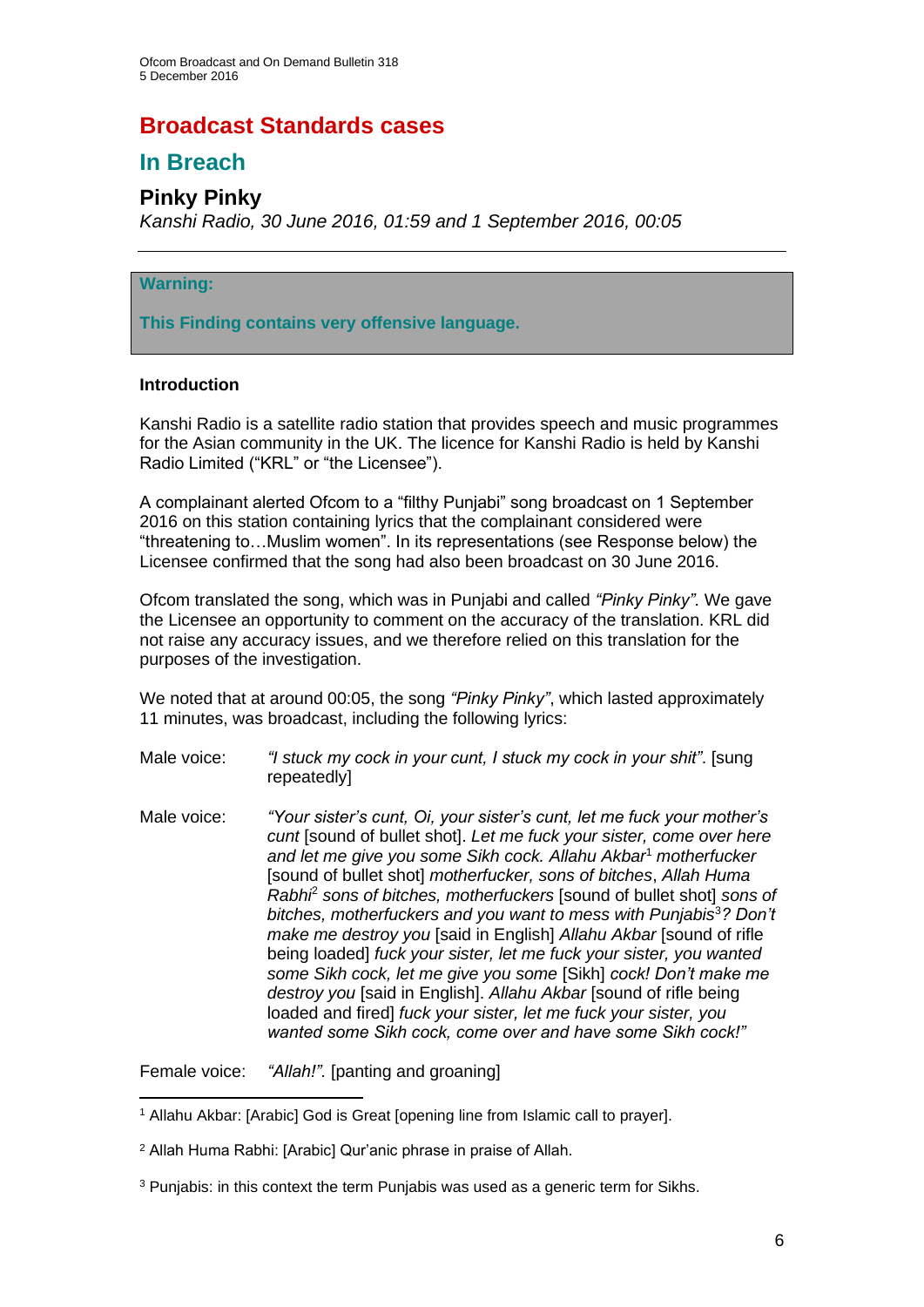Male voice: *"I will destroy you!* [said in English]

The song then took the Islamic profession of faith (also referred to as the Shahada)<sup>4</sup> and repeated it three times but replaced words within it with offensive language that has pejorative and sexual connotations. It continued:

- Male voice: *"Allahuma Rabhi* [sound of bullet shot] *motherfuckers, sons of bitches, Allahuma Rabhi* [sound of bullet shot] *motherfuckers, sons of bitches* [Qur'anic verse being recited]. *Fuck your mothers* [sound of rifle being loaded and fired]*. Let me fuck your sister, you wanted some Sikh cock, let me give you some Sikh cock! Motherfuckers and you want to mess with Punjabis"?*
- Female voice: *"Allah! Allah!"* [panting and groaning]
- Male voice: *"You sister fucker, let me fuck your sister, you wanted some Sikh cock, let me give you some Sikh cock*! [sounds of a woman panting and repeatedly exclaiming *'Allah'*] *Motherfuckers you want to fuck with Punjabis? Sister fuckers, sister fuckers, sister fuckers* [woman panting and repeatedly exclaiming *'Allah'*] *Let me fuck your sister, you wanted some Sikh cock, let me give you some Sikh cock! Motherfuckers you want to mess with Punjabis? Pakistani, you sister fucker!"* [sound of woman groaning]
- Male voice: *"Allahu Akbar, Allahu Akbar"* [sounds of woman panting and moaning in background]
- Female voice: *"Allah, Allah".*
- Male voice: *"Motherfuckers you want to mess with Punjabis? Pakistani, you sister fucker!"*
- Male voice: *"Allahu Akbar, Allahu Akbar"* [sounds of woman panting and moaning in background]
- Male voice: *"Motherfuckers you want to mess with Punjabis?"* [sounds of woman panting and moaning in background]
- Female voice: [sounds of woman panting and moaning in background and repeatedly exclaiming *"Allah!"*]
- Male voice: *"You sister fucker, let me fuck you, you wanted some Sikh cock, now you can have it!"*
- Male voice: *"Allah Huma Rabhi".*
- Male voice: *"You motherfucker* [sound of rifle loaded and fired] *you sister fucker*, *I will fuck your sisters. Come over here, as you wanted some Sikh cock, and I will give you some".*

<sup>4</sup> The Shahada is a sacred declaration which expresses belief in the oneness of God and the acceptance of Muhammad as God's prophet.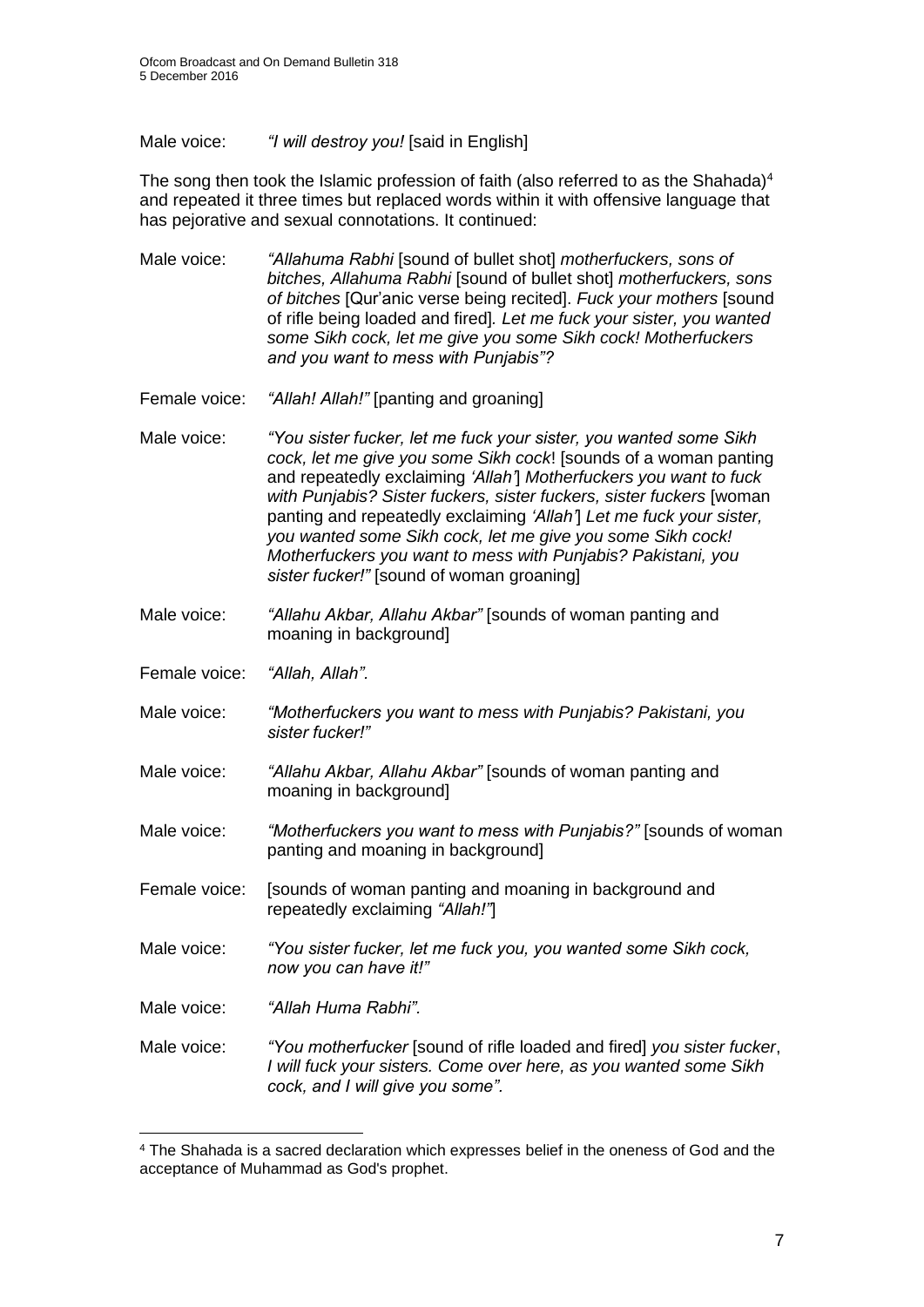- Male voice: *"Well, well, well, English films are very popular nowadays. A young man goes over to his Dad and says 'Dad, dad, give me £5', I want to*  watch a Bund<sup>5</sup> film. To which the father replied: "Idiot you don't need *to pay £5 to see a Bund, you can see mine".*
- Male voice: *"Let me put my cock inside her* [said repeatedly] *Let me suck her big tits, let me suck her big tits* [Punjabi words *"Pudhi"* ('cunt') and *"lund"* ('cock') are said repeatedly]. *Put your tits in my mouth you bitch* [said repeatedly] *You keep saying 'I love you', and when I stuck my cock in you from behind you cried out 'No entry'* [said repeatedly]. *You bastard, you bastard, with her big fat tits she made me ejaculate* [repeated] *I stuck my cock in the bitch, I stuck my cock in the bitch. Oh Pinky, oh Pinky you farted so stinky, so stinky. Aren't you ashamed of yourself, aren't you ashamed of yourself. You bastard, you bastard, come over here and I will teach you to sit on my balls* [repeated]. *The bitch made me ejaculate as I sucked her big tits* [repeated]. *You bastard, you bastard, doing it, I shat in my pants, doing it I shat in my pants* [said repeatedly]*"*.

Ofcom considered the above content clearly raised issues warranting investigation under the following rules of the Code:

- Rule 2.1: "Generally accepted standards must be applied to the contents of television and radio services so as to provide adequate protection for members of the public from the inclusion in such services of harmful and/or offensive material".
- Rule 2.3: "In applying generally accepted standards broadcasters must ensure that material which may cause offence is justified by the context...".
- Rule  $3.2$ : "Material which contains hate speech<sup>6</sup> must not be included in television and radio programmes except where it is justified by the context".
- Rule 3.3: "Material which contains abusive or derogatory treatment of individuals, groups, religions or communities, must not be included in television and radio services except where it is justified by the context".

Ofcom therefore asked KRL how the content complied with these rules.

#### **Response**

The Licensee offered its "sincerest apologies…and regret that this incidence took place" adding that the song had not been "broadcast intentionally with [the] purpose to offend or threaten anybody". It added that "The material was not created by Kanshi Radio and does not reflect who we are". KRL also said that: "Kanshi Radio is dedicated to broadcast to the Asian community and as such we have a mixture of presenters from different backgrounds, from Sikh, Hindu, Muslim, Buddhist,

<sup>5</sup> Bund: Punjabi slang for anus, and used here as a play on the Bond films.

<sup>6</sup> The Code defines "hate speech" as: "all forms of expression which spread, incite, promote or iustify hatred based on intolerance on the grounds of disability, ethnicity, gender, gender reassignment, nationality, race, religion, or sexual orientation".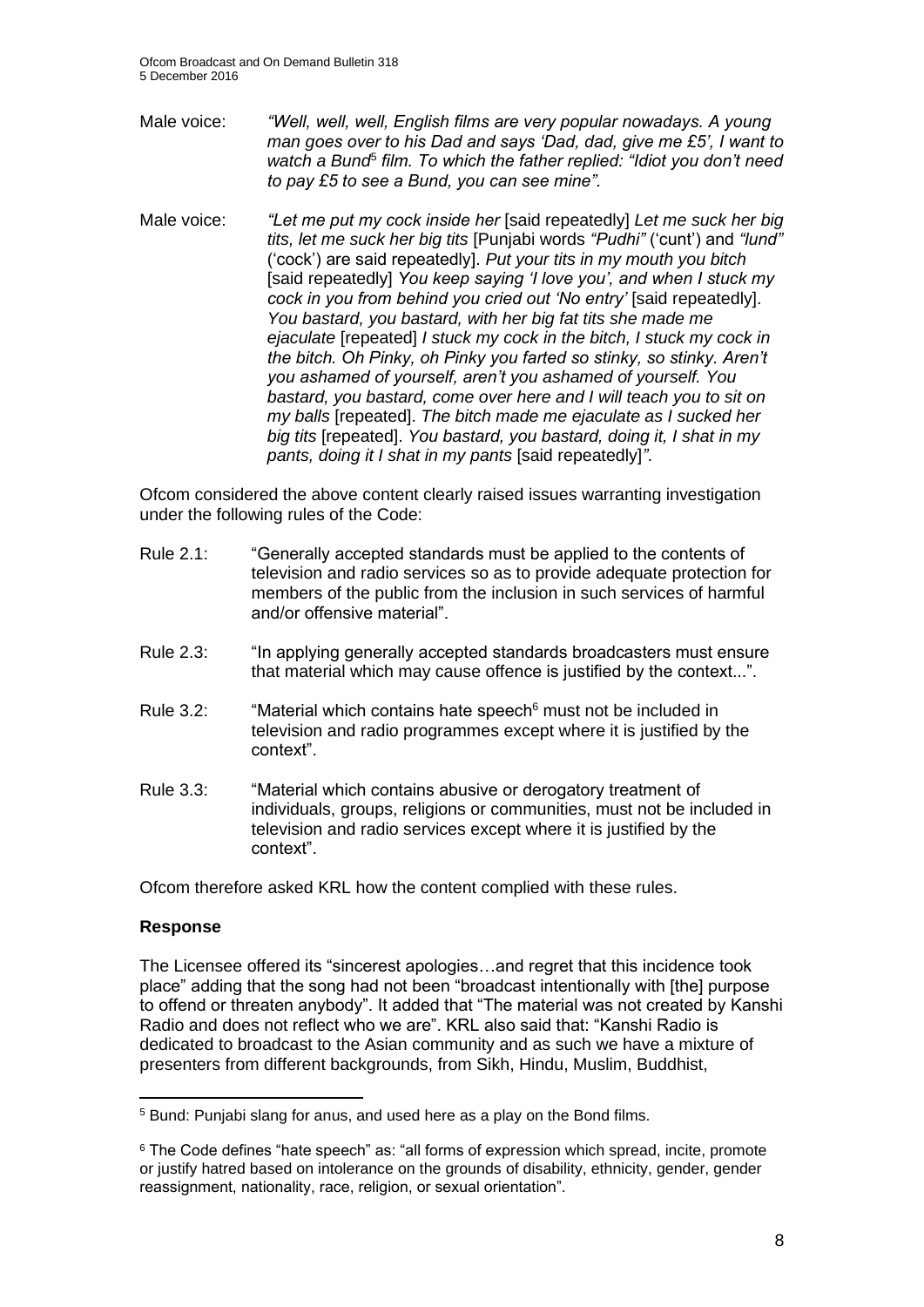Ravidassia and Valmiki's. Our aim is to promote community cohesion and [we] do not wish to offend anybody from the Muslim and other communities".

The Licensee also said that it had received one complaint about this content, as a result of which it had removed the "offending material from [its] database" and "audited [its] current playlists".

According to KRL, the song was broadcast as part of the "night time playlist" between 22:00 and 05:00. It said that music on this playlist is "vetted and uploaded into the library by the studio manager and copied onto the playlist". The Licensee added that "the playlist is scheduled to commence according to the automatic scheduler with predesignated time set from the hard drive". It added therefore that in this case "this track was not played by any presenter, it just sat there on the hard drive and got picked up by the automatic scheduler".

Following an investigation, KRL confirmed that the song had been broadcast twice, firstly on 30 June 2016 at 01:59 and then on the occasion that prompted the complaint to Ofcom, 1 September 2016 at 00:05. The Licensee also set out what it believed to be the sequence of events which had led to the song being broadcast:

- KRL said that "our previous studio got burgled and all broadcasting equipment stolen" in 2013, and on 12 October 2013 it had "beg[u]n to assemble as much equipment and material as we could to start broadcasting as quickly as we could";
- it added that at the same time it had also "borrowed a small number of CDs as back up in case we needed them". The Licensee stated its belief that "a rogue CD was inadvertently copied into our new PC bought that day [i.e. 12 October 2013] when we were in a state of shock" following the burglary. It also said that "Unfortunately during this time we did not catalogue the borrowed CD and who handed it to us at this time"; and
- KRL said following "several power outages" in 2014, it had had to refresh and rebuild its "night time playlists several times to pick up recordings from the drive on a rotational basis through an automatic scheduler". Due to this fact, the studio manager did not "know how the mistake had happened, and was genuinely shocked how this could happen since she normally makes up the playlist herself". The Licensee said that instead "the programme scheduler picked up the night time playlist from the hard drive without [the studio manager's] knowledge".

In conclusion, KRL said it had taken this matter "very seriously" and had taken "preventative measures to eradicate the possibility of this happening again". It therefore, outlined the actions it had taken to make its procedures "more robust", which were as follows:

- all music albums would be listed in the Licensee's "catalogue library" and would "include album covers depicting the artists and their music";
- all music would be "vetted for content prior to uploading to hard drive";
- all playlists had been "vetted and edited";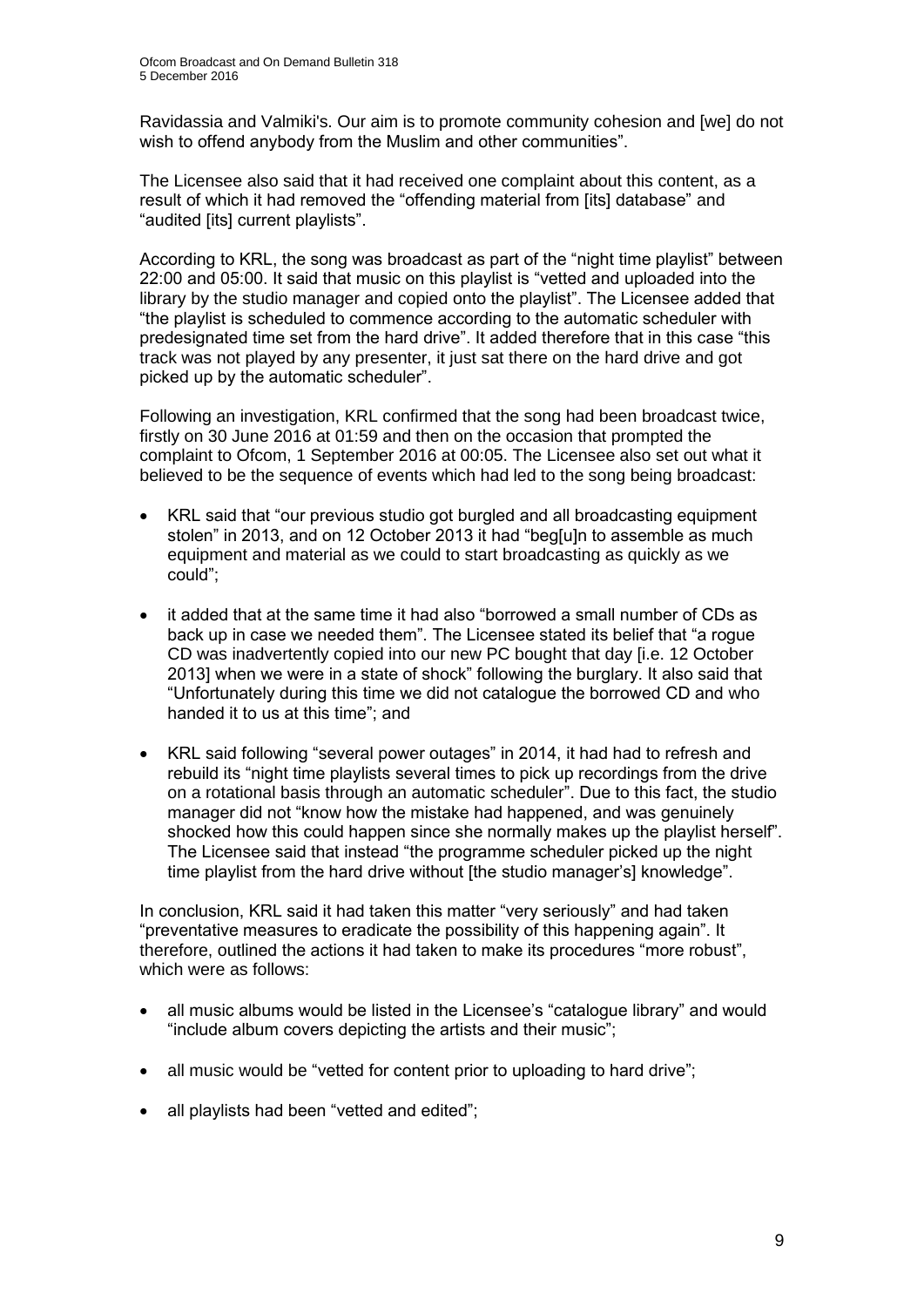- "latest music CDs" would be provided to KRL's service provider "for use during out of hours on non-live programmes and during breakages in airtime transmission"; and
- It had moved "into a more secure studio".

The Licensee also provided representations on Ofcom's Preliminary View which indicated that Ofcom was minded to record breaches of Rules 2.1, 2.3, 3.2 and 3.3 of the Code and put KRL on notice that Ofcom considered these serious and repeated breaches for the imposition of a statutory sanction.

The Licensee set out what it believed to be "mitigating circumstances":

- KRL said that "whilst this song was on our data base since 2013, it was never played" until 2016 and "therefore would not have caused harm, until now and even then, only after we experienced [a] power failure which led to our playlist being misdirected to our data base";
- the Licensee said it was "not aware of this type of music...being available to the public to buy and [it] would not have purchased or commissioned anyone to broadcast and harm our reputation". It added that following the burglary of its studio on 12 October 2013, "our team…were under great stress and shocked that someone could do this". KRL added that "During this time, we also believe that this song was passed onto us by someone who wanted us to get into trouble and consequently we did by not vetting it. This is the mistake we made by human error and apologise for it. This event took place 12 to 18 hours after the burglary"; and
- KRL said that the "members<sup>7</sup> of our board and management team have the necessary qualifications, skills and experience to rise above this unfortunate incident and to become even better broadcasters".

#### **Decision**

Under the Communications Act 2003, Ofcom has a statutory duty to set such standards for broadcast content as appear to it best calculated to secure the standards objectives, including that "generally accepted standards are applied so as to provide adequate protection for members of the public from the inclusion of offensive and harmful material". This duty is reflected in Sections Two and Three<sup>8</sup> of the Code.<sup>9</sup>

<sup>&</sup>lt;sup>7</sup> In its representations, KRL provided biographical details of the nine members of its management team.

<sup>&</sup>lt;sup>8</sup> As a result of changes made to Section Three of the Code, following a public consultation, new Rules 3.2 and 3.3 were introduced on 9 May 2016 to reflect the standards objective contained within section 319(f) of the Act which is that "generally accepted standards are applied so as to provide adequate protection for members of the public from the inclusion of offensive and harmful material".

<sup>9</sup> Under the Equality Act 2010, Ofcom must also, in carrying out our functions, have due regard to the need to eliminate discrimination, harassment, victimisation and any other conduct that is prohibited by or under that Act, and to foster good relations between persons who share a relevant protected characteristic (such as religion or sex) and persons who do not share it. We have had due regard to this duty in reaching our Decision and we consider it consistent with it.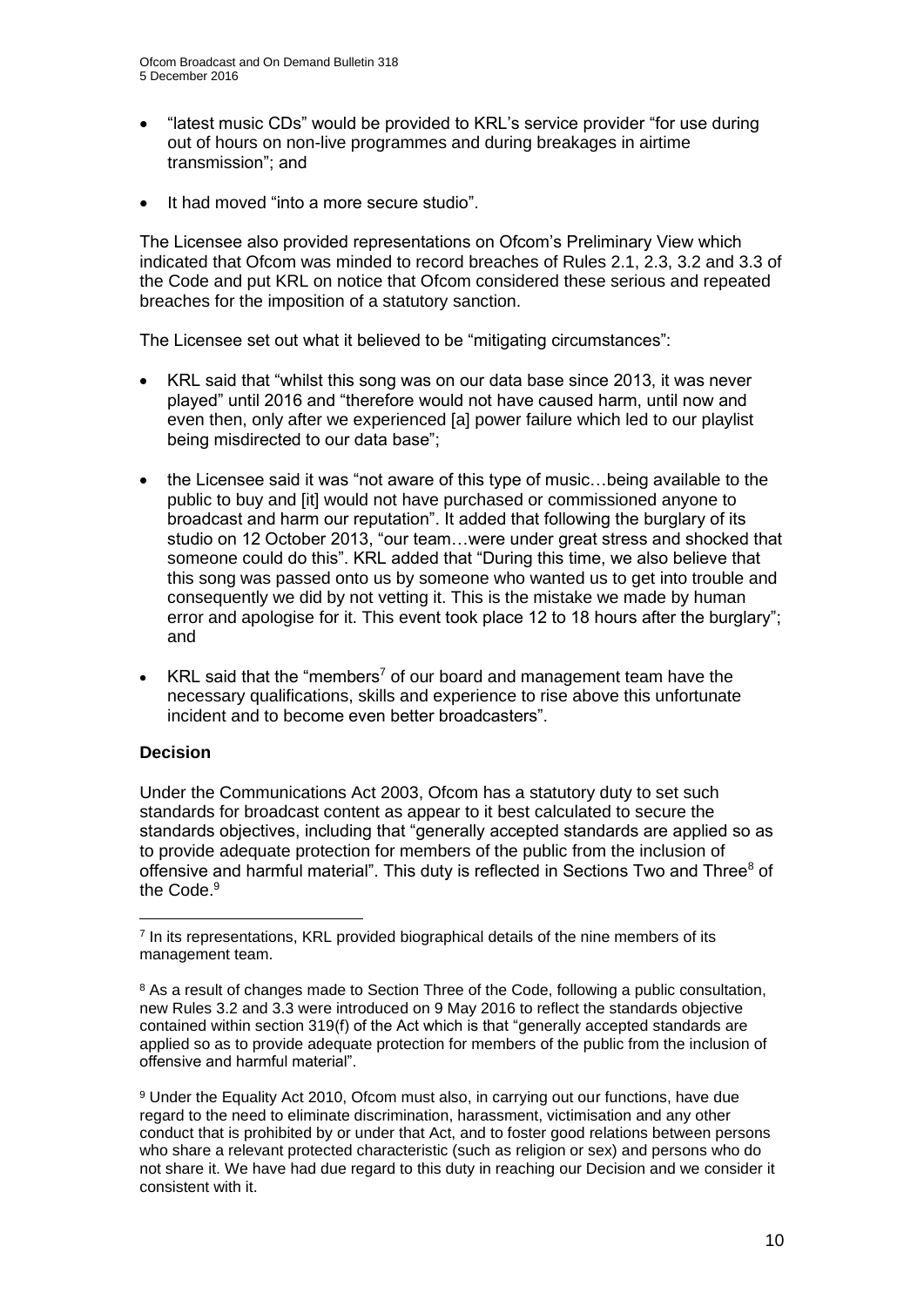In reaching this Decision, Ofcom has taken account of the audience's and broadcaster's right to freedom of expression set out in Article 10 of the European Convention on Human Rights ("ECHR"). We also had regard to Article 9 of the ECHR, which states that everyone "has the right to freedom of thought, conscience and religion".

The Code places no restrictions on what music broadcasters can include in their programming, so long as such music does not, for example, contain: contextually unjustified hate speech; derogatory treatment of individuals, groups, religions or communities; and/or offensive material that is not justified by the context.

Ofcom recognises there are certain genres such as music programming where there is likely to be editorial justification for including challenging or extreme views in keeping with audience expectations, provided there is sufficient context. However, the greater the risk the material may cause harm or offence, the greater the need for contextual justification.

#### Rule 3.2

Rule 3.2 requires that material which contains hate speech must not be included in television and radio programmes except where it is justified by the context.

The Code defines "hate speech" as: "all forms of expression which spread, incite, promote or justify hatred based on intolerance on the grounds of disability, ethnicity, gender, gender reassignment, nationality, race, religion, or sexual orientation".

Ofcom first considered whether the content in this case constituted hate speech.

We noted that the 11-minute song in this case, *Pinky Pinky*, was principally sung in Punjabi by a male singer, and the lyrics clearly identified him as being a member of the Sikh community.

We also noted that the song used various references which, in our view, were clearly highly and aggressively pejorative references to the Islamic faith. For example, as described above, well known sacred Islamic phrases were interspersed with very offensive terms while the sounds of gunshots were heard. Further, a female voice was heard exclaiming the Islamic words for "God" and "God is Great" (*"Allah"* and *"Allahu Akbar"*) to the sound of sexualised pants and groans. In addition, the song contained a distorted recitation of the Islamic profession of faith, the Shahada, in which words had been replaced by sexual offensive language. The fact that this song was clearly an expression of an extreme Sikh perspective in opposition to the Muslim community was, in our view, shown by lyrics such as *"Motherfuckers you want to mess with Punjabis* [i.e. a reference to Sikhs]*"*. *"Pakistani* [i.e. a reference to Islam]*, you sister fucker!"* and the repeated sounds of gunshots throughout the song*.*

In summary, Ofcom considered the audience would have likely to have interpreted the lyrics and surrounding content of the song as detailing a violent and menacing message, from an extreme Sikh perspective, towards Muslims and in particular towards Muslim women. In our view, the song spread, promoted and justified hatred against Muslims and was therefore hate speech, as defined by the Code.

We then went on to consider whether this example of hate speech was justified by the context. Rule 3.2 permits hate speech being included in programming, as long as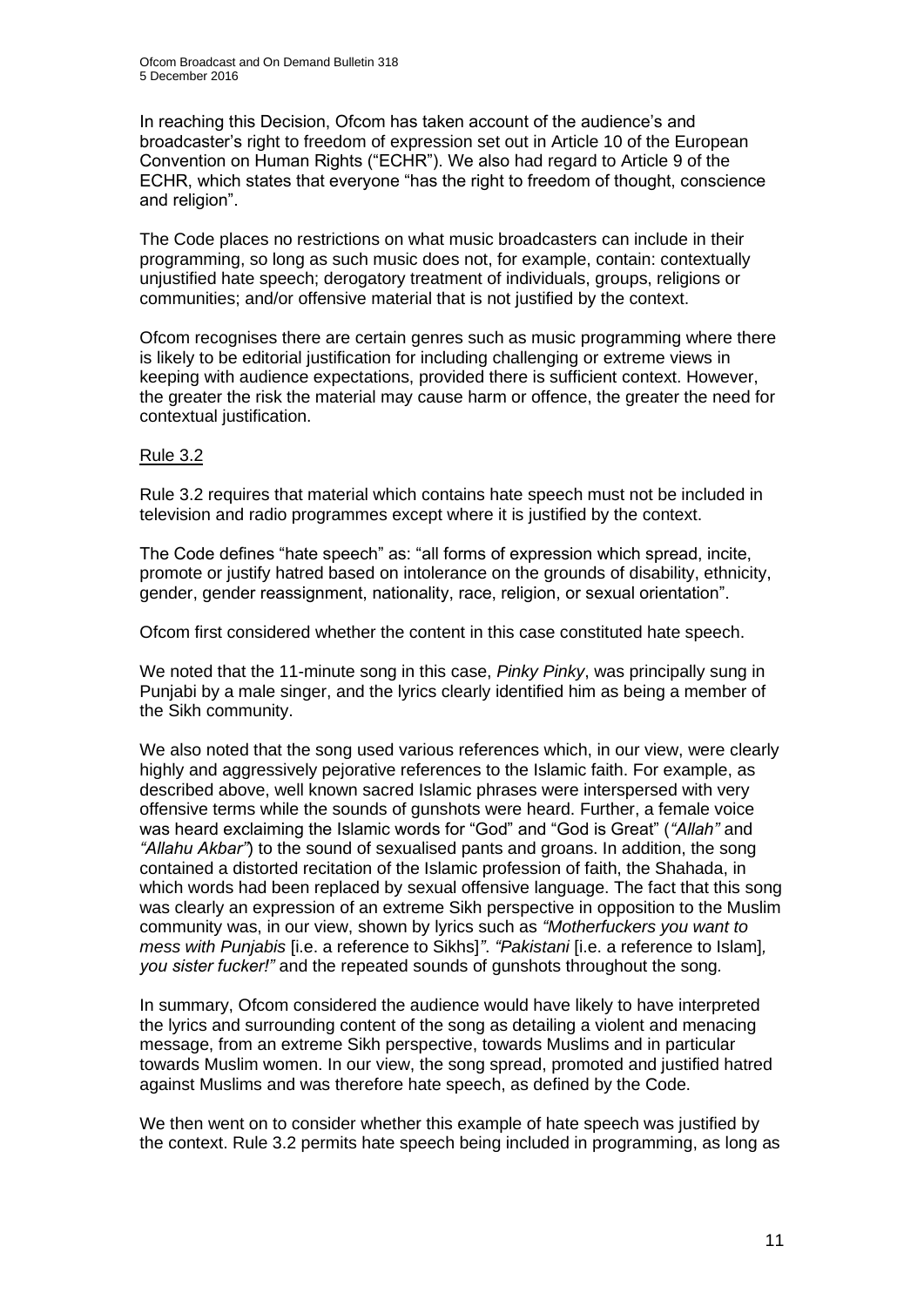there is sufficient context. As our published Guidance<sup>10</sup> to Rule 3.2 states, there are certain genres such as drama, comedy or satire where there is likely to be editorial justification for including challenging or extreme views in keeping with audience expectations, provided there is sufficient context. However, the greater the risk the material may cause harm or offence, the greater the need for more contextual justification.

We noted that this song was broadcast at 00:05. In this regard, Ofcom's 2010 research on offensive language<sup>11</sup> makes clear that words such as "cunt" and "motherfucker", which were included in this song, might be acceptable to audiences when broadcast at that time of night. Further, songs which include sexually explicit lyrics might also may be suitable for broadcast at that time. However, the various components of this song and the manner in which the song was delivered, such as the frequent repeated examples of violent and sexual imagery and extremely offensive references to the Islamic faith, comprising as they did hate speech, would have been, in our view, highly upsetting to those who heard it and potentially highly detrimental to relations between Muslim and Sikh people.

In its representations, the Licensee offered its "sincerest apologies...and regret" for the broadcast of this song, which had arisen, according to KRL, because, following a burglary "a rogue cd was inadvertently copied into our new PC" and the song was "not played by any presenter, it just sat there on the hard drive and got picked up by the automatic scheduler". We also noted that the Licensee said it had removed the track in question form its music database. It also told us it had taken various "preventative measures to eradicate the possibility of this happening again" and to make its compliance "more robust" including ensuring that all music is vetted prior uploading on to the Kanshi Radio's hard drive and that all music play lists are vetted and edited.

However, given the very strong nature of the material in this case, we considered for all the reasons stated above that there clearly was not sufficient context in this case to justify the broadcast of this example of hate speech. Our Decision was therefore that Rule 3.2 was breached.

#### Rule 3.3

Rule 3.3 requires that material which contains abusive or derogatory treatment of individuals, groups, religions or communities, must not be included in television and radio services except where it is justified by the context.

The Code does not prohibit legitimate criticism of any religion. However, such criticism must not spill over into pejorative abuse. The Code has been drafted in the light of the Human Rights Act 1998 and the ECHR. In particular, the right to freedom of expression encompasses the broadcaster's and audience's right to receive material, information and ideas without interference, as well as the right to freedom of thought, conscience and religion and the right to enjoyment of human rights without discrimination on grounds such as religion.

<sup>11</sup> [https://www.ofcom.org.uk/\\_\\_data/assets/pdf\\_file/0017/27260/offensive-lang.pdf](https://www.ofcom.org.uk/__data/assets/pdf_file/0017/27260/offensive-lang.pdf) Broadcasters should note that on 30 September 2016 Ofcom published new research on public attitudes to potentially offensive language on TV and radio: https://www.ofcom.org.uk/\_data/assets/pdf\_file/0022/91624/OfcomOffensiveLanguage.pdf; and [https://www.ofcom.org.uk/\\_\\_data/assets/pdf\\_file/0023/91625/OfcomQRG-AOC.pdf](https://www.ofcom.org.uk/__data/assets/pdf_file/0023/91625/OfcomQRG-AOC.pdf)

<sup>10</sup> See [https://www.ofcom.org.uk/\\_\\_data/assets/pdf\\_file/0021/24258/section\\_3\\_2016.pdf](https://www.ofcom.org.uk/__data/assets/pdf_file/0021/24258/section_3_2016.pdf)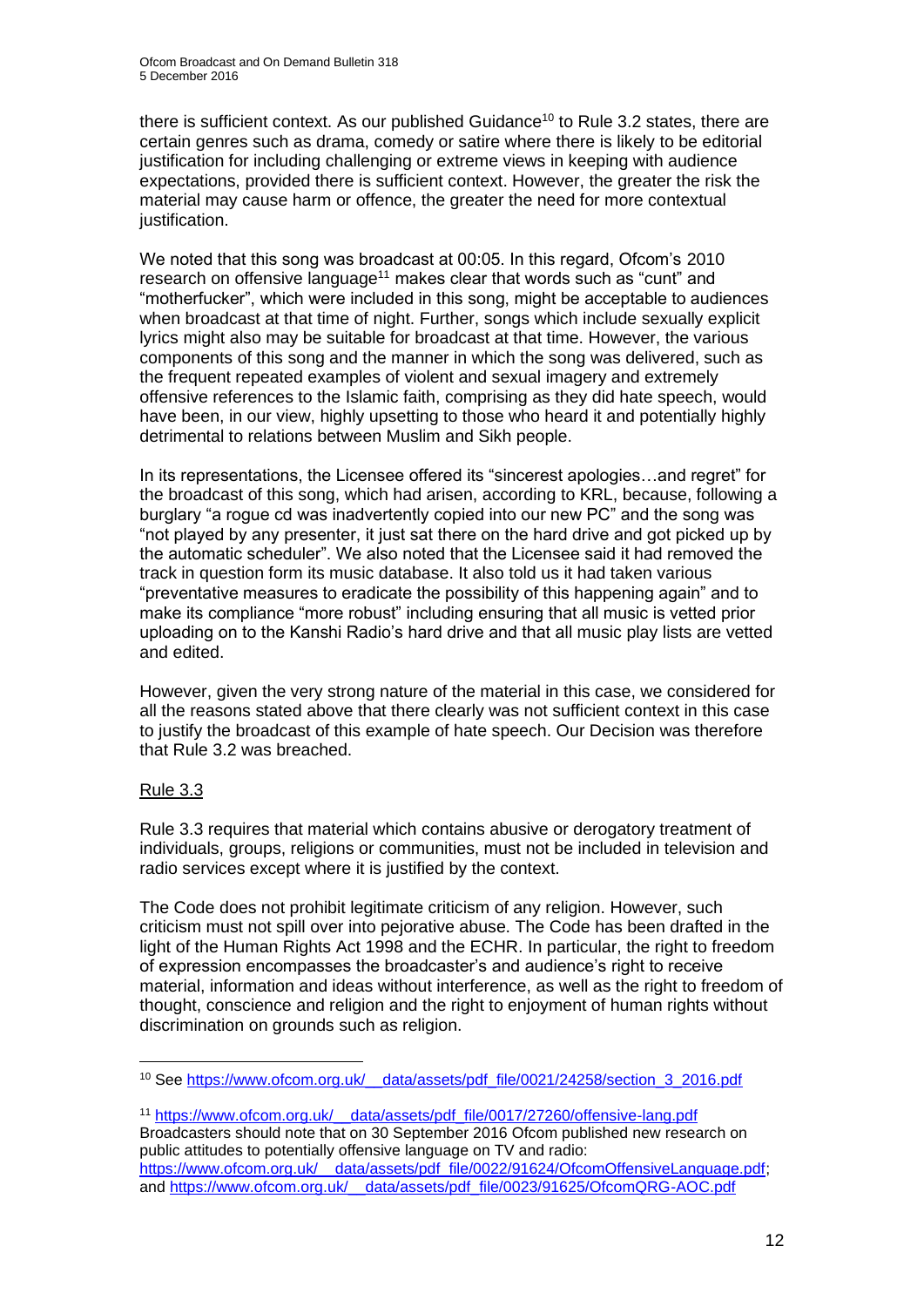We first considered whether the content in this case constituted derogatory treatment of individuals, groups, religions or communities. We considered that the content of *Pinky Pinky,* in terms of its lyrics and surrounding material and the tone and manner in which it was performed, described in detail above, constituted both abusive and derogatory treatment of Muslims – the song containing as it did various derogatory references to the Islamic faith, such as the exclaiming of sacred Islamic phrases to the sound of sexualised pants and groans, gunshots and a highly offensive recitation of the Islamic profession of faith, the Shahada.

We also considered that the song constituted highly abusive and derogatory treatment of women. As described above, it contained a number of sexually aggressive and abusive phrases, delivered in a pejorative manner that objectified women.

We then went on to consider whether these various highly abusive and derogatory references to women and the Islamic faith were justified by the context. As already discussed in relation to Rule 3.2, we considered there was insufficient contextual justification for the broadcast of these derogatory statements against Muslims and we considered the same to be true of the abusive and derogatory treatment of women. In particular, despite this song being broadcast just after midnight, we considered that the strength of the material would have clearly exceeded audience expectations.

We noted: KRL's apology and regret for this incident; its explanation as to why the song had been broadcast in this case; the fact that it had removed this track from its music database; and the steps that the Licensee said it had taken to improve compliance.

Given all the above, our Decision was that Rule 3.3 had been breached.

#### Rule 2.1

Rule 2.1 requires that generally accepted standards must be applied to the contents of television and radio services so as to provide adequate protection for members of the public from the inclusion in such services of harmful and/or offensive material.

Under this rule, broadcasters must ensure that they take sufficient steps to provide adequate protection to members of the public from the inclusion of harmful and/or offensive material. This rule deals with the reasonable likelihood of members of the public being caused harm and/or offence by material that has been broadcast. How adequate protection might be achieved is an editorial matter for the individual broadcaster. In reaching a decision under Rule 2.1, Ofcom must assess the nature of the material and either its potential effect or what actual harm and/or offence has occurred. The crucial question is whether broadcasters have provided sufficient context in the editorial content so that harm and/or offence is unlikely to be caused as a result. Accordingly, if it is to find a programme in breach of Rule 2.1, Ofcom must satisfy itself that there is a sufficient causal link between the editorial content in question and instances of actual or potential harm and offence. Ofcom must also take proper account of the broadcaster's and the audience's right to freedom of expression and related right to freedom of thought, conscience and religion.

We first considered whether these programmes contained potentially harmful and/or offensive material. As already discussed, we considered this song to be a form of hate speech and to be abusive and derogatory. Therefore, as such, the song would have had the potential to be extremely offensive to listeners.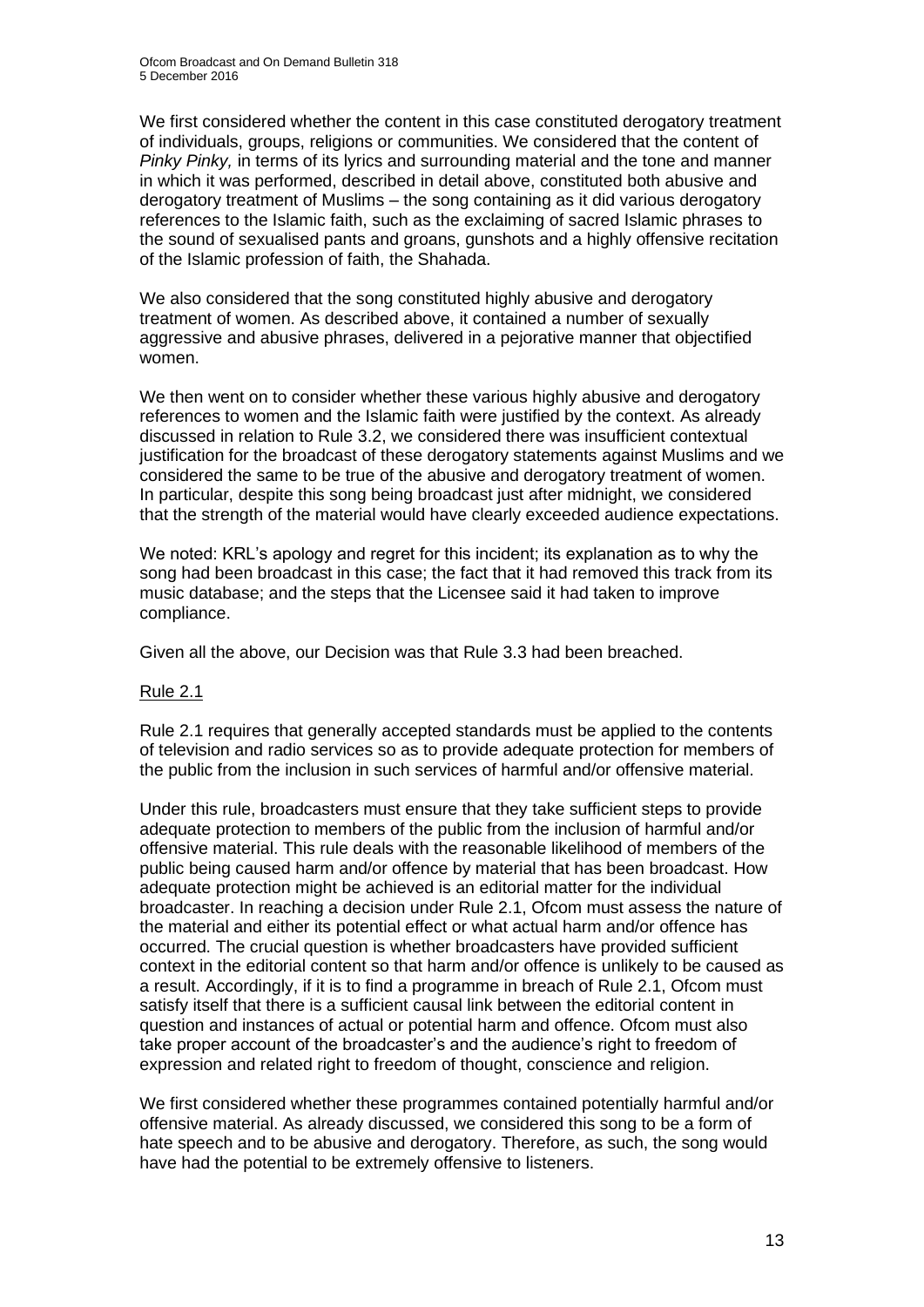We also considered that the content taken as a whole had the potential to cause harm. We considered that the likely overall effect of this content would have been to increase tensions between the Sikh and Muslim communities and to promote the objectification and abuse of women.

We noted: KRL's apology and regret for this incident; its explanation as to why the song had been broadcast in this case; the fact that it had removed this track from its music database; and the steps that the Licensee said it had taken to improve compliance. However, for the reasons outlined above, our Decision was that KRL had failed to apply generally accepted standards to ensure that adequate protection was provided for members of the public from the inclusion in such services of harmful and/or offensive material. Rule 2.1 had therefore been breached.

#### Rule 2.3

Rule 2.3 requires broadcasters to ensure that the broadcast of potentially offensive material is justified by the context. Context is assessed by reference to a range of factors including: the editorial content of the programme, the service on which the material was broadcast, the time of broadcast, what other programmes are scheduled before and after, the degree of harm or offence likely to be caused, likely audience expectations, warnings given to viewers, and the effect on viewers who may come across the material unawares.

Therefore, the Code places no restrictions on the subjects covered by broadcasters, or the manner in which such subjects are treated, as long as potentially offensive content is justified by the context.

Ofcom first considered whether the material in these programmes had the potential to cause offence. As already discussed, this song contained highly challenging material which we identified as hate speech and as abusive and derogatory towards women. As such we considered that the content would have had the potential to be extremely offensive.

We therefore went on to consider whether the broadcast of this song was justified by the context. Ofcom acknowledges that Kanshi Radio is a channel that broadcasts music of interest to various South Asian communities within the UK. We also acknowledge that songs may make reference to sexual matters and sacred texts without necessarily breaching the Code. However, in this case, we considered that the various references to Islamic sacred texts and prayers were highly likely to have been interpreted by the audience as direct and pejorative references to aspects of the Islamic faith. Coupled with the pejorative sexualised lyrics targeted towards women, and Muslim women in particular, we considered that this song would have clearly exceeded audience expectations, even when broadcast at 00:05.

We took into account: KRL's apology and regret for this incident; its explanation as to why the song had been broadcast in this case; its assurance that it had removed this track from its music database; and the steps that the Licensee said it had taken to improve compliance. However, for all the above reasons, our Decision was that the broadcast of this highly offensive song was not justified by the context, and was therefore in breach of Rule 2.3.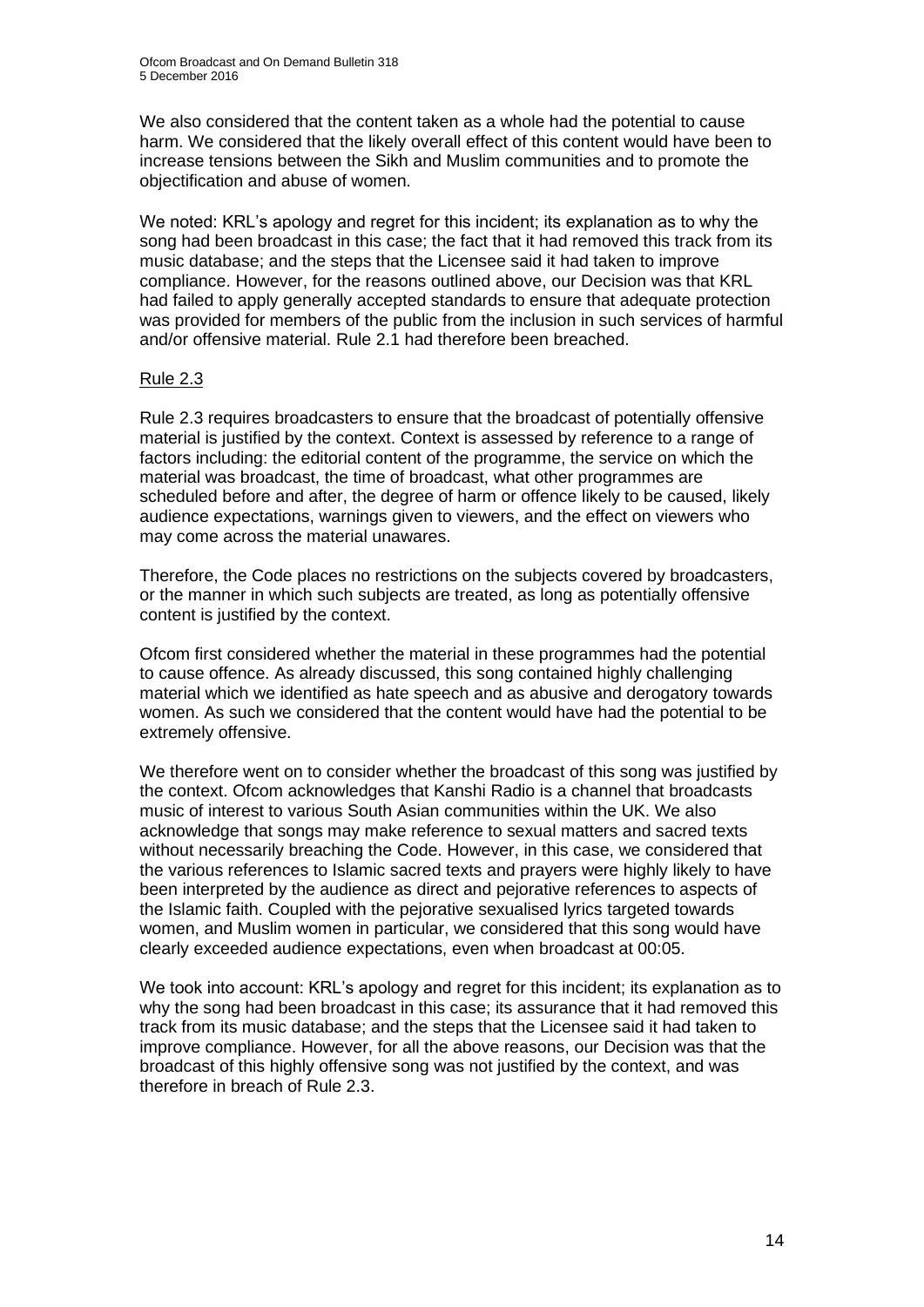#### **Conclusion**

Ofcom considered the breaches in this case to be serious.

**We are putting the Licensee on notice that we will consider these breaches for the imposition of a statutory sanction.**

**Breaches of Rules 2.1, 2.3, 3.2 and 3.3**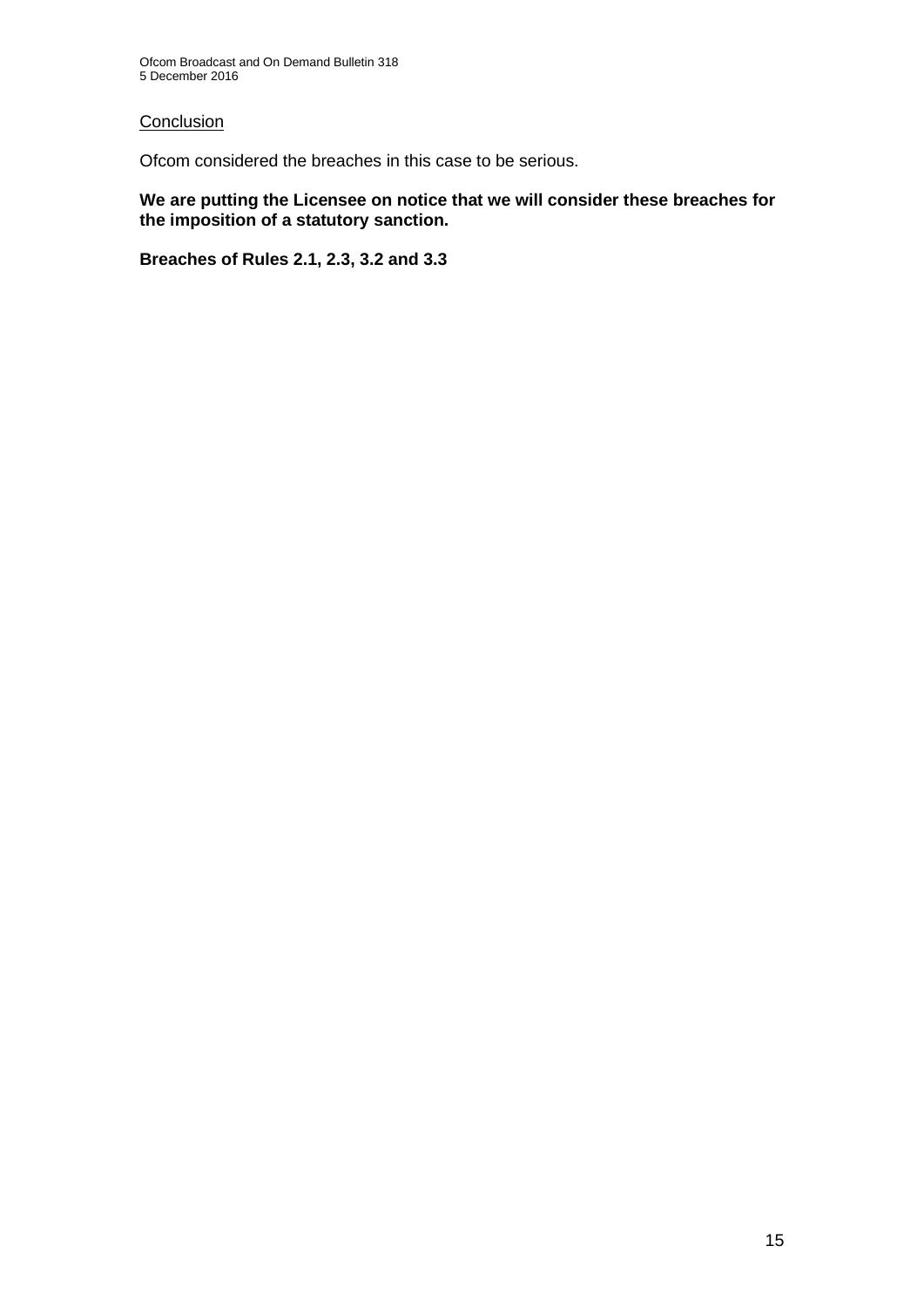# **In Breach**

### **Bulletin**

*Made in Tyne & Wear, 9 September 2016, 21:00*

#### **Introduction**

Made in Tyne and Wear is a local television service for Newcastle and surrounding areas. The licence for Made in Tyne and Wear is held by Made Television Limited ("Made TVL" or "the Licensee").

On becoming aware of the broadcast of offensive language in the above programme, the Licensee itself alerted Ofcom to this incident.

The programme was the service's Friday evening 21:00 news programme. Approximately ten seconds into the programme and immediately after 21:00, the news reader said:

*"Oh sorry, can I start again? Fucking hell. What? You what? I think you'll find that you fucking do".*

Made TVL said it broadcast an apology to viewers of the same programme on the evening of Monday,12 September 2016.

Ofcom considered this material raised issues warranting investigation under the following rules of the Code:

- Rule 1.6: "The transmission to more adult material must not be unduly abrupt at the watershed…For television, the strongest material should appear later in the schedule".
- Rule 2.3: "In applying generally accepted standards broadcasters must ensure that material which may cause offence is justified by the context…Such material may include, but is not limited to offensive language…".

We therefore sought comments from the Licensee as to how the material complied with these rules.

#### **Response**

Made TVL said it thought it best to alert Ofcom to this incident. It told Ofcom this "mistake" was "realised immediately" and subsequent broadcasts of this programme "were pulled, including catch-up" and an apology broadcast on 12 September.

The Licensee explained it was "extremely unhappy" about this "swearing incident". It underlined that it "has very strict rules on presenters swearing in front of camera and any pre-recorded programme [such as this one] is required to be signed off by the news editor and the station manager". In this instance, the Licensee explained that the staff members in question failed to do so by mistake, and that it had taken action to address it.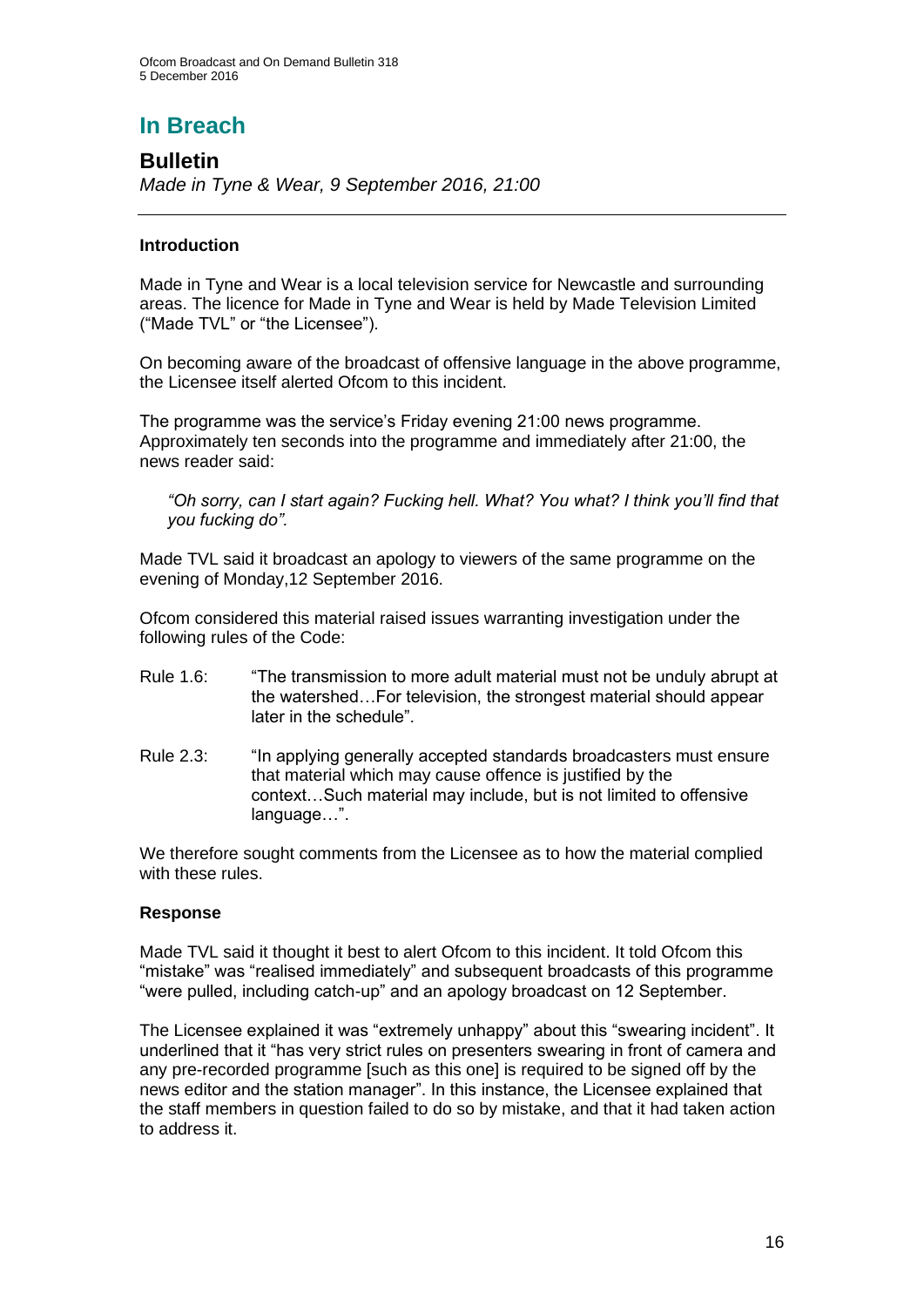In relation to Rule 1.6, Made TVL acknowledged that "the offending language was abrupt", but that it was "clearly a mistake by a presenter rather than an aggressive use of offensive language". The Licensee explained that the "Bulletin was not aimed at a young audience and so the likelihood of offence was minimal bearing in mind it was post-watershed".

In relation to Rule 2.3, Made TVL acknowledged that "the context of a news programme should clearly not include offensive language from a presenter". However, the Licensee did not believe Rule 2.3 provided "the scope for assessing the incident" because the offensive language was broadcast in error rather than as a result of editorial judgement.

#### **Decision**

Under the Communications Act 2003, Ofcom has a statutory duty to set such standards for broadcast content as appear to it best calculated to secure the standards objectives, including that "persons under the age of eighteen are protected" and that "generally accepted standards" are applied so as to provide adequate protection for members of the public from the inclusion of offensive and harmful material. These objectives are reflected in Sections One and Two of the Code.

#### Rule 1.6

Rule 1.6 states that the transition to more adult material must not be unduly abrupt at the watershed<sup>1</sup>.

As Ofcom noted in its Guidance on observing the watershed on television<sup>2</sup>, "[c]ontent that commences after the watershed should observe a smooth transition to more adult content. It should not commence with the strongest material". Recognising that children may not have ceased viewing at exactly 21:00, Rule 1.6 is designed to avoid a sudden change to more adult material that would only be deemed suitable for a post-watershed broadcast.

What constitutes an "unduly abrupt" transition to more adult material depends on the context: for example, factors such as the nature of the offensive or harmful material, the editorial content of the programme, the time it is broadcast and the expectations of the audience. We therefore took account of all these factors when determining whether there was sufficient justification for broadcasting this content approximately ten seconds after the 21:00 watershed.

In this case, the word "fucking" was broadcast twice immediately (within ten seconds) of the start of the watershed. Ofcom's 2010 research on offensive language<sup>3</sup> highlighted that the word "fuck" and similar words are considered by audiences to be

<sup>1</sup> Section One of the Code states: "Meaning of "the watershed:…The watershed is at 21:00. Material unsuitable for children should not, in general, be shown before 21:00 or after 05:30",

<sup>&</sup>lt;sup>2</sup> https://www.ofcom.org.uk/ data/assets/pdf\_file/0026/29537/1-189291759\_annex.pdf, published 30 September 2011.

<sup>&</sup>lt;sup>3</sup> https://www.ofcom.org.uk/ data/assets/pdf file/0017/27260/offensive-lang.pdf. Broadcasters should note that on 30 September 2016 Ofcom published new research on public attitudes to potentially offensive language on TV and radio: [https://www.ofcom.org.uk/research-and-data/tv-radio-and-on-demand/tv-research/offensive](https://www.ofcom.org.uk/research-and-data/tv-radio-and-on-demand/tv-research/offensive-language-2016)[language-2016.](https://www.ofcom.org.uk/research-and-data/tv-radio-and-on-demand/tv-research/offensive-language-2016)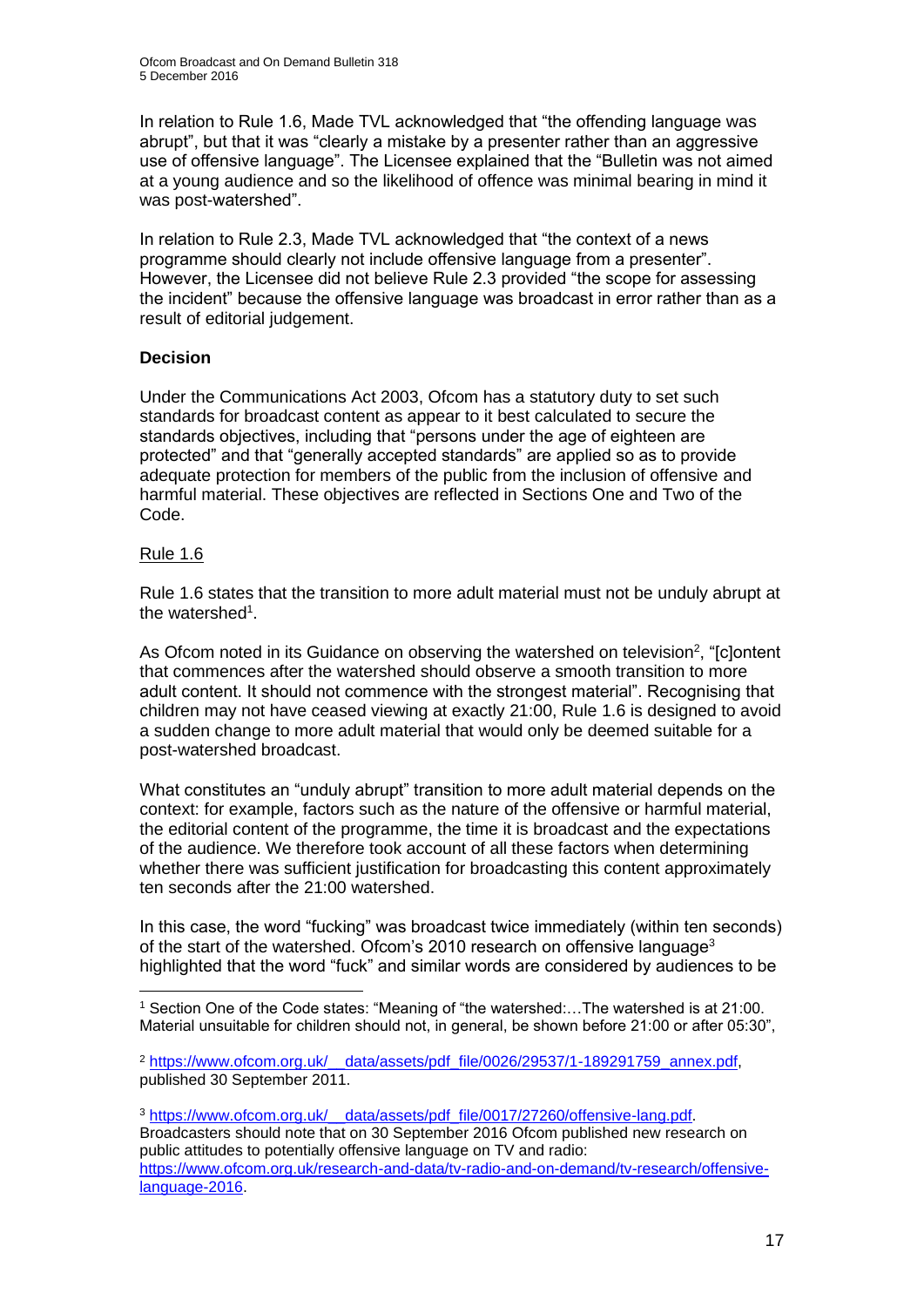among the most offensive language. Ofcom therefore considered other contextual factors to assess whether there was sufficient editorial justification for broadcasting these instances of the most offensive language very soon after the 21:00 watershed.

This news bulletin on a local television service started at 21:00. It was therefore aimed at adults. Ofcom considered however that audiences for television news bulletins broadcast at 21:00 (or indeed later) would not expect the news reader to use the most offensive language, especially twice in short succession and only about 10 seconds after the 21:00 watershed. Ofcom noted that the material was prerecorded and it was clear from the material that the presenter was under the impression that she was rehearsing. Although this may have mitigated the offence caused to viewers to a very limited extent, in Ofcom's opinion the broadcast of this content at this time on this service was clearly inconsistent with the expectations of viewers, particularly any who came across this material unawares. The transition to more adult material was therefore unduly abrupt at the watershed.

Ofcom acknowledged and welcomed the Licensee's decision to report this incident to Ofcom. We also took account of the facts that Made TVL: took immediate steps to ensure the broadcast was not shown again that evening or made available on catch up; broadcast an apology to viewers of the same bulletin on the following Monday night; and, said it had taken action to address the mistake made by staff.

Nonetheless, for all the reasons above, our Decision was that Rule 1.6 was breached.

#### Rule 2.3

Rule 2.3 requires that broadcast material which may cause offence, including language, is justified by the context. Context includes, but is not limited to, the editorial content of the programme, the time of broadcast, and likely audience expectations.

As noted above under Rule 1.6, the word "fuck" and its variations are considered by audiences to be among the most offensive language. Clearly, the broadcast of the word "fucking" about 10 seconds after the 21:00 watershed had the potential to offend viewers.

For many of the same reasons given under Rule 1.6 above when assessing whether the transition to more adult material was unduly abrupt, we were of the view that this broadcast of this most offensive material was not justified by context. Although the programme was a news programme broadcast post-watershed aimed at an adult audience, we considered that this repeated use of the most offensive language by a news reader immediately after the 21:00 watershed would have clearly exceeded audience expectations for this type of programme, especially for any viewers who came across this material unawares.

Again, Ofcom welcomed the Licensee's decision to report this incident to Ofcom, and we took account of the steps taken by Made TVL to mitigate the offence caused.

However, our Decision was that the Licensee did not apply generally accepted standards and also breached Rule 2.3 of the Code.

#### **Breaches of Rules 1.6 and 2.3**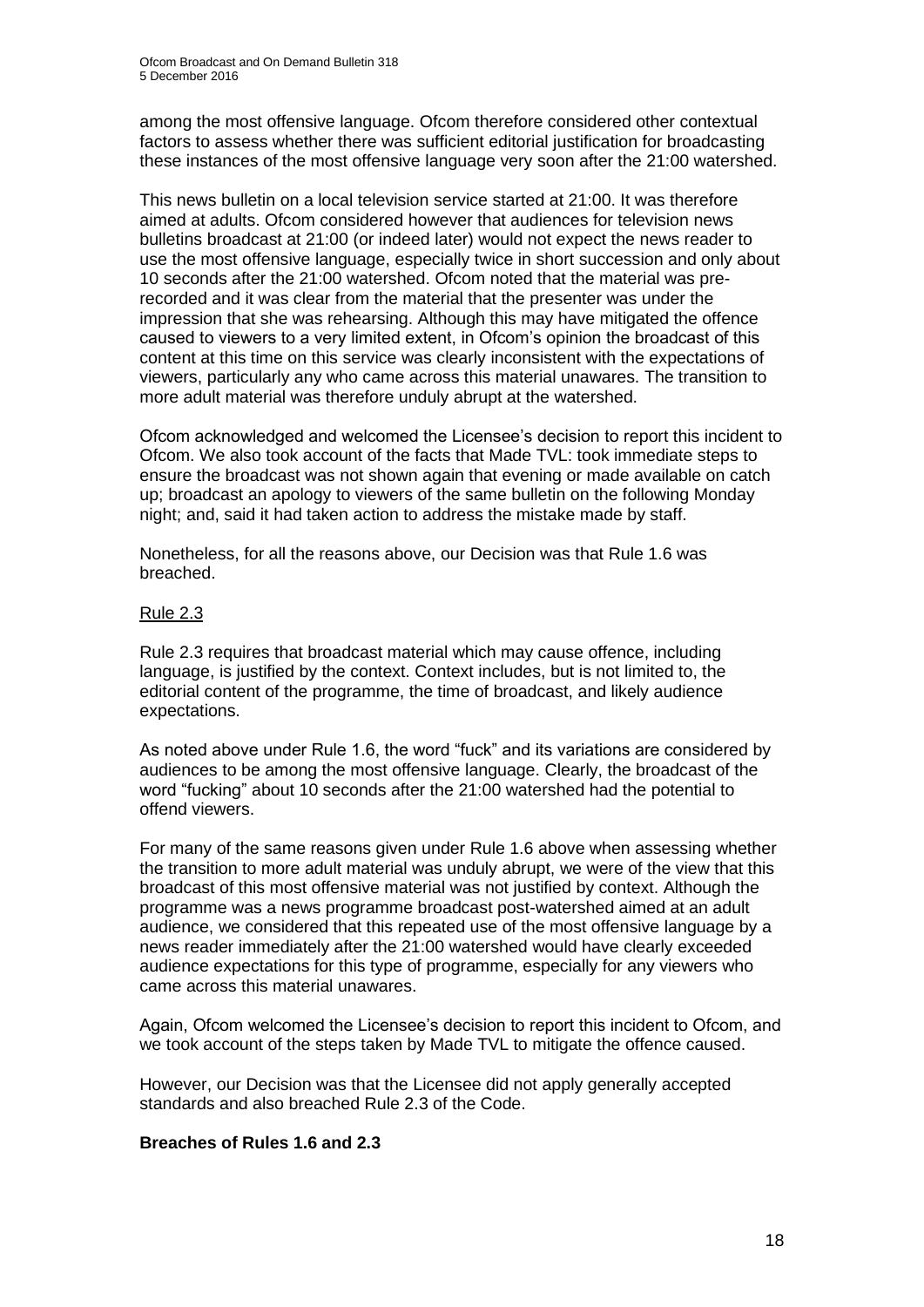# **In Breach**

### **Frank Skinner Show**

*Absolute Radio, 1 October 2016, 09:30*

#### **Introduction**

Absolute Radio specialises in rock music and is aimed at 25 to 44 year olds. It broadcasts nationally on analogue and digital radio as well as having local analogue services in both Greater London and the West Midlands. The licence for this service is held by Absolute Radio Limited ("Absolute Radio" or "the Licensee").

A complainant alerted Ofcom to offensive language in a song broadcast at approximately 09:30 on a Saturday.

Ofcom noted that the track *Narwhal* by the band Xylaroo featured the following lyrics:

*"…And I'm so fucked. This lake is looking fucking big"*.

Ofcom considered the material raised issues warranting investigation under Rule 1.14 of the Code which states:

"The most offensive language must not be broadcast…when children are particularly likely to be listening (in the case of radio)".

#### **Response**

Absolute Radio said that "we regrettably agree" that this incident was a breach of the Code and apologised for what it described as "a genuine mistake from a team with an unblemished record in this area". It said that it had processes in place to address the issue of offensive language within content broadcast on Absolute Radio and that these had "worked well up to this point". The Licensee said it had now added "a further layer of monitoring by a senior member of staff at Absolute Radio, who must now check any shows and productions originating from a third party production company". It added that all Absolute Radio staff had been reminded of the "recent Ofcom study of offensive language"<sup>1</sup> .

#### **Decision**

Under the Communications Act 2003, Ofcom has a duty to set standards for broadcast content as appear to it best calculated to ensure the standards objectives, which include ensuring that "persons under the age of eighteen are protected". This objective is reflected in Section One of the Code.

Rule 1.14 states that the most offensive language must not be broadcast on radio when children are particularly likely to be listening. Ofcom's research on offensive language<sup>2</sup> clearly notes that the word "fuck" and related words are considered by audiences to be amongst the most offensive language.

<sup>1</sup> See footnote 2.

<sup>2</sup> Audience attitudes towards offensive language on television and radio, August 2010 [https://www.ofcom.org.uk/\\_\\_data/assets/pdf\\_file/0017/27260/offensive-lang.pdf](https://www.ofcom.org.uk/__data/assets/pdf_file/0017/27260/offensive-lang.pdf) Broadcasters should note that, on 30 September 2016, Ofcom published new research on public attitudes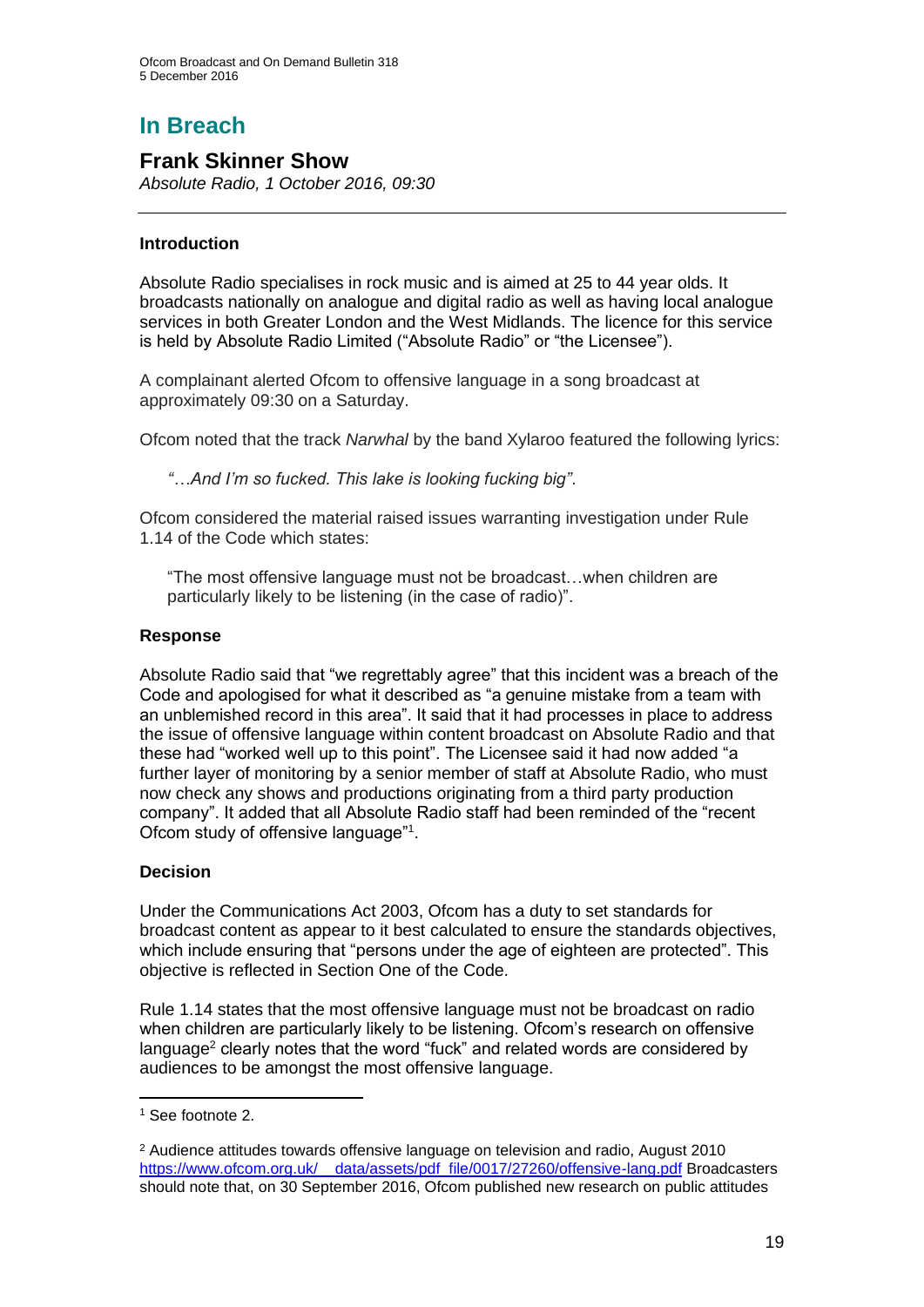The Code states that the phrase "when children<sup>3</sup> are particularly likely to be listening" particularly refers to: "the school run and breakfast time, but might include other times". Ofcom's guidance<sup>4</sup> on offensive language in radio notes that:

"For the purpose of determining when children are particularly likely to be listening, Ofcom will take account of all relevant information available to it. However, based on Ofcom's analysis of audience listening data, and previous Ofcom decisions, radio broadcasters should have particular regard to broadcasting content at the following times:

• between 06:00 and 19:00 at weekends all year around, and in addition, during the same times from Monday to Fridays during school holidays…".

The words *"fucked"* and *"fucking"* were broadcast during the breakfast show at 09:30 on a Saturday. The most offensive language was therefore broadcast at a time when children were particularly likely to be listening.

Ofcom noted the Licensee's apology and the steps Absolute Radio said it had taken to improve compliance following this incident. However, the broadcast of this material was a clear breach of Rule 1.14.

#### **Breach of Rule 1.14**

to potentially offensive language: [https://www.ofcom.org.uk/\\_\\_data/assets/pdf\\_file/0022/91624/OfcomOffensiveLanguage.pdf](https://www.ofcom.org.uk/__data/assets/pdf_file/0022/91624/OfcomOffensiveLanguage.pdf)

<sup>3</sup> The Code says that "children" means: "people under the age of fifteen years".

<sup>4</sup> Ofcom Guidance, Offensive language on radio, December 2011, paragraph 13 [\(https://www.ofcom.org.uk/\\_\\_data/assets/pdf\\_file/0014/40541/offensive-language.pdf\)](https://www.ofcom.org.uk/__data/assets/pdf_file/0014/40541/offensive-language.pdf).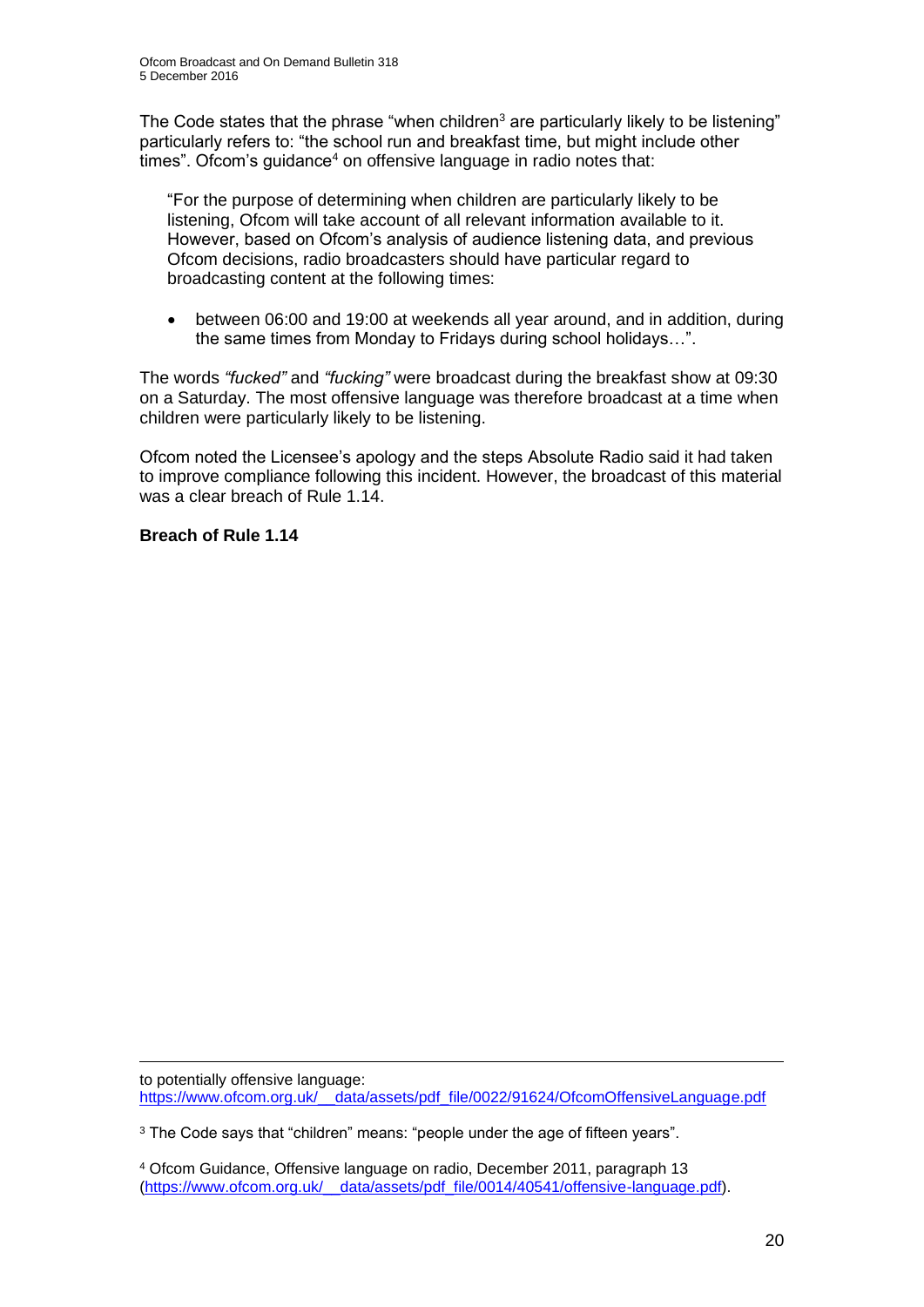# **In Breach**

#### **Various programmes**

*Believe TV, 15 June 2016, various times*

#### **Introduction**

Believe TV is a digital satellite channel that broadcasts a variety of Christian programming. The licence for the service is held by The Light Academy Limited ("the Licensee" or "TLA Ltd").

As part of routine monitoring, Ofcom assessed the following programmes. Each was broadcast on 15 June 2016 and contained references to a particular business.

#### *Law Simplified with Justice*, 09:00 and 16:30

This 25 minute programme began with a voiceover that said:

*"Law Simplified with Justice is anchored by Justice Maduforo. Tice Madox Solicitors is result orientated and with a distinctive approach tailored to our clients' needs in our specialist fields – immigration law, criminal law, employment*  law, commercial law, family law and contracts law. We are well equipped in our *litigation and our advocacy for the benefit of our clients – corporates and individuals. Why not visit us at* [address given]. *Tice Madox Solicitors – we are professionals"*.

The logos for *Law Simplified with Justice* and Tice Madox Solicitors were broadcast alongside this voiceover in addition to the address and telephone number for the firm.

The remainder of the programme featured Justice Maduforo speaking directly to camera. He introduced the programme by saying:

*"Hello and welcome to Law Simplified with Justice. I am Justice Maduforo, your usual, regular host of this programme – Law Simplified with Justice. This is the very best programme you can ever wish to listen to at any point in your spare time. On this programme, I have brought you various topics, different areas of law. I've discussed criminal law on this platform with you. I've discussed employment law, I've discussed immigration law, I've discussed contract law. I've discussed all these areas of law. And remember, the purpose of this programme is to get you to take action, not for you to act on what I say on this programme. On that note, I will tell you now that whatever I say on this programme or indeed my discussions on this platform, Law Simplified with Justice, they are not legal advice. They are not legal advice. Therefore you must not act on them. You must not".*

Throughout the programme Mr Maduforo made frequent positive references to the legal services provided by himself and Tice Madox Solicitors. For example:

*"Over the course of this programme, and over entirely the course of this programme, most of you who have come to Tice Madox Solicitors for me to represent you and for the firm to act on your behalf in your matters, you have gone home smiling, the reason being that we are technical, we are thorough, we are professionals. We take detailed instruction from you* [inaudible]*. We do not*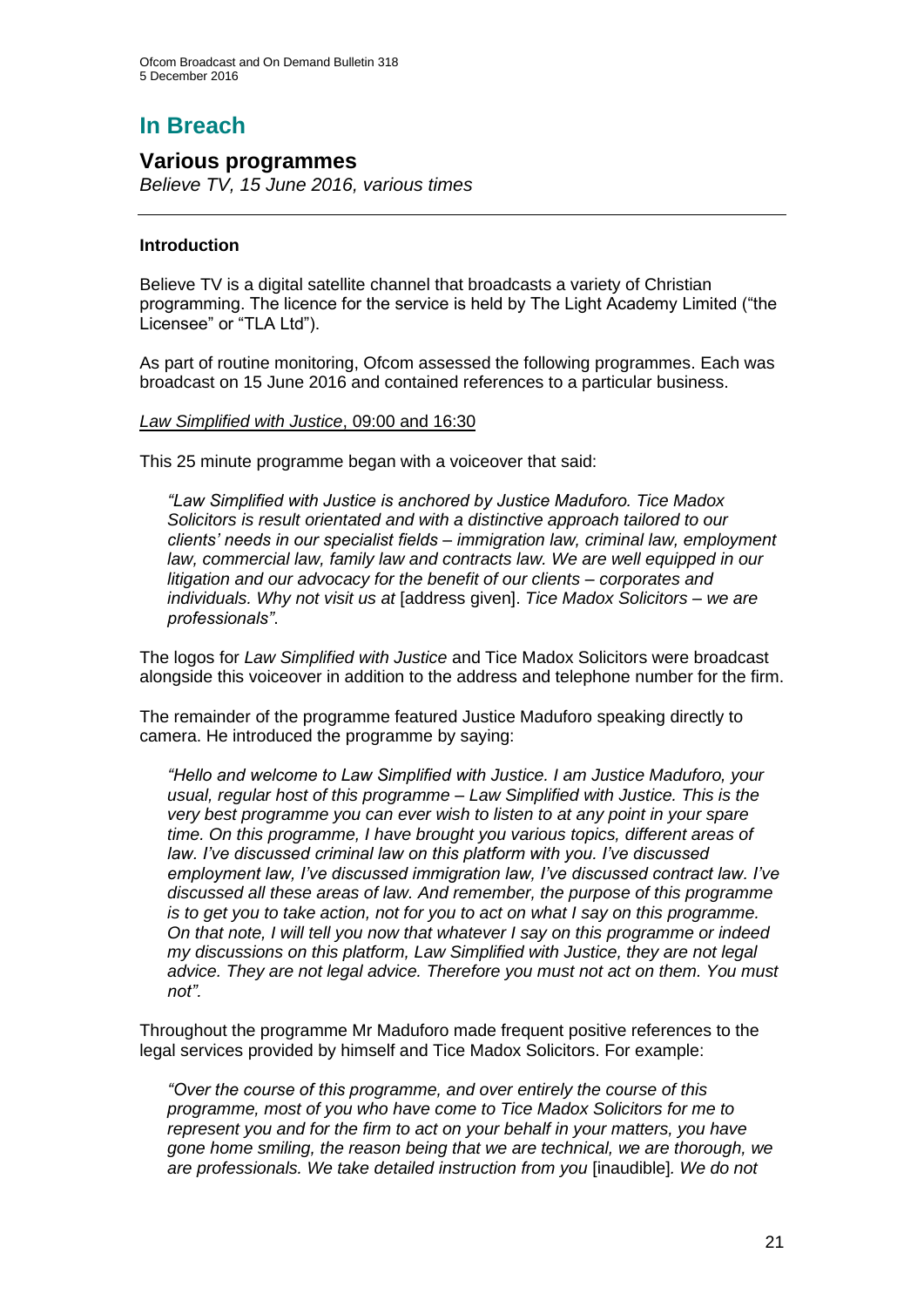*mess around with you. We go straight and discuss matters with you. Detailed instruction is very key to your success and therefore Tice Madox Solicitors do not joke with that. We do not disregard that. We hold it sacrosanct. We hold it tenaciously because it is the foundation to relieve you and to deliver success on your table. Therefore, when you come to speak to me or call the telephone number and make an arrangement to see me in the office you must pay consultation fee. Consultation fee is essential, because I do not understand why you would build a house without laying the foundation. I do not understand why you want a solicitor to just make the application without speaking to you. It is not in your interest. Any firm, any legal advisor, any solicitors firm that does that are not acting in your best interest. Tice Madox does in your best interest. Consultation fee is essential for me to critically analyse your case and run with your instruction"*.

*"Those of you have seen the difference between an application you make in other places or the ones you make by yourself compared to the one we will prepare for you. Compared to the one we will do for you. Tice Madox Solicitors will run with your instruction. Tice Madox Solicitors will keep you informed –Tice Madox Solicitors will continually update you. You do not even need to tell us, call us on the phone on updates. We will do that. We have the technology that immediately, it makes us understand that you must be kept informed. That is why you come to the firm that imbibes the best practice. That's why you come to the firm that explains to you that you can work out and you will be able to say 'this is what I was told, this is what I understand, this is what they will do for me, this is what I want them to do for me'"*.

*"Ladies and gentlemen, Tice Madox Solicitors is the very firm that you can count on to prepare and produce an on-point, full-proof application and representation and documents…an application that is convincing. You must take advantage of this programme because some of you have gone elsewhere and when you finally get to have contact with me or Tice Madox Solicitors your story has been defamed. You've seen the difference between those that have done that in the past for you and when you engage with me and with Tice Madox Solicitors. You've seen the difference. The telephone number is on the screen*".

*"Tice Madox Solicitors will fight for you. I am a fighter. I stand for justice. I ensure that you get your papers to ensure that you get justice...Ladies and gentlemen you do not want to mess around. You want to get it once and at a moderate fee. Come to Tice Madox Solicitors. That's what I will do for you. That is what I do for you. This programme is only a vehicle for directing you to Tice Madox Solicitors. It is not a legal advice programme. Once you get the details on screen you can follow us on Twitter…you can also go to our Facebook – and add us as a friend – you can also check us on YouTube…".*

*"Just recently, I can tell you, as I am recording this programme, I just recorded six successful immigration applications on my table successfully granted, from those who have lost hope from different legal representatives, and they have come to Tice Madox Solicitors. It has been repackaged it has been redone for those of you that I can remedy. For those of you if you don't take the opportunity and go elsewhere, the application is completely destroyed. Hmmm. I wonder how that can be remedied? What I tell you, you can come to us. Speak to me, I will take detailed instruction from you. And I tell you, everything is possible. At Tice Madox Solicitors, any legal issue is possible. There must be options that we'll present before you and you take them and we'll discuss the fee from there. Our fee is moderate. Moderate. I'll prepare also payment plan with you. But you'll have to*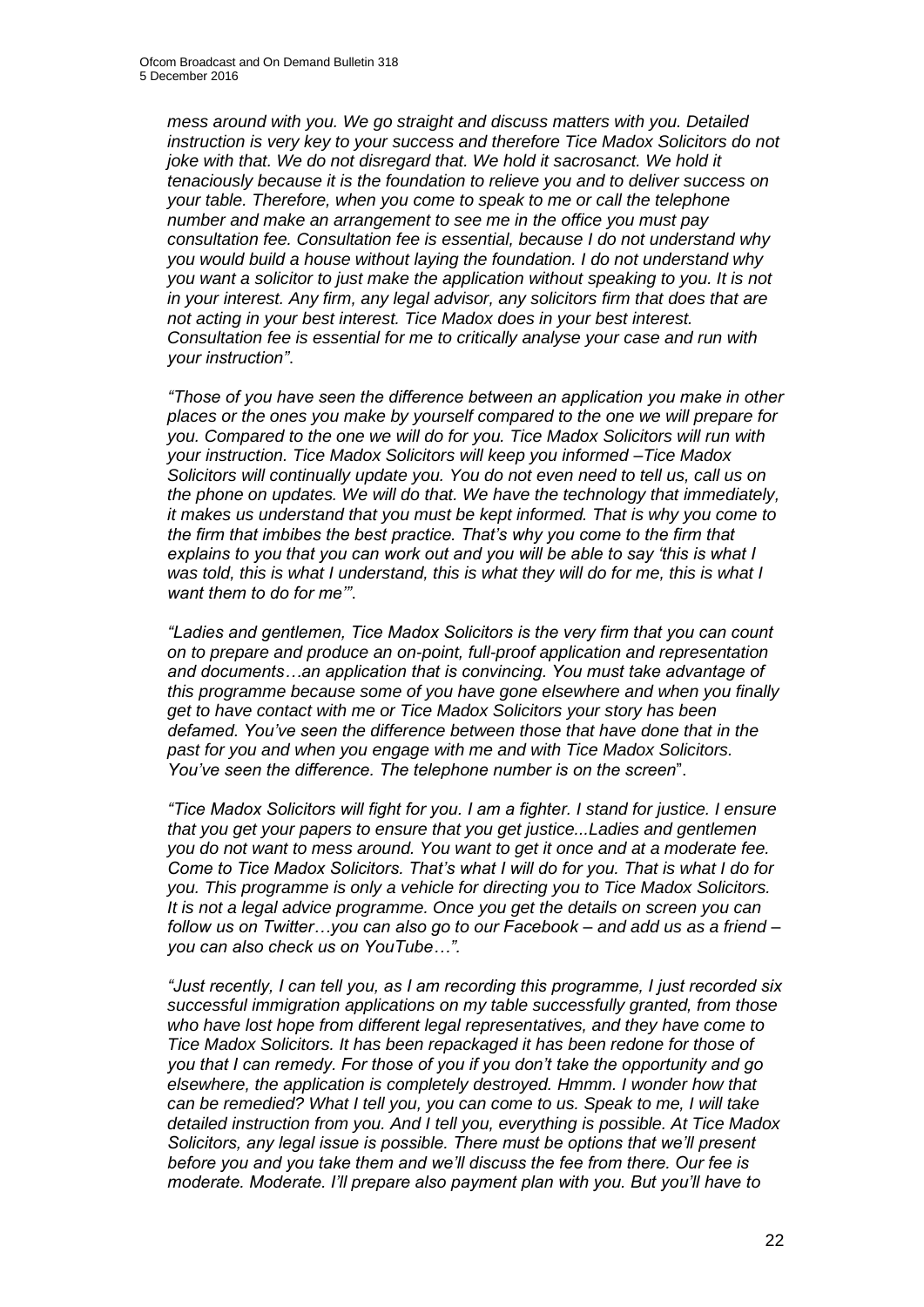*keep to the payment plan. I will do so to enable you to get your papers. You must keep to payment plan. We'll keep the fee moderate. We'll give you reasonable discount, deduction. But remember what and guess what. It will be the highest quality standard that you cannot get elsewhere, even at the moderate fee that we will charge you. We will repay you at the highest optimum standard".*

At the end of the programme, Mr Maduforo said:

*"When I come to court and argue for you, you don't want to mess with me when you see me in court ladies and gentlemen. You'll be glad. In your interest I will run. I will put you on my shoulders and I will run with you. As Jesus Christ is our advocate, let me tell you, I Justice Maduforo, Tice Madox Solicitors are your advocate when it comes to legal matters in this country and outside this country depending on your interest that you have – until next time I come in I ask you to go to website* [website address given] *go to* [website address given]*. Check us out there. YouTube and Facebook as well. And send us an email. Enquiries at*  [website address given]*. The phone number is on there. Book an appointment. Come and see me in the office. You'll be glad you did. See you next time I come again. You stay wise. Your time has definitely come. I remain Justice Maduforo"*.

Throughout the programme, the logo for Tice Madox Solicitors was displayed at the bottom of the screen alongside, variously, the firm's website address, telephone number, email address, YouTube channel details and street address.

The voiceover that was broadcast at the beginning of the programme was then repeated and the programme ended.

#### *The Legal Panorama*, 11:00

Throughout this programme, a banner was broadcast at the bottom of the screen which displayed variously the name, email, website and telephone number for Del & Co. Solicitors. The programme began by the presenter, Winnette St Luce, introducing her guest as *"Mr Dele Olawanle, from Del & Co. Solicitors".* 

Mr Olawanle then said:

*"The purpose of The Legal Panorama is to educate the viewers on the latest developments on immigration law, to take the law and simplify it and to enable our viewers to know their rights, their obligations, their duties…"*.

Mr Olawanle went on to talk about changes taking place to immigration law and the fees associated with applications for British citizenship.

Approximately 20 minutes after the start of the programme, Ms St. Luce asked Mr Olawanle:

*"So what can your firm do to help such people who need to regularise their* [immigration] *status*?*"*

Mr Olawanle replied:

*"We are here to help. We provide a one-stop service, take people's cases on and then represent them. We give them legal advice. Help them to make applications to The Home Office and if they are given a right of appeal help them to prepare and argue their appeal. If they are not given a right to appeal help them to see if*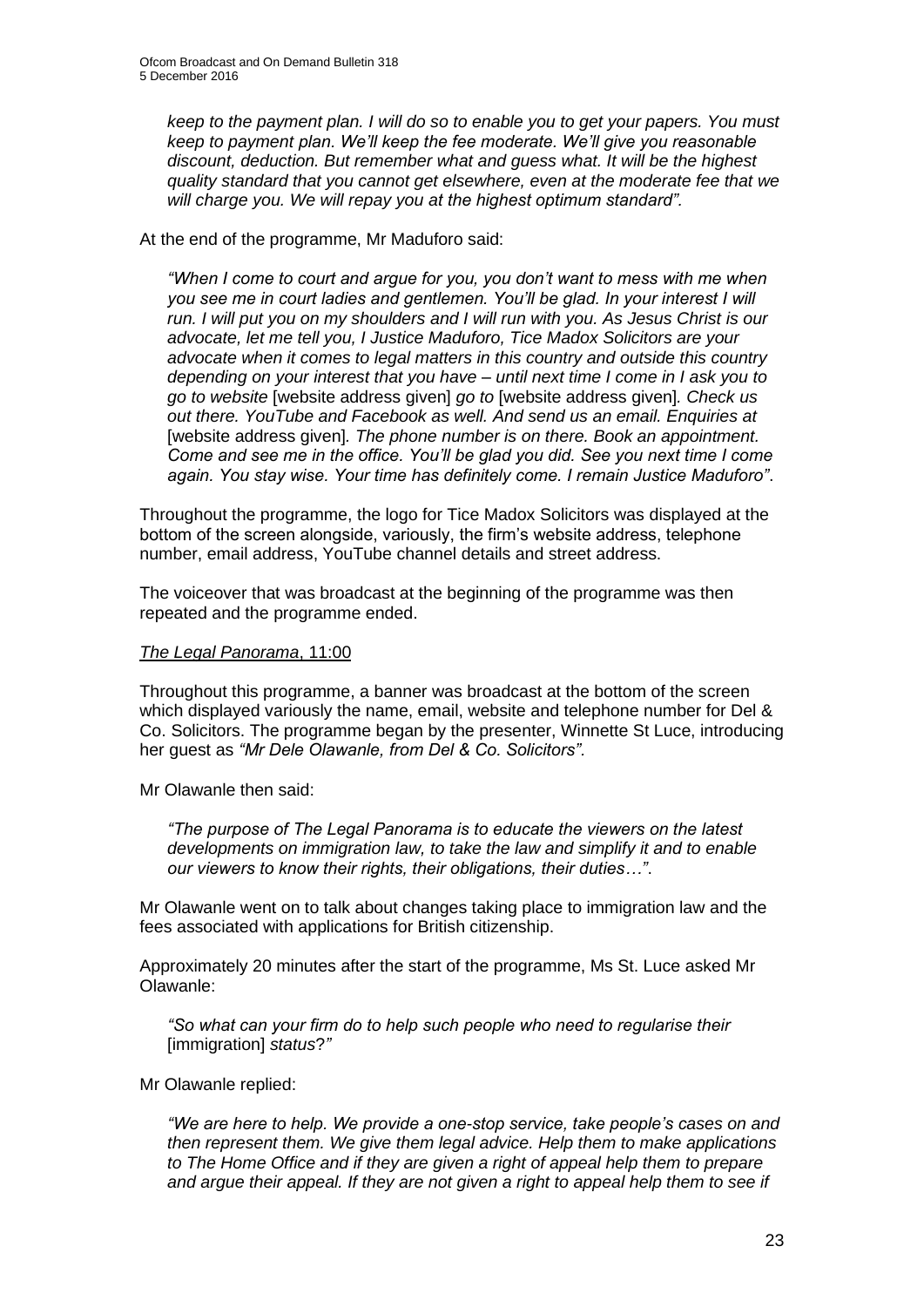*there is an error of law strong enough to make an application for judicial review or to advise them whether they have to make an "out of country" application. So, people in this country, all they need to do is book an appointment for consultation at the consultation meeting then you'll be able to speak to us in a private and confidential manner and that we will be able to advise you, answer a lot of questions and then advise you as to the state of the law and what you can do to regularise your stay. We don't give telephone advice and also there is a consultation fee to be paid for getting legal advice. So what we can do is give them legal advice and then they move on from there and if they are not contented or happy or satisfied with advice given they can get a second opinion from another firm and then decide on what they want to do but what we do is give legal advice they can rely on"*.

At the end of the programme, the presenter said:

*"Now if you would like further information or if you would like to see Mr Dele Olawanle in person or if you would like to visit his law firm Del & Co Solicitors feel free to call the number on the screen. Thank you for watching"*.

#### A voiceover then said:

*"Thank you for watching The Legal Panorama presented by Dele Olawanle of Del & Co Solicitors". Talk to Del & Co Solicitors. We can professionally help you in the following areas: obtaining and/or extending your visa; asylum; humanitarian protection and discretionary leave; application for overstayers; immigration and asylum appeals; judicial review at The High Court; tier one to five under the point system including post-study work; fiancé visas; settlement applications; indefinite leave to remain – ILR, naturalization and citizenship; entry clearance and appeals against visa refusals abroad; reconsideration against visa refusals abroad. In addition, we do other areas of law such as: family law; traffic offences; employment, civil and criminal litigation; and advocacy. If you need legal advice call Del & Co. Solicitors now on* [telephone number given] *or visit our website*  [website address given]*. Del & Co. Solicitors, legal advice you can rely on"*.

#### *UK Health Food Centre*, 12:30

This programme was presented by the owner of the UK Health Food Centre (a health food shop in Central London). He introduced himself by saying:

*"Hi, my name is Raj and I am the owner of the heath food centre here at* [address given]*. I've been running the business for the past 25 years with my wife Meena"*.

Throughout the remainder of the programme, a banner was broadcast at the bottom of the screen that gave details of the shop's website address and telephone numbers. Below these details the words *"to order any of our products, please call or visit us online*" were written.

We noted, in particular, the following promotional references to the services available at the shop and the products available to buy there. For example, near the start of the programme, the presenter said to camera:

*"This is the health and nutritional side of the centre where we do a wide range of vitamins, minerals, herbal remedies, Indian Ayurvedic herbs, homeopathic remedies, body-building and sports nutritional supplements, high quality sports and nutritional bars, natural skin care, herbal shampoos and conditioners, natural*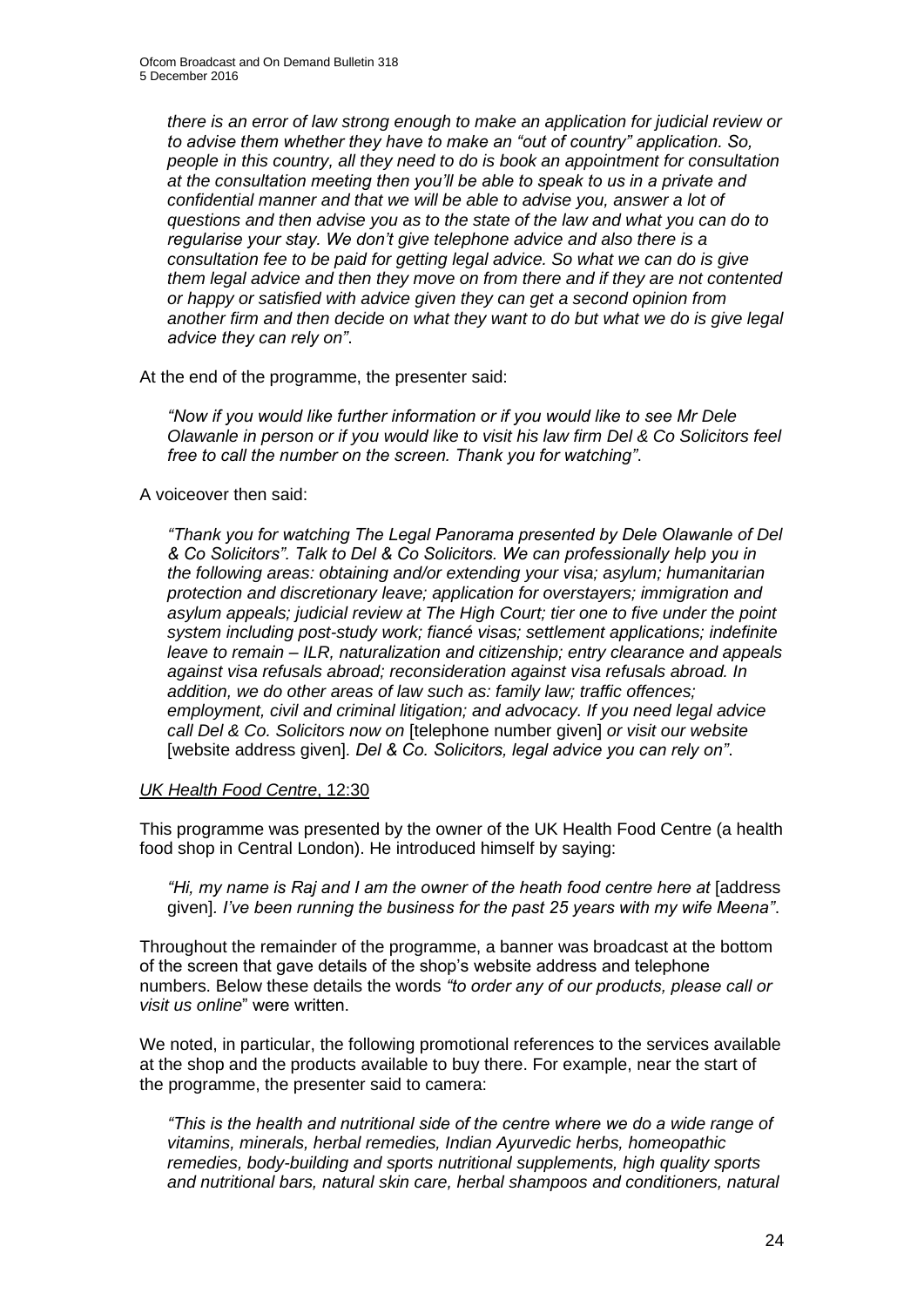*deodorants, herbal teas, slimming products, Manuka honey, and much much more".*

*"It's not just a matter of picking a product off the shelf and saying 'I've used this product, and it doesn't work'. Knowing what works and what doesn't work is the key to getting results and that's where we come in. We here at the Health Food Centre can provide you with the correct products for whatever your health needs. For example, for arthritis, herbs like boswellia and bromelain with glucosamine and chondroitin with turmeric have proved to be effective combinations in helping with the chronic pain of arthritis and inflammation. Also, creams made with capsicum, which is like a chilli cream, when applied to joints where there is pain, you can find relief for painful areas like, say, knees or back pain within one to two hours of using the cream"*.

Approximately six minutes after the start of the programme, a picture was shown of a bottle of "Easy Colon Cleaner" tablets alongside the following information:

*"Colon Cleanser £37.99. Buy 3 bottles get 1 free. We accept all major credit and debit cards, PayPal and Western Union transfers"*.

Five seconds later, a picture of a bottle of "Prostate Support" tablets was shown, accompanied by the following text:

*"Prostate support £39.99. Buy 3 bottles get 1 free. We accept all major credit and debit cards, PayPal and Western Union transfers"*.

During the remainder of the programme, a further 15 products were showcased in a similar way. These products included a number of natural remedies designed to improve male virility, reduce joint pain, and stabilise blood pressure.

Fourteen minutes after the start of the programme, a short film of just under two minutes in duration was shown. This included the following narration:

*"Many experts in nutrition believe that a healthy lifestyle and sound diet can have an impact on health and wellbeing. Each individual's requirements depend on their lifestyle and existing health problems. Most of the essential nutrients can be obtained from the diet but for those who do not achieve this, supplementary vitamins and minerals may be an important addition to the lifestyle. The Health Food Centre has over 25 years of experience in advertising and vitamins, minerals and herbal supplements. Our nutritionist aims to provide a personalised and individual service to bring our customers the most advanced nutritional formulas. For all your health need including remedies from manufacturers such as Solgar, Natures Plus and Bioforce we also have an extensive range of Indian Ayurvedic herbs, herbal teas and skincare products. Call or visit the Health Food Centre at* [address and telephone number given] *to receive personalised advice or visit our website at* [website address given]*. We are committed to our customers and confidently provide clear, concise information to assist them in making informed choices about nutritional products. To browse the different brands or supplements, including sports nutrition and protein shakes, natural skincare, men's aphrodisiacs, slimming programmes and much, much more, why not visit our store at* [address given] *and let us show you the path to a happier and healthier life. We also do a wide selection of Body Magic and reshaping garments. Our café adjacent to the shop serves a delicious and health selection of hot food, salads, wholefood cakes, fresh juices, smoothies and sandwiches. The Health Food Centre now introduces the Bodhi Tree Therapy Centre. Book*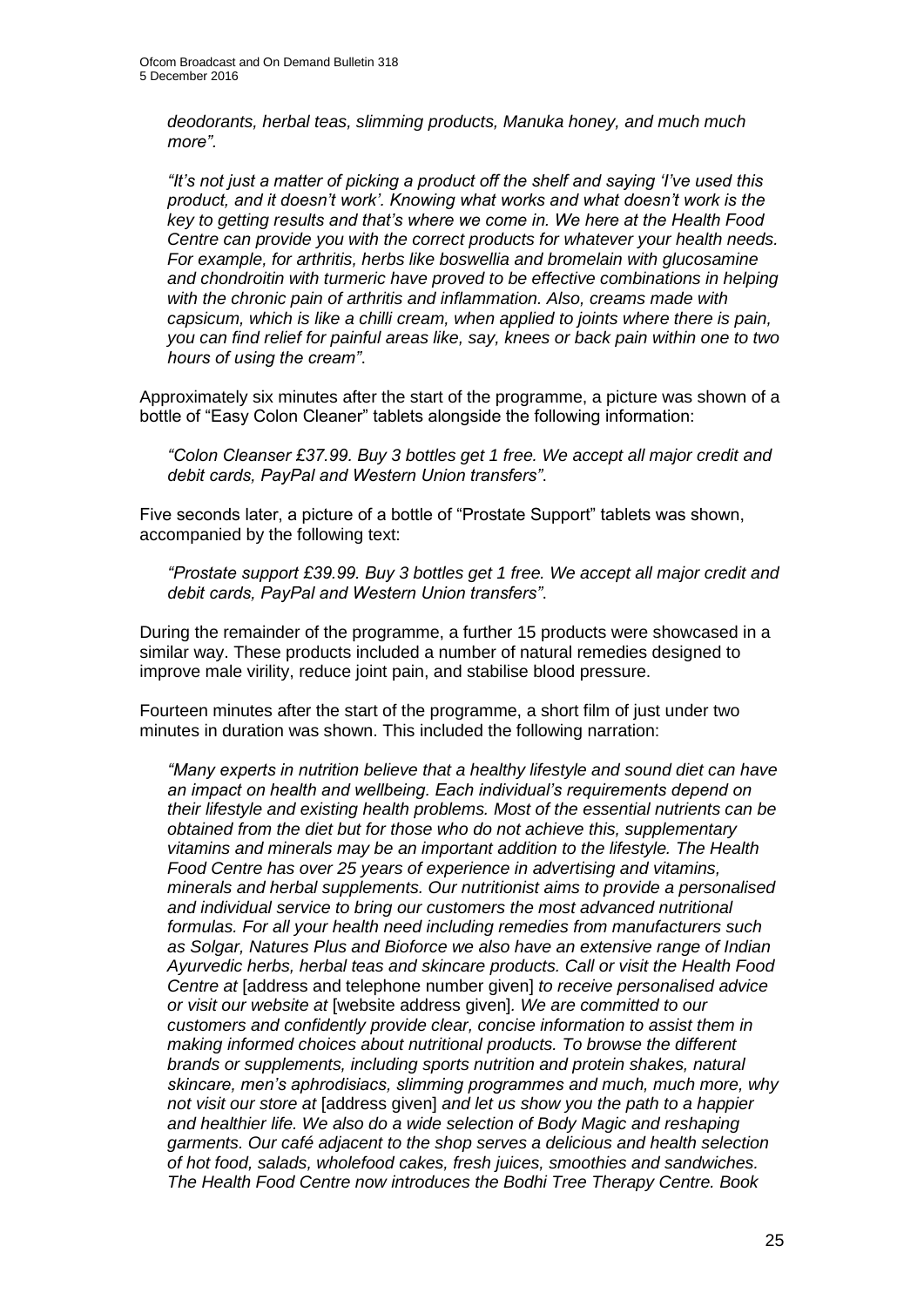*now for facials, threading, waxing and massages. Call or visit the Health Food Centre at* [address and telephone number given]*".*

This film was broadcast on a further three occasions before the programme concluded.

#### Ofcom's investigation

Ofcom requested information from the Licensee about how these programmes were produced and funded and whether there were any commercial arrangements between the Licensee and the businesses featured in the programmes.

The Licensee confirmed that the content had been produced by the businesses themselves and that it had received payment from the businesses in return for broadcasting the material on Believe TV.

Based on this information, Ofcom considered the content raised issues warranting investigation under Rule 9.2 of the Code. This states:

"Broadcasters must ensure that editorial content is distinct from advertising".

We therefore asked the Licensee for its comments as to how the content complied with this rule.

#### **Response**

The Licensee said that it is not a "TV Channel established for commercial purposes" but rather its aim "is to promote the message of Jesus Christ and the moral and religious values of Christianity". The Licensee said that programmes "which are not of a religious nature are extremely limited on [its] channel" and when such content is broadcast it "is predicated on the basis that the programmes are of an informative nature; non-contentious and likely to be of benefit to the target audience/likely viewers". The Licensee then provided representations with respect to each of the programmes summarised above.

#### *Law Simplified with Justice* and *The Legal Panorama*

The Licensee said that these programmes, which had been prepared by the legal firms featured in them, were "seeking to provide information relating to the change of Immigration Rules as applicable to England and Wales". However, in both cases, the Licensee accepted that it appeared that the firms were "seeking to promote their business and were soliciting for business".

The Licensee told Ofcom it had been unaware the inclusion of the firms' contact information was "considered to be a technical breach of [the Code]". The Licensee also said it had relied on both firms being "reasonable conversant with the law and all legal implications arising out of their submitting programme content for broadcasting".

The Licensee said that its compliance officer had reviewed the programme and passed it for broadcast. However, the Licensee acknowledged that "this demonstrated a lack of knowledge on their part of the Code" and it regretted this.

The Licensee also told Ofcom it had now removed this content from its schedules and said it would "ensure that in future all such programme content is reviewed prior to transmission to ensure there are no further breaches of the Code".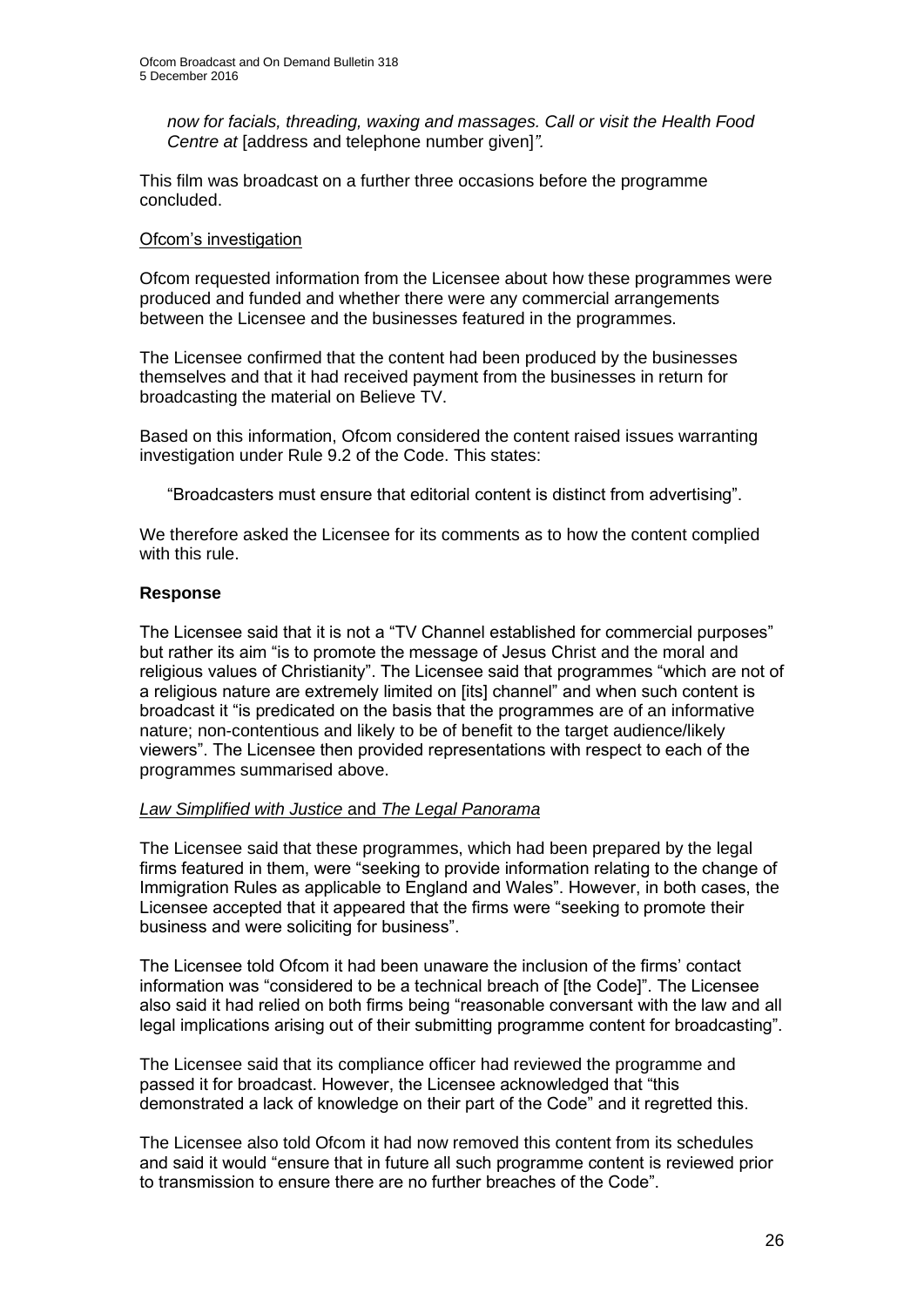#### *UK Health Food Centre*

The Licensee said that this programme "was made by BTV-UK-Health-1…a retail business operating in Warren Street London and providing health food products and ancillary services". The Licensee explained said that "when the programme content was reviewed it was considered to be inoffensive and of an informative nature". However, it now accepted that the UK Health Food Centre was "advertising direct response details…and providing their building address". It confirmed that this content had also been removed from its schedules.

#### Licensee's conclusion

The Licensee explained that its compliance officer was "no longer employed by [it] in this capacity" and said it had appointed a new compliance officer who has "formal legal training". TLA Ltd said it had also "engaged the services of an external consultant to advise [it] on the relevant provisions of the Code". In addition, the Licensee said it had: implemented a new compliance procedure that "requires all programme content to be submitted to [it] at least 3 days prior to the intended date of broadcast, for review"; arranged "staff training on the provisions and application of the Code"; and, "instigated a requirement [to provide] clear delineation between editorial content and advertisements".

In conclusion, the Licensee said it understood "the seriousness of the breaches of the Code" and said it "will do everything possible to ensure that this does not happen again".

#### **Decision**

Under the Communication Act 2003 ("the Act"), Ofcom has a statutory duty to set standards for broadcast content as appear to it best calculated to secure a number of standards objectives, one of which is "that the international obligations of the United Kingdom with respect to advertising included in television and radio services are complied with". These objectives include ensuring compliance with the Audiovisual Media Services ("AVMS") Directive.

The AVMS Directive contains a number of provisions designed to help maintain a distinction between advertising and editorial content, including requirements that television advertising is kept visually and/or audibly distinct from programming in order to prevent programmes becoming vehicles for advertising and to protect viewers from surreptitious advertising.

The requirements of the AVMS Directive and the Act are reflected in Section Nine of the Code, including Rule 9.2, which requires that editorial content must be distinct from advertising. Ofcom's Guidance on Rule 9.2 states that its purpose "… is to prevent editorial content being distorted for advertising purposes, so ensuring that editorial control is reserved to the Licensee and that programming is understood by viewers as not being subject to the control of advertisers". In cases involving a lack of distinction, there is an inherent potential harm to viewers on the basis that they can be misled that they are watching, and can trust, independent editorial content, when in fact they are watching promotional material. Rule 9.2 therefore seeks to ensure that viewers are easily able to differentiate between editorial material and advertising. In this case, Ofcom judged that all of the content was presented to the audience as if it was standard editorial programming: it was scheduled as programmes; it featured a style (and in the case of *Law Simplified with Justice* and *The Legal Panorama* a studio setup) that viewers would associate with programming; and, in relation to *Law*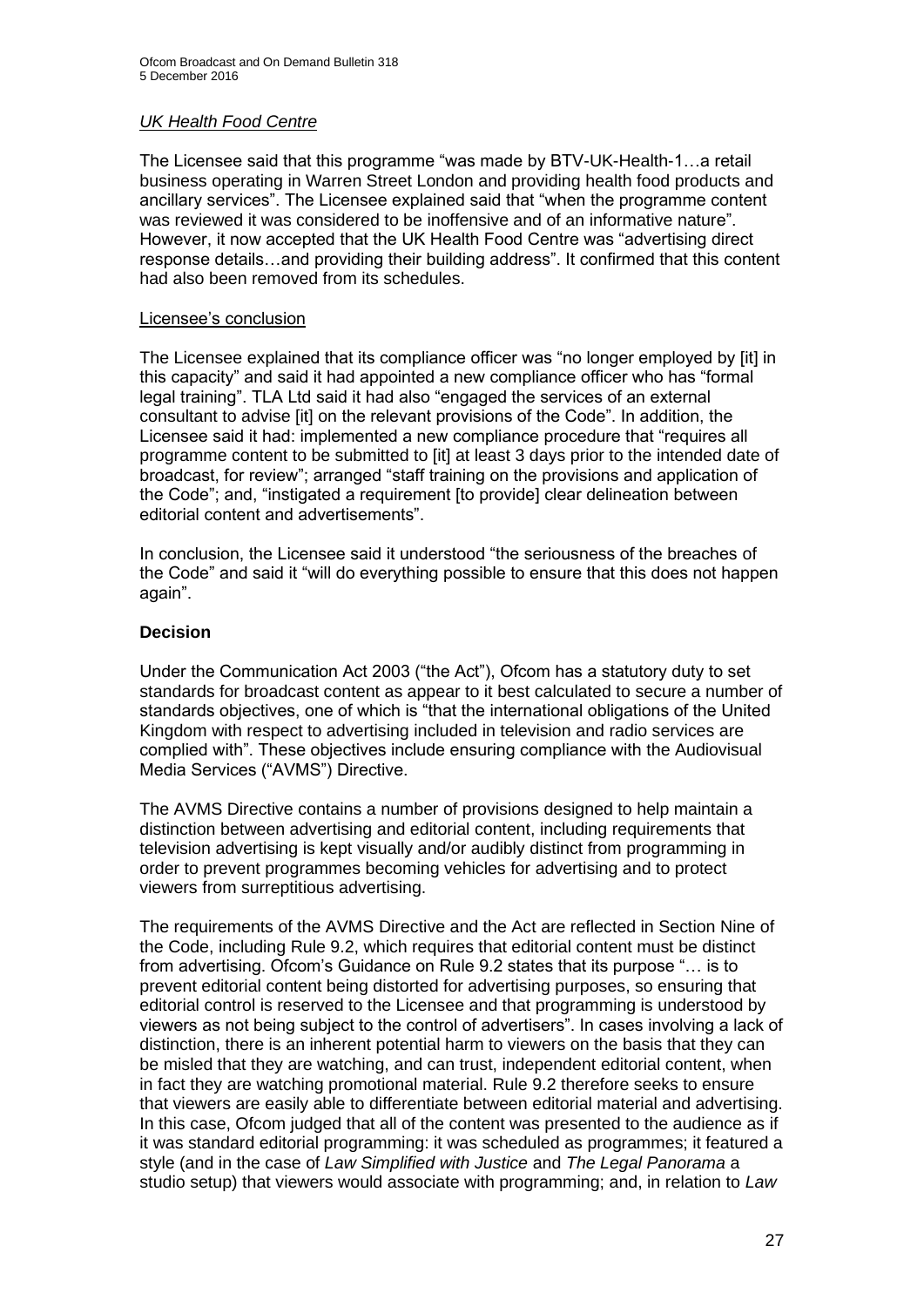*Simplified with Justice*, was described on-air as a programme. We also noted that the Licensee had intended the content to be programmes of "an informative nature".

However, although the content took the form of programmes, Ofcom considered that it served the function of advertising. As highlighted in the Introduction to this Decision, the material contained numerous and frequent promotional references to: the range and quality of services and products provided by Tice Madox Solicitors, Del & Co Solicitors and UK Health Food Centre; explicit calls to action to viewers to use these services or buy the products; and, relevant businesses' contact details.

For example, during *Law Simplified with Justice*:

*"Tice Madox Solicitors is result orientated and with a distinctive approach tailored to our clients' needs in our specialist fields - immigration law, criminal law, employment law, commercial law, family law and contracts law. We are well equipped in our litigation and our advocacy for the benefit of our clients corporates and individuals. Why not visit us at* [address given]. *Tice Madox Solicitors – we are professionals"*.

*"Tice Madox Solicitors is the very firm that you can count on to prepare and produce an on-point, full-proof application and representation and documents …You've seen the difference between those that have done that in the past for you and when you engage with me and with Tice Madox Solicitors. You've seen the difference. The telephone number is on the screen"*.

*"Why not visit us at* [address given]. *Tice Madox Solicitors – we are professionals"*

*"Tice Madox Solicitors will fight for you ... Ladies and gentlemen you do not want to mess around. You want to get it once and at a moderate fee. Come to Tice Madox Solicitors … This programme is only a vehicle for directing you to Tice Madox Solicitors. … Once you get the details on screen you can follow us on Twitter…you can also go to our Facebook…and add us as a friend…you can also check us on YouTube…"*

*At Tice Madox Solicitors, any legal issue is possible … Our fee is moderate … We'll keep the fee moderate. We'll give you reasonable discount, deduction … It will be the highest quality standard that you cannot get elsewhere, even at the moderate fee that we will charge you. We will repay you at the highest optimum standard"*

*Until next time I come in I ask you to go to website* [website address given] *go to*  [website address given]. Check us out there. YouTube and Facebook as well. *And send us an email. Enquiries at* [website address given]*. The phone number is on there. Book an appointment. Come and see me in the office. You'll be glad you did".*

During *The Legal Panorama*:

*"We are here to help. We provide a one-stop service, take people's cases on and then represent them … We give them legal advice. … So, people in this country, all they need to do is book an appointment for consultation at the consultation meeting then you'll be able to speak to us in a private and confidential manner and that we will be able to advise you … We don't give telephone advice and also*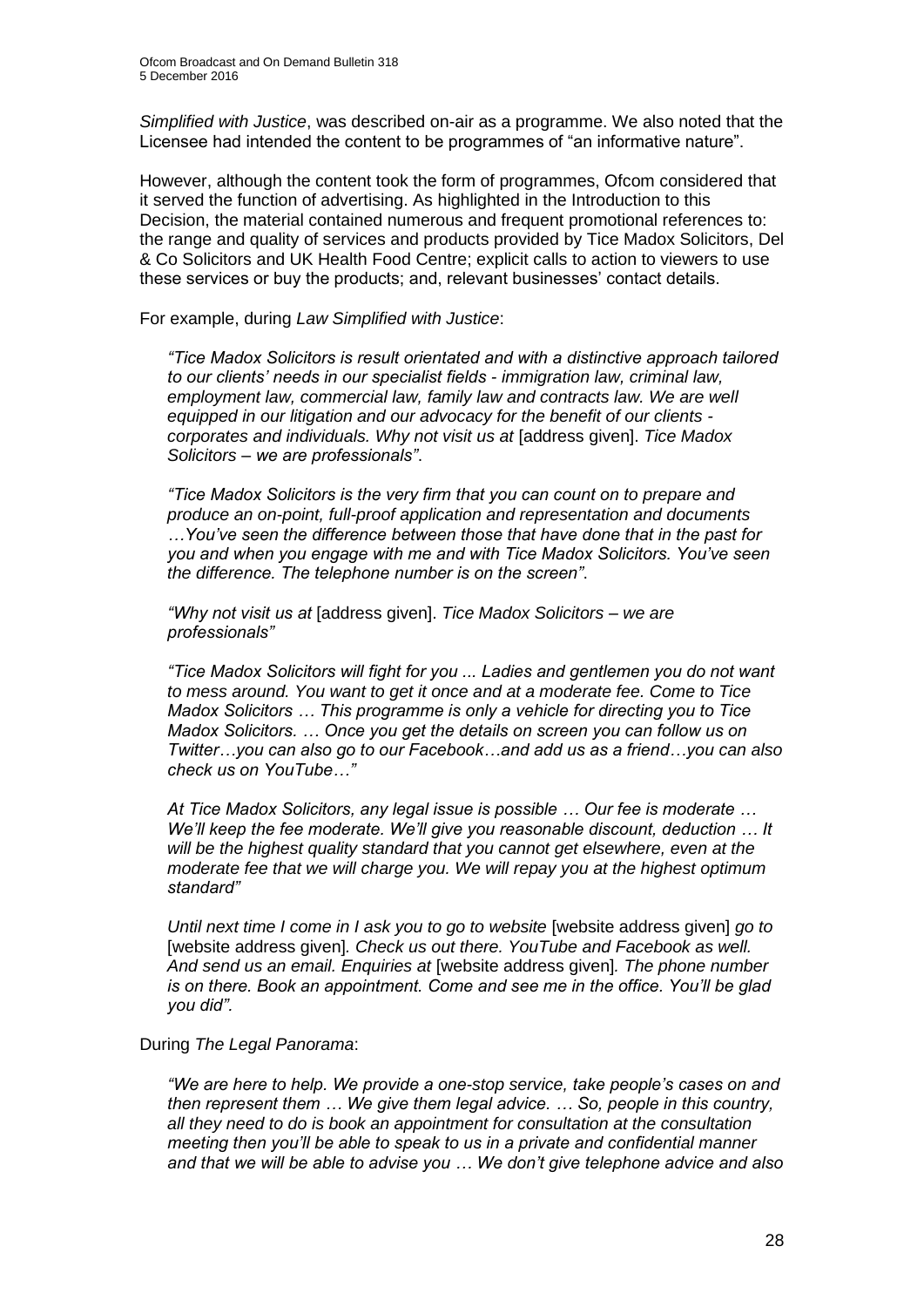*there is a consultation fee to be paid for getting legal advice … what we do is give legal advice they can rely on"*.

*"Now if you would like further information or if you would like to see Mr Dele Olawanle in person or if you would like to visit his law firm Del & Co Solicitors feel free to call the number on the screen*".

*"Talk to Del & Co Solicitors. We can professionally help you in the following areas … If you need legal advice call Del & Co. Solicitors now on* [telephone number given] *or visit our website* [website address given]*. Del & Co. Solicitors, legal advice you can rely on"*.

#### During *UK Health Food Centre*:

*"The Health Food Centre has over 25 year of experience in advertising and vitamins, minerals and herbal supplements. Our nutritionist aims to provide a personalised and individual service to bring our customers the most advanced nutritional formulas. For all your health need including remedies from manufacturers such as Solgar, Natures Plus and Bioforce we also have an extensive range of Indian Ayurvedic herbs, herbal teas and skincare products. Call or visit the Health Food Centre at* [address and telephone number given] *to receive personalised advice or visit our website at* [website address given]*. We are committed to our customers and confidently provide clear, concise information to assist them in making informed choices about nutritional products".*

*"To order any of our products, please call or visit us online"*.

We therefore considered that each of these programmes blurred the distinction between editorial and advertising, and, as a result, Believe TV's viewers would have been unlikely to be able to determine whether they were watching editorial content or advertisements. The content therefore breached Rule 9.2.

The Licensee's presentation of the content about *UK Health Food Centre* as editorial was of particular concern to Ofcom as it was used to promote products and services for the treatment of health conditions. Proper distinction between editorial content and advertising is important for consumer protection, particularly in relation to the promotion of products of a medical or health related nature, where strict rules apply to broadcast advertising to protect audiences. The BCAP Code: the UK Code for Broadcast Advertising*<sup>1</sup>* has special provisions under section 11 for broadcast advertising relating to medicines, medical devices, treatments and health. These include strict rules on the substantiation of health claims, on the professional qualifications and financial interests of those individuals making recommendations, and on implying cure as distinct from symptom relief. This reflects the higher level of scrutiny required for health claims in advertising.

#### **Conclusion**

We noted that TLA Ltd accepted that the broadcast content was promotional in nature. We further noted the various measures the Licensee said it had implemented to "ensure there are no further breaches of the Code".

However, we were concerned by the Licensee's acknowledgement that, at the time this material was broadcast, it was "unaware that [it was] of a promotional character"

<sup>1</sup> <https://www.cap.org.uk/Advertising-Codes/Broadcast.aspx>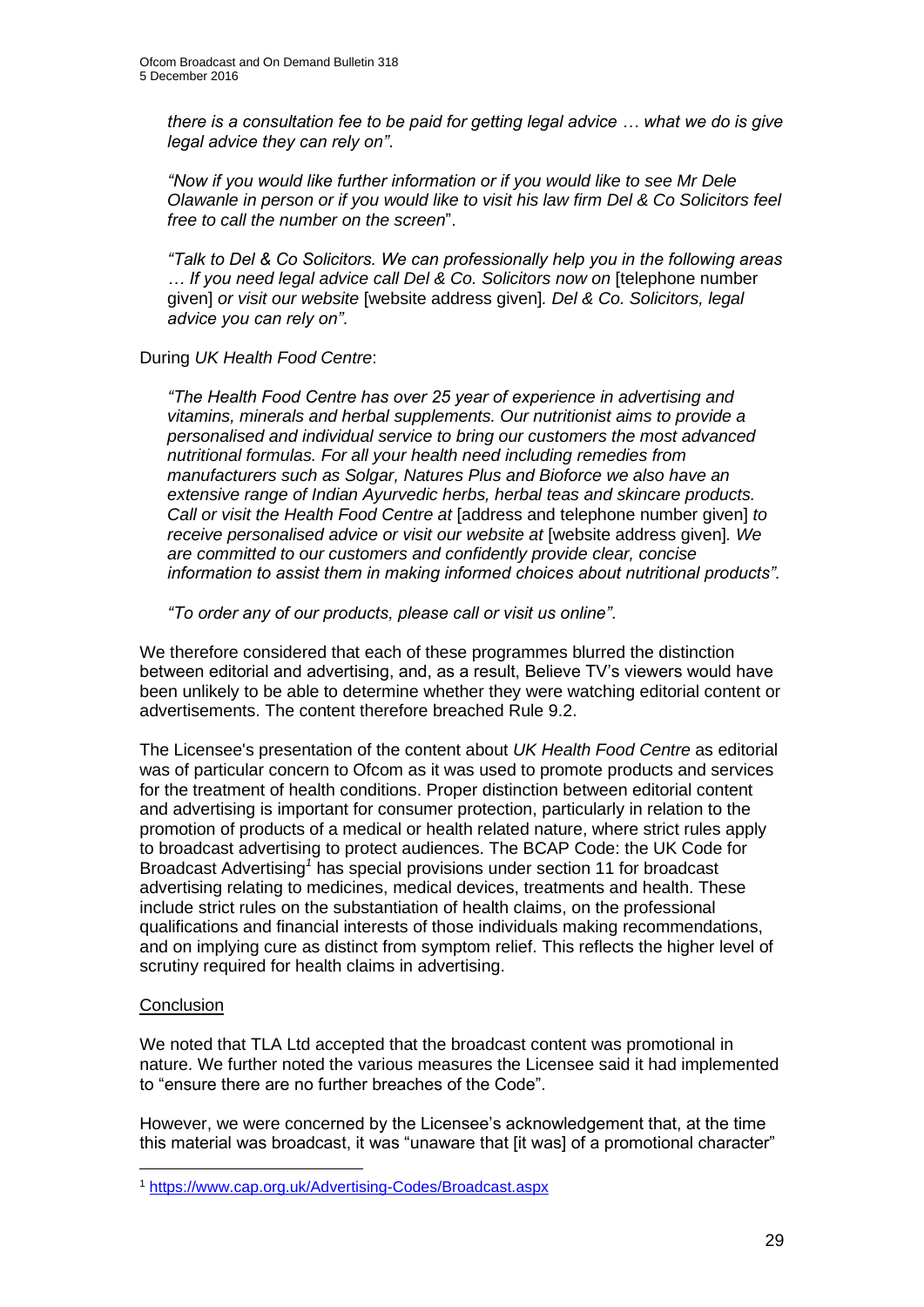and, in relation to *Law Simplified with Justice* and *The Legal Panorama,* that it had relied on the legal firms who had produced the programmes being "reasonably conversant with the law and all legal implications arising out of their submitting programme content for broadcasting". When acquiring content from a third party for broadcast, it is essential that broadcasters take steps to ensure that it is not used as a vehicle to promote the interests of the third party. In circumstances where broadcasters have accepted payment to broadcast content, it is particularly important that broadcasters have adequate procedures in place to ensure that the material complies with the rules in Section Nine of the Code. We were therefore concerned that the Licensee said the member of staff who reviewed this material before broadcast "was not fully familiar with all the applicable rules as set out in the Code".

In Ofcom's view, these breaches demonstrated a fundamental lack of understanding of the rules in Section Nine of the Code. We are therefore requesting an urgent meeting with the Licensee to discuss its compliance arrangements. We are also putting the Licensee on notice that Ofcom intends to monitor this service again, and should further breaches of this type occur, we may consider further regulatory action including the imposition of a statutory sanction.

#### **Breaches of Rule 9.2**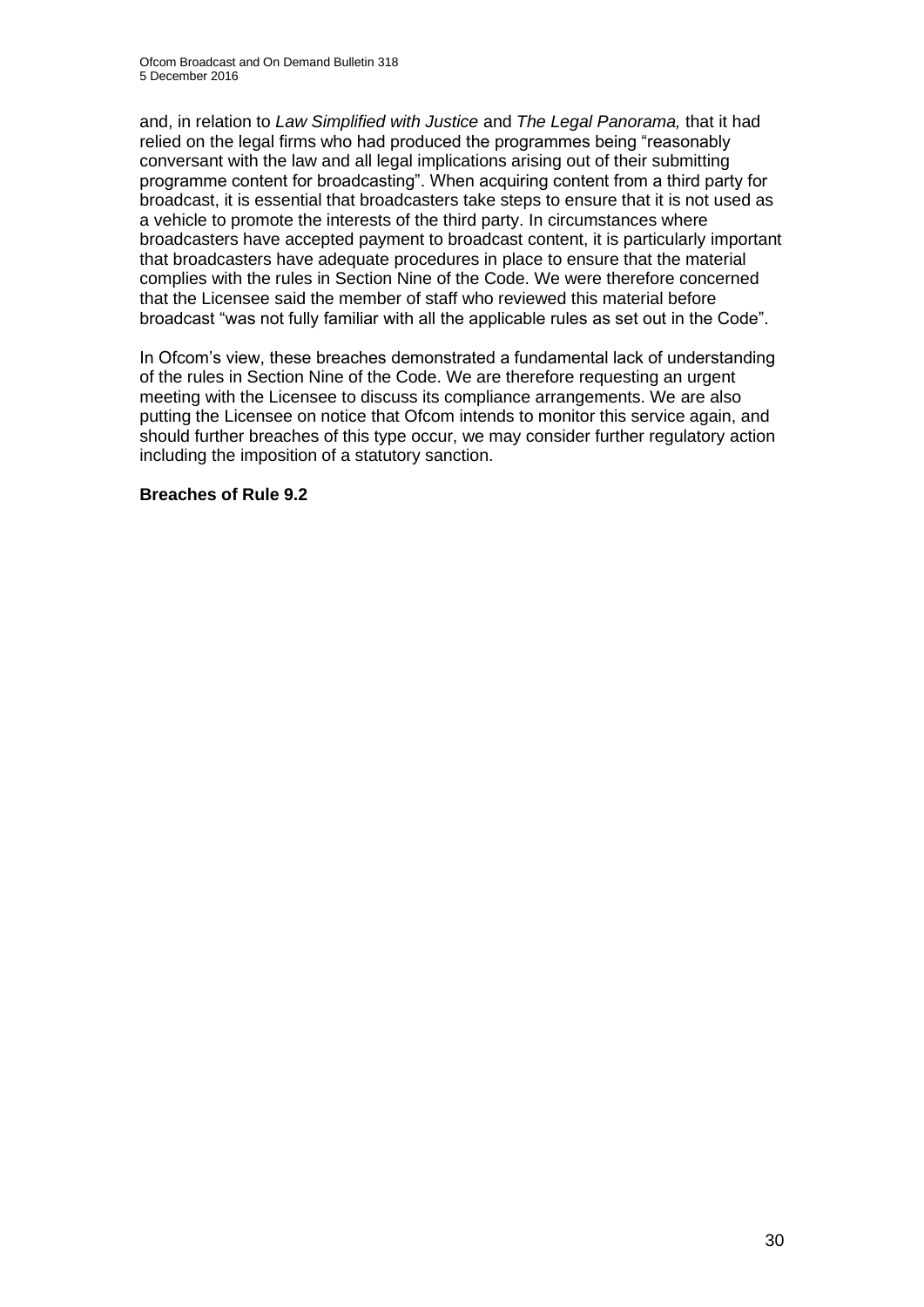# **In Breach**

### **Advertising placement**

*Venus TV, various times and dates*

#### **Introduction**

Rule 10 of the Code on the Scheduling of Television Advertising ("COSTA") states that:

"The transmission of films and news programmes may be interrupted by advertising or teleshopping only once for each scheduled period of at least 30 minutes".

In July 2014, Ofcom consulted on how it should apply certain rules in COSTA. A significant element of the consultation<sup>1</sup> concerned how Ofcom should measure the scheduled duration of a programme. After careful consideration of the responses to the consultation, Ofcom published a statement<sup>2</sup> on 8 July 2015 which confirmed that, for the purposes of COSTA, the scheduled duration of a programme is equivalent to the length of the slot it occupies in an electronic programme guide ('EPG').

Venus TV is a satellite general entertainment television channel broadcasting in English, Urdu, Hindi, Punjabi, Gujarati and Bengali. The licence for the service is held by Venus Global TV Limited ("the Licensee").

Ofcom identified 34 films broadcast on Venus TV between 6 August and 8 September 2016 which raised issues under Rule 10 of COSTA. Each film occupied a 180 minute EPG slot and was interrupted eight times by advertising – twice more than permitted by Rule 10 of COSTA.

Ofcom therefore asked the Licensee how the scheduling of advertising breaks during these films complied with Rule 10 of COSTA.

#### **Response**

The Licensee apologised for the broadcast of the excessive advertising breaks and explained that they were the result of an oversight. It added that it understood the rules and was committed to comply with them in future.

#### **Decision**

Under the Communications Act 2003, Ofcom has a statutory duty to set standards for broadcast content which it considers are best calculated to secure a number of standards objectives. One of these objectives is that "the international obligations of the United Kingdom with respect to advertising included in television and radio services are complied with".

<sup>1</sup> The Scheduling of Television Advertising – consultation document: [https://www.ofcom.org.uk/\\_\\_data/assets/pdf\\_file/0027/68913/scheduling-adverts.pdf](https://www.ofcom.org.uk/__data/assets/pdf_file/0027/68913/scheduling-adverts.pdf)

<sup>2</sup> The Scheduling of Television Advertising – statement: [https://www.ofcom.org.uk/\\_\\_data/assets/pdf\\_file/0021/63291/costa-statement.pdf](https://www.ofcom.org.uk/__data/assets/pdf_file/0021/63291/costa-statement.pdf)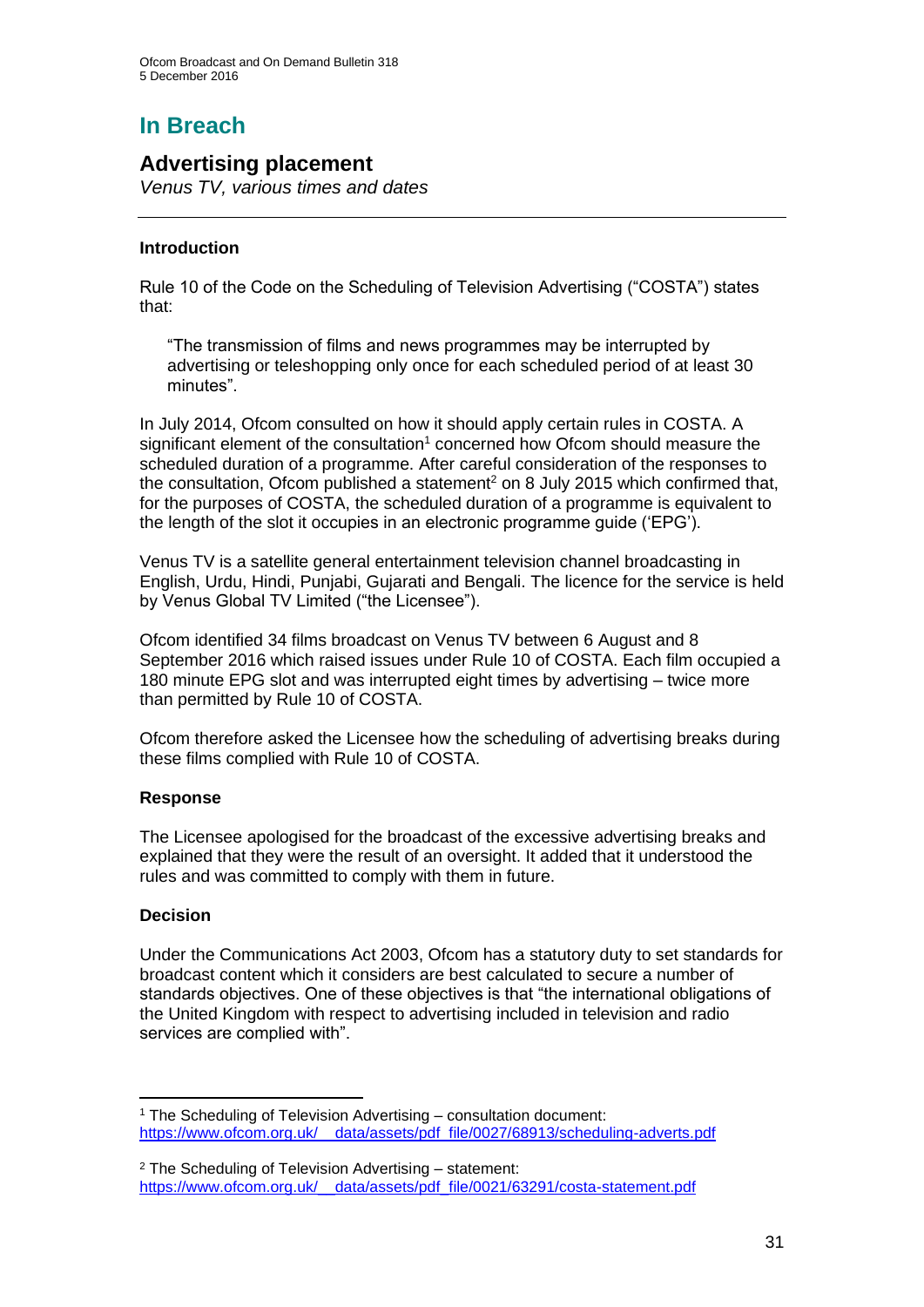Articles 20 and 23 of the Audiovisual Media Services Directive set out strict limits on the amount and scheduling of television advertising. Ofcom has transposed these requirements by means of key rules in COSTA. Ofcom undertakes routine monitoring of its licensees' compliance with COSTA.

Rule 10 of COSTA states that "films and news programmes may be interrupted by advertising or teleshopping only once for each scheduled period of at least 30 minutes". The 34 films identified by Ofcom had a scheduled duration of 180 minutes and were therefore entitled to contain a maximum of six advertising breaks. However, in each case, an additional two advertising breaks were broadcast. Consequently, these films breached Rule 10 of COSTA.

Ofcom will continue to monitor advertising scheduling practices on this service.

#### **Breaches of Rule 10 of COSTA**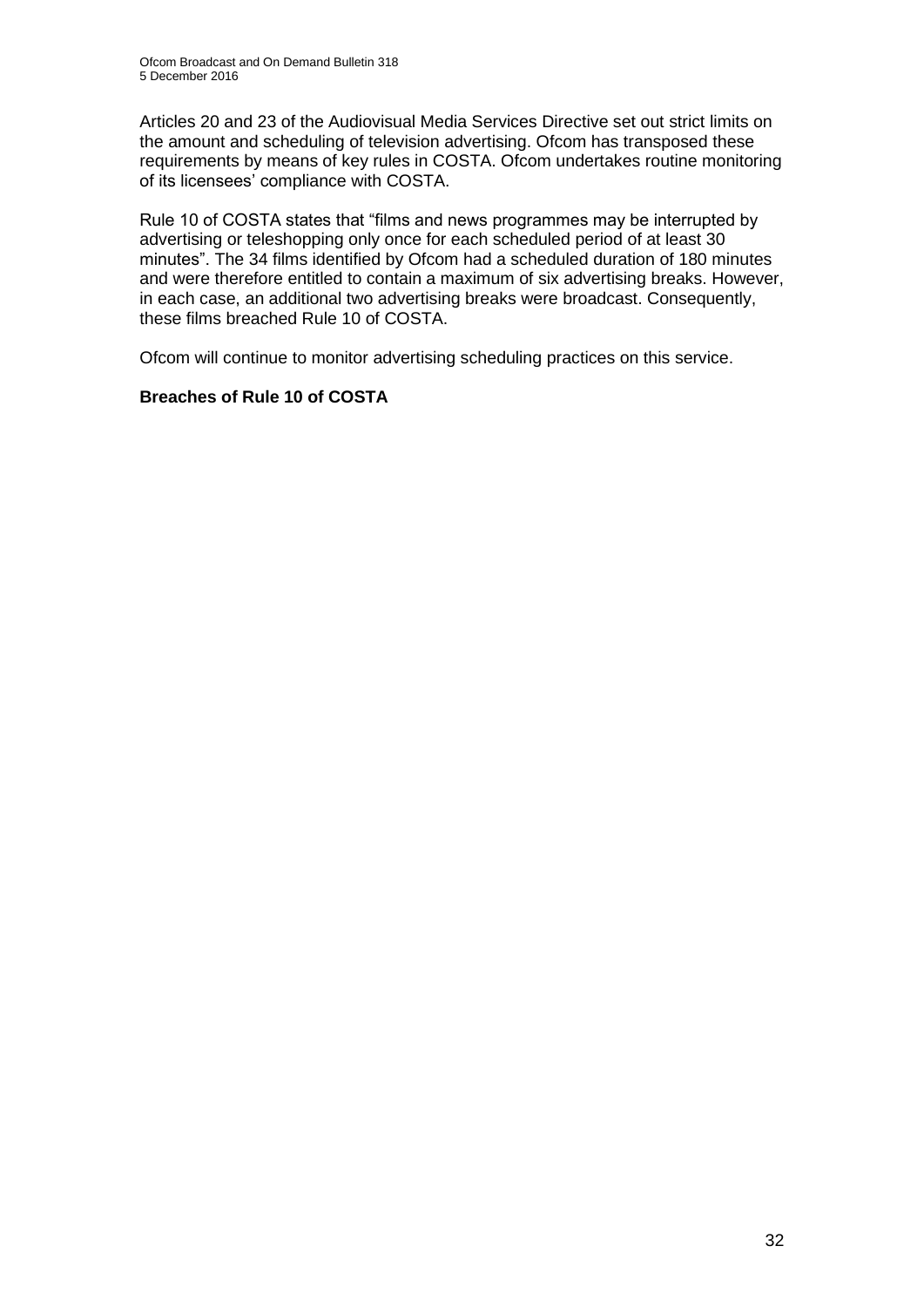### **Broadcast Licence Conditions cases**

### **Broadcasting licensees' late payment of licence fees**

Ofcom is partly funded by the broadcast licence fees it charges television and radio licensees. Ofcom has a statutory duty to ensure that the fees paid by licensees meet the cost of Ofcom's regulation of broadcasting. The approach Ofcom takes to determining licensees' fees is set out in the Statement of Charging Principles<sup>1</sup>. Detail on the fees and charges payable by licensees is set out in Ofcom's Tariff Tables<sup>2</sup>.

The payment of a licence fee is a requirement of a broadcasting licence<sup>3</sup>. Failure by a licensee to pay its licence fee when required represents a significant and fundamental breach of a broadcast licence, as it means that Ofcom may be unable properly to carry out its regulatory duties.

#### **In Breach**

The following radio licensees failed to pay their annual licence fees in accordance with the required payment date. These licensees have therefore been found **in breach** of Condition 3(2) of their broadcast licences.

The outstanding payments have now been received by Ofcom. Ofcom will not be taking any further regulatory action in these cases.

| <b>Licensee Name</b> | <b>Service Name</b> | <b>Licence Number</b> |
|----------------------|---------------------|-----------------------|
| <b>GGFC UK Ltd</b>   | Ahomka Radio        | <b>RLCS000141BA</b>   |
| Seaside Radio Ltd    | Seaside FM 105.3    | CR000052BA            |

#### **Breaches of Licence Condition 3(2) in Part 2 of the Schedule of the relevant licences**

The following TV licensee failed to pay its annual licence fees in accordance with the required payment date. The licensee has therefore been found **in breach** of Condition 4(2) of its broadcast licence.

The outstanding payment has been received by Ofcom. Ofcom will not be taking any further regulatory action in this case.

| Licensee Name       | <b>Service Name</b> | <b>Licence Number</b> |
|---------------------|---------------------|-----------------------|
| AplusLive Media Ltd | Muzik Ankara        | <b>TLCS001195BA</b>   |

#### **Breach of Licence Condition 4(2) in Part 2 of the Schedule of the relevant licence**

<sup>1</sup> [https://www.ofcom.org.uk/\\_\\_data/assets/pdf\\_file/0019/51058/charging\\_principles.pdf](https://www.ofcom.org.uk/__data/assets/pdf_file/0019/51058/charging_principles.pdf)

<sup>2</sup> https://www.ofcom.org.uk/\_\_data/assets/pdf\_file/0034/57976/tariff-tables-2016-17.pdf

<sup>&</sup>lt;sup>3</sup> As set out in Licence Condition 3 for radio licensees and Licence Condition 4 for television licensees.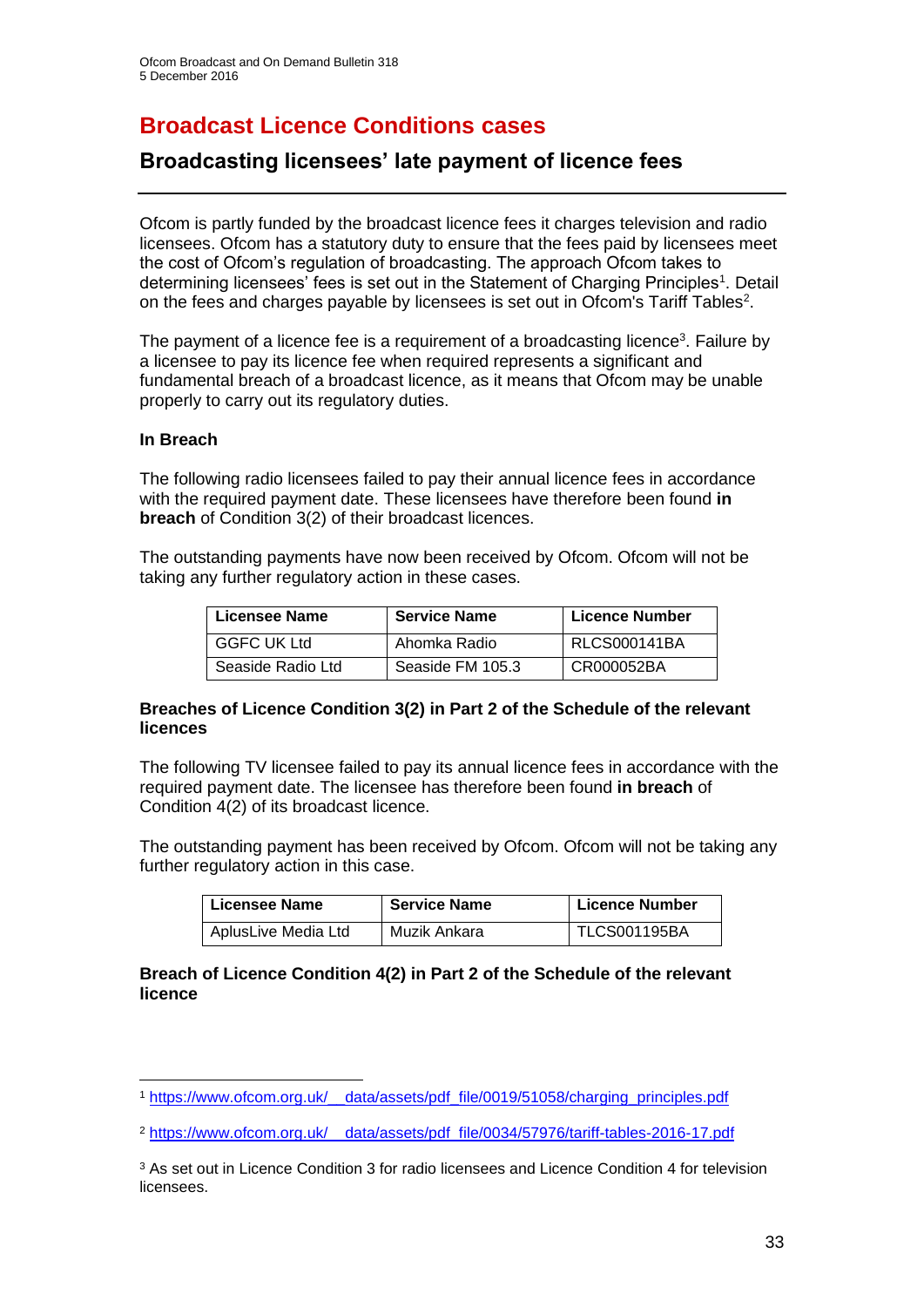# **Investigations Not in Breach**

Here are alphabetical lists of investigations that Ofcom has completed between 14 and 27 November 2016 and decided that the broadcaster or service provider did not breach Ofcom's codes, rules, licence conditions or other regulatory requirements.

#### **Investigations conducted under the Procedures for investigating breaches of content standards for television and radio**

| Programme              | <b>Broadcaster</b> | <b>Transmission</b><br>date | <b>Categories</b>      |
|------------------------|--------------------|-----------------------------|------------------------|
| DIY SOS: The           | BBC 1              | 29/09/2016                  | Transgender            |
| Big Build <sup>1</sup> |                    |                             | discrimination/offence |
| The Late Show          | <b>BBC Radio</b>   | 09/08/2016                  | Race                   |
| with Ian Timms         | Cumbria            |                             | discrimination/offence |
| <b>News</b>            | News 18            | 10/10/2016                  | Race                   |
|                        |                    |                             | discrimination/offence |

For more information about how Ofcom conducts investigations about content standards on television and radio programmes, go to:

[https://www.ofcom.org.uk/\\_\\_data/assets/pdf\\_file/0020/55109/breaches-content](https://www.ofcom.org.uk/__data/assets/pdf_file/0020/55109/breaches-content-standards.pdf)[standards.pdf](https://www.ofcom.org.uk/__data/assets/pdf_file/0020/55109/breaches-content-standards.pdf)

<sup>&</sup>lt;sup>1</sup> This case was added to this table after publication. It was originally omitted due to an administrative error.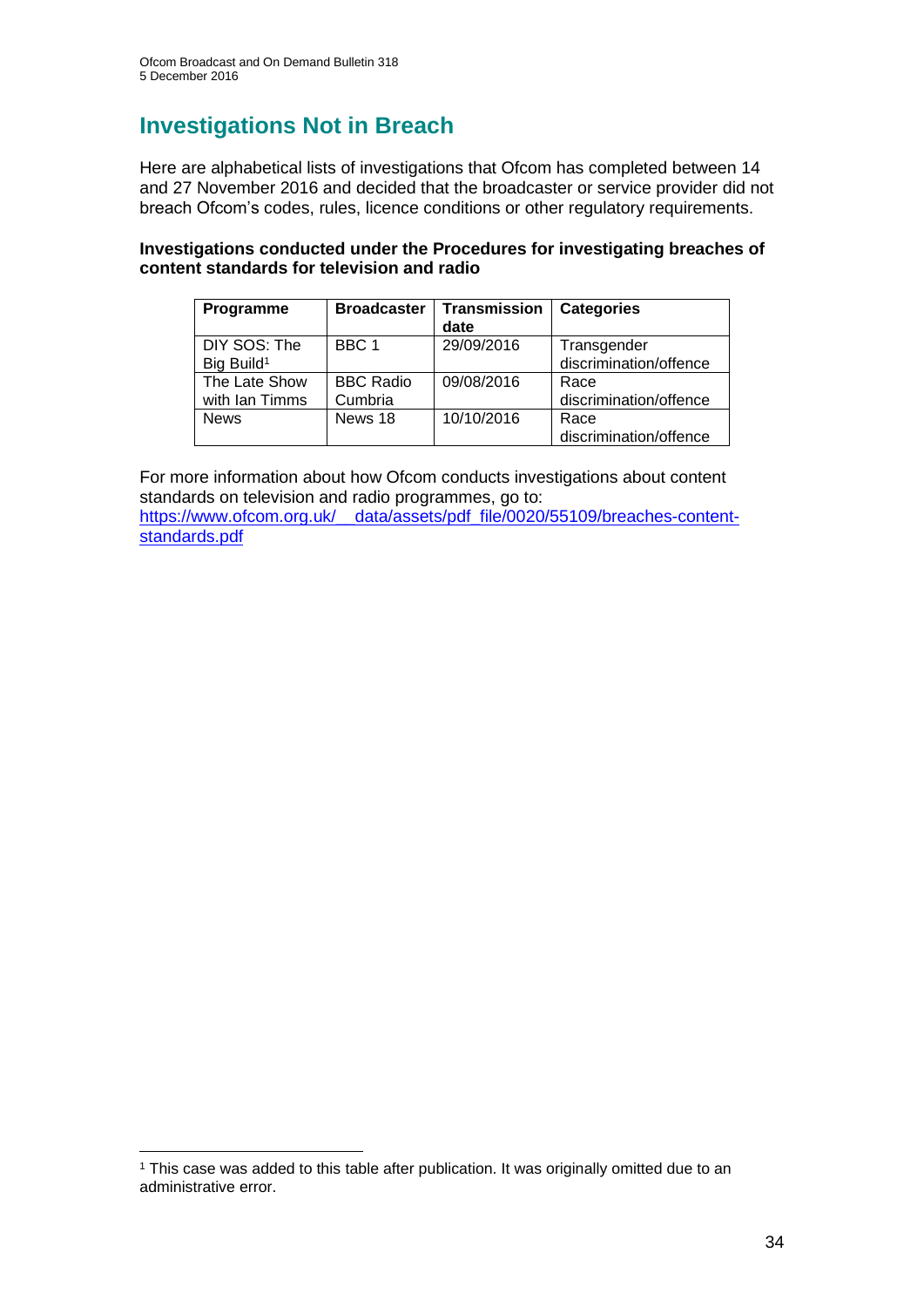### **Complaints assessed, not investigated**

Here are alphabetical lists of complaints that, after careful assessment, Ofcom has decided not to pursue between 14 and 27 November 2016 because they did not raise issues warranting investigation.

#### **Complaints assessed under the Procedures for investigating breaches of content standards for television and radio**

For more information about how Ofcom assesses complaints about content standards on television and radio programmes, go to: https://www.ofcom.org.uk/ data/assets/pdf\_file/0020/55109/breaches-content[standards.pdf](https://www.ofcom.org.uk/__data/assets/pdf_file/0020/55109/breaches-content-standards.pdf)

| Programme                                           | <b>Broadcaster</b>   | <b>Transmission Date</b> | <b>Categories</b>                            | <b>Number of</b><br>complaints |
|-----------------------------------------------------|----------------------|--------------------------|----------------------------------------------|--------------------------------|
| Programming                                         | 4 Music              | 24/11/2016               | Sexual material                              |                                |
| This Week's Fresh<br>Music Top 20                   | 4 Music              | 07/11/2016               | Sexual material                              | 1                              |
| <b>First Dates</b>                                  | 4seven               | 19/11/2016               | Race<br>discrimination/offence               | $\mathbf{1}$                   |
| Programme trailers                                  | 5Star                | 10/11/2016               | Sexual material                              | $\mathbf{1}$                   |
| Spotlight                                           | Aaj Tak              | 25/10/2016               | Promotion of<br>products/services            | $\overline{1}$                 |
| The Christian<br><b>O'Connell Breakfast</b><br>Show | Absolute Radio       | 09/11/2016               | Due impartiality/bias                        | $\mathbf{1}$                   |
| <b>ATN Bangla UK</b><br><b>News</b>                 | <b>ATN Bangla UK</b> | 08/08/2016               | Materially misleading                        | $\overline{1}$                 |
| <b>BBC News</b>                                     | BBC <sub>1</sub>     | 25/10/2016               | Scheduling                                   | $\mathbf{1}$                   |
| <b>BBC News</b>                                     | BBC <sub>1</sub>     | 14/11/2016               | Generally accepted<br>standards              | $\mathbf{1}$                   |
| <b>BBC News</b>                                     | BBC <sub>1</sub>     | 14/11/2016               | Harm                                         | $\mathbf{1}$                   |
| Eastenders                                          | BBC <sub>1</sub>     | 22/11/2016               | Scheduling                                   | $\overline{\mathbf{4}}$        |
| <b>Holby City</b>                                   | BBC <sub>1</sub>     | 15/11/2016               | Generally accepted<br>standards              | $\mathbf{1}$                   |
| <b>Holby City</b>                                   | BBC <sub>1</sub>     | 22/11/2016               | Scheduling                                   | $\mathbf{1}$                   |
| Match of the Day                                    | BBC <sub>1</sub>     | 19/11/2016               | Other                                        | $\overline{1}$                 |
| Panorama: Trump's<br>New America                    | BBC <sub>1</sub>     | 14/11/2016               | Scheduling                                   | $\overline{2}$                 |
| Poldark                                             | BBC <sub>1</sub>     | 30/10/2016               | Generally accepted<br>standards              | $\overline{1}$                 |
| Prison, My Parents<br>and Me                        | BBC <sub>1</sub>     | 15/11/2016               | Dangerous behaviour                          | $\mathbf{1}$                   |
| <b>Strictly Come</b><br>Dancing                     | BBC <sub>1</sub>     | 19/11/2016               | Sexual orientation<br>discrimination/offence | 12                             |
| The Andrew Marr<br>Show                             | BBC <sub>1</sub>     | 13/11/2016               | Generally accepted<br>standards              | 11                             |
| The Apprentice                                      | BBC <sub>1</sub>     | 10/09/2016               | Offensive language                           | $\overline{1}$                 |
| The Apprentice                                      | BBC <sub>1</sub>     | 13/10/2016               | Offensive language                           | $\overline{1}$                 |
| The Last Miners                                     | BBC <sub>1</sub>     | 21/11/2016               | Generally accepted<br>standards              | $\mathbf{1}$                   |
| The National Lottery                                | BBC <sub>1</sub>     | various                  | Materially misleading                        | $\mathbf{1}$                   |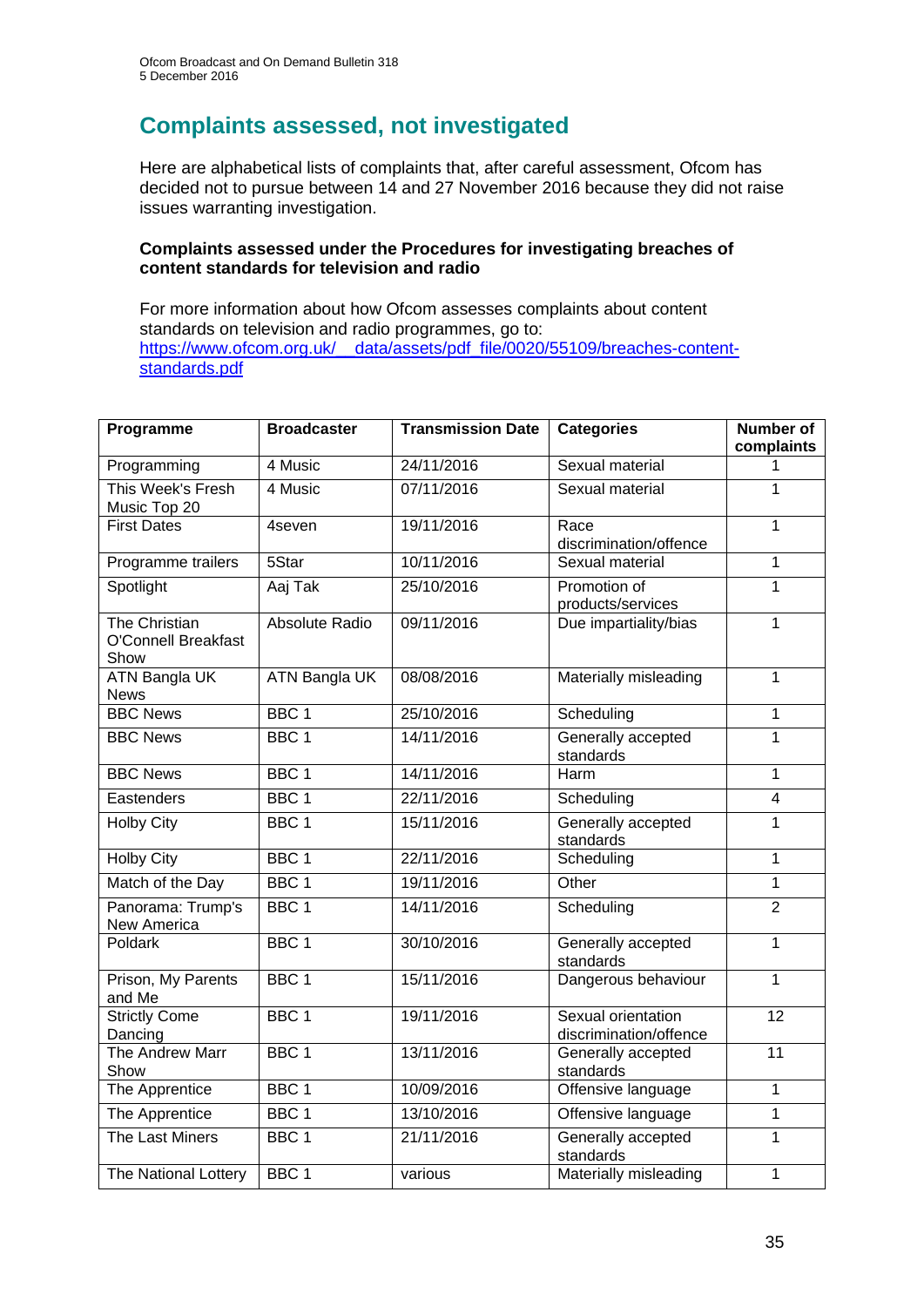| Programme                                                      | <b>Broadcaster</b>                | <b>Transmission Date</b> | <b>Categories</b>                                            | Number of<br>complaints |
|----------------------------------------------------------------|-----------------------------------|--------------------------|--------------------------------------------------------------|-------------------------|
| The One Show                                                   | BBC <sub>1</sub>                  | 15/11/2016               | Other                                                        | 1                       |
| <b>Two Minute Silence</b>                                      | BBC <sub>1</sub>                  | 11/11/2016               | Generally accepted<br>standards                              | 1                       |
| <b>Black Is The New</b><br><b>Black</b>                        | BBC <sub>2</sub>                  | 20/11/2016               | Race<br>discrimination/offence                               | $\mathbf{1}$            |
| <b>NW</b>                                                      | BBC <sub>2</sub>                  | 14/11/2016               | Sexual material                                              | $\mathbf{1}$            |
| Steve Wright in the<br>Afternoon                               | <b>BBC Radio 2</b>                | 23/05/2016               | Materially misleading                                        | $\mathbf{1}$            |
| Clare in the<br>Community                                      | <b>BBC Radio 4</b>                | 15/11/2016               | Offensive language                                           | $\mathbf{1}$            |
| The Today<br>Programme                                         | <b>BBC Radio 4</b>                | 12/11/2016               | Race<br>discrimination/offence                               | 1                       |
| Cricket (trailer)                                              | BT Sport 1                        | 29/10/2016               | Violence                                                     | $\mathbf{1}$            |
| Cricket (trailer)                                              | BT Sport 1                        | 03/11/2016               | Violence                                                     | 1                       |
| Capital Radio News                                             | <b>Capital FM</b><br>(North East) | 10/11/2016               | Commercial<br>communications on<br>radio                     | $\mathbf{1}$            |
| <b>Capital Breakfast</b><br>With Dave Berry,<br>George & Lilah | <b>Capital FM</b><br>London       | 08/11/2016               | Commercial<br>communications on<br>radio                     | $\mathbf{1}$            |
| Marble.com's<br>sponsorship of<br>Judge Judy                   | <b>CBS Reality</b>                | 02/10/2016               | Harm                                                         | 1                       |
| Hunted                                                         | Chanel 4                          | 27/10/2016               | Dangerous behaviour                                          | $\mathbf{1}$            |
| Celebrity Island with<br><b>Bear Grylls</b>                    | Channel 4                         | 09/10/2016               | Animal welfare                                               | $\mathbf{1}$            |
| Channel 4 News                                                 | Channel 4                         | 01/09/2016               | Due accuracy                                                 | 1                       |
| Channel 4 News                                                 | Channel 4                         | 17/10/2016               | Elections/Referendums                                        | $\mathbf{1}$            |
| Channel 4 News                                                 | Channel 4                         | 09/11/2016               | Due impartiality/bias                                        | 1                       |
| Channel 4 News                                                 | Channel 4                         | 11/11/2016               | Race<br>discrimination/offence                               | 1                       |
| Channel 4 News                                                 | Channel 4                         | 11/11/2016               | Religious/Beliefs<br>discrimination/offence                  | $\mathbf{1}$            |
| Channel 4 News                                                 | Channel 4                         | 17/11/2016               | Due impartiality/bias                                        | $\mathbf{1}$            |
| <b>Channel 4 News</b>                                          | Channel 4                         | 21/11/2016               | Promotion of<br>1<br>products/services                       |                         |
| <b>Drifters</b>                                                | Channel 4                         | 12/11/2016               | $\mathbf{1}$<br>Generally accepted<br>standards              |                         |
| <b>First Dates</b>                                             | Channel 4                         | 14/11/2016               | Sexual orientation<br>$\mathbf{1}$<br>discrimination/offence |                         |
| Married at First<br>Sight                                      | Channel 4                         | various                  | $\mathbf{1}$<br>Generally accepted<br>standards              |                         |
| <b>Naked Attraction</b>                                        | Channel 4                         | 11/11/2016               | Gender<br>discrimination/offence                             | $\mathbf{1}$            |
| The Last Leg: US<br><b>Election Special</b>                    | Channel 4                         | 09/11/2016               | Generally accepted<br>standards                              | 1                       |
| <b>Unreported World</b>                                        | Channel 4                         | 14/10/2016               | Other                                                        | $\mathbf{1}$            |
| <b>Behind Closed</b><br>Doors                                  | Channel 5                         | 23/11/2016               | Other                                                        | $\mathbf{1}$            |
| Can't Pay? We'll<br>Take It Away!                              | Channel 5                         | 23/11/2016               | Materially misleading                                        | $\mathbf{1}$            |
| Home and Away                                                  | Channel 5                         | 21/11/2016               | Scheduling                                                   | $\mathbf{1}$            |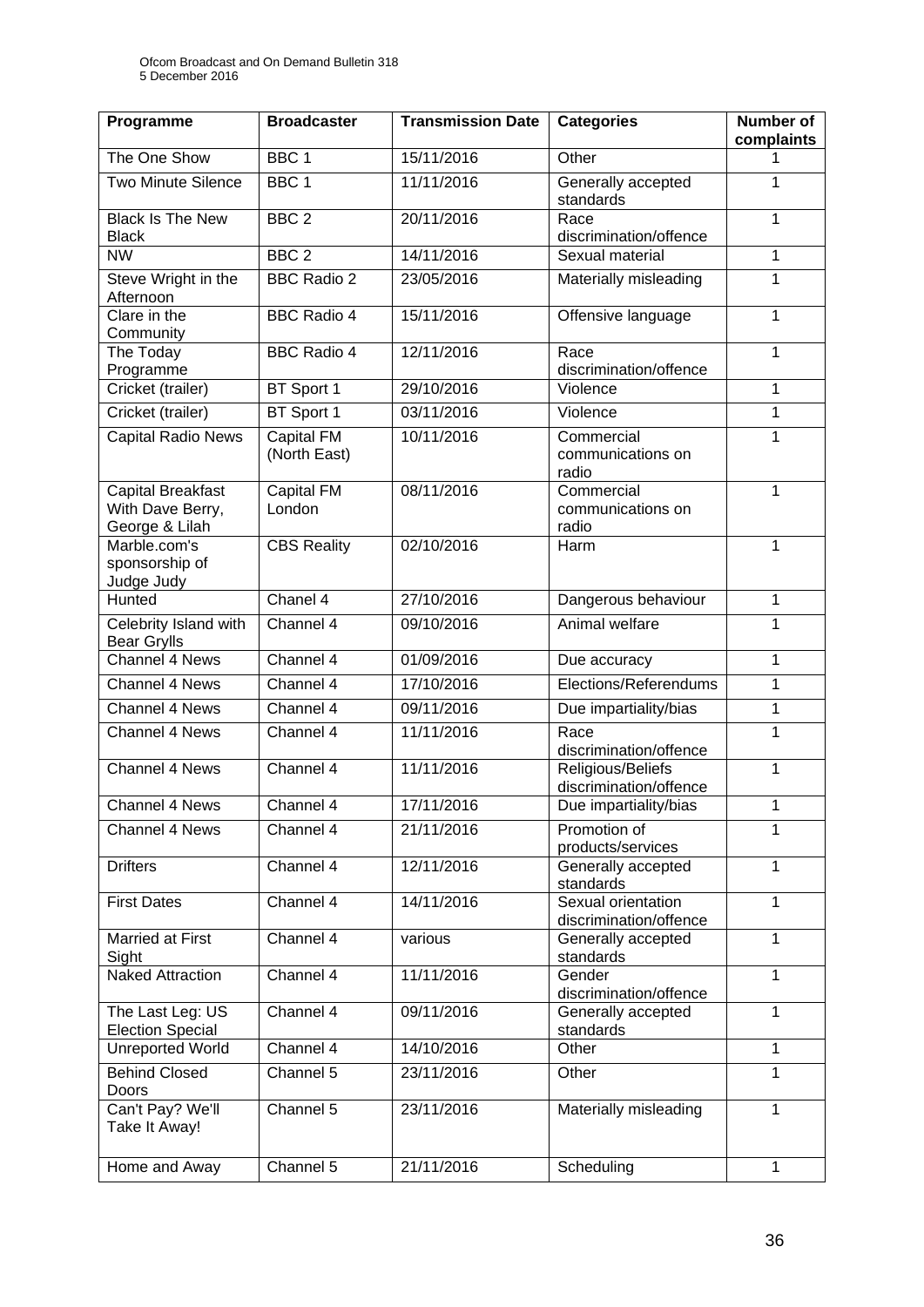| Programme                                                                | <b>Broadcaster</b>    | <b>Transmission Date</b> | <b>Categories</b>                           | <b>Number of</b><br>complaints |
|--------------------------------------------------------------------------|-----------------------|--------------------------|---------------------------------------------|--------------------------------|
| Super Casino                                                             | Channel $5$           | 18/11/2016               | Participation TV -<br>Gambling              |                                |
| The Nightmare<br>Neighbour Next<br>Door                                  | Channel 5             | 10/11/2016               | Animal welfare                              | 1                              |
| The Wright Stuff                                                         | Channel 5             | 08/11/2016               | Due impartiality/bias                       | $\mathbf{1}$                   |
| The Wright Stuff                                                         | Channel 5             | 11/11/2016               | Due impartiality/bias                       | 1                              |
| The Wright Stuff                                                         | Channel 5             | 11/11/2016               | Race<br>discrimination/offence              | 1                              |
| The Wright Stuff                                                         | Channel 5             | 18/11/2016               | Race<br>discrimination/offence              | $\mathbf{1}$                   |
| <b>Undercover Benefits</b><br>Cheat                                      | Channel 5             | 26/10/2016               | Generally accepted<br>standards             | $\mathbf{1}$                   |
| <b>Undercover Criminal</b>                                               | Channel 5             | 23/11/2016               | Offensive language                          | $\mathbf{1}$                   |
| South Park                                                               | <b>Comedy Central</b> | 09/11/2016               | Generally accepted<br>standards             | 1                              |
| Carling's<br>sponsorship of<br>characters on Dave                        | Dave                  | various                  | Sponsorship credits                         | $\mathbf{1}$                   |
| Dave Gorman:<br>Modern Life is<br>Goodish                                | Dave                  | 22/11/2016               | Generally accepted<br>standards             | 1                              |
| <b>Naked Attraction</b>                                                  | E <sub>4</sub>        | 17/11/2016               | <b>Nudity</b>                               | $\mathbf{1}$                   |
| Programming                                                              | Fadak TV              | various                  | Crime and disorder                          | 1                              |
| Our Guy In China<br>(trailer)                                            | Film4                 | 16/11/2016               | Offensive language                          | 1                              |
| 12 Chefs of<br>Christmas                                                 | <b>Food Network</b>   | 06/11/2016               | Generally accepted<br>standards             | 1                              |
| The Walking Dead                                                         | Fox                   | 24/10/2016               | Outside of remit                            | 1                              |
| Aunt Bessie's<br>sponsorship of I'm a<br>CelebrityGet Me<br>Out of Here! | <b>ITV</b>            | 13/11/2016               | Sponsorship credits                         | 1                              |
| <b>Coronation Street</b>                                                 | $\overline{ITV}$      | 18/11/2016               | Race<br>discrimination/offence              | $\overline{7}$                 |
| Countrywise Guide<br><b>To Britain</b>                                   | <b>ITV</b>            | 18/11/2016               | Animal welfare                              | $\mathbf{1}$                   |
| Countrywise: Guide<br>to Britain                                         | <b>ITV</b>            | 18/11/2016               | Animal welfare                              | $\mathbf{1}$                   |
| Emmerdale                                                                | <b>ITV</b>            | 03/11/2016               | Product placement                           | $\mathbf{1}$                   |
| Emmerdale                                                                | <b>ITV</b>            | 21/11/2016               | Scheduling                                  | $\mathbf{1}$                   |
| Emmerdale                                                                | <b>ITV</b>            | 21/11/2016               | Scheduling<br>$\mathbf{1}$                  |                                |
| Emmerdale                                                                | <b>ITV</b>            | 22/11/2016               | Religious/Beliefs<br>discrimination/offence | $\mathbf{1}$                   |
| Emmerdale                                                                | <b>ITV</b>            | 23/11/2016               | Scheduling                                  | 3                              |
| Good Morning<br><b>Britain</b>                                           | <b>ITV</b>            | 09/11/2016               | Drugs, smoking,<br>solvents or alcohol      | $\mathbf{1}$                   |
| <b>Good Morning</b><br><b>Britain</b>                                    | <b>ITV</b>            | 14/11/2016               | Generally accepted<br>standards             | $\mathbf{1}$                   |
| Good Morning<br><b>Britain</b>                                           | <b>ITV</b>            | 16/11/2016               | Generally accepted<br>standards             | 6                              |
| Good Morning<br><b>Britain</b>                                           | <b>ITV</b>            | 17/11/2016               | Materially misleading                       | $\mathbf{1}$                   |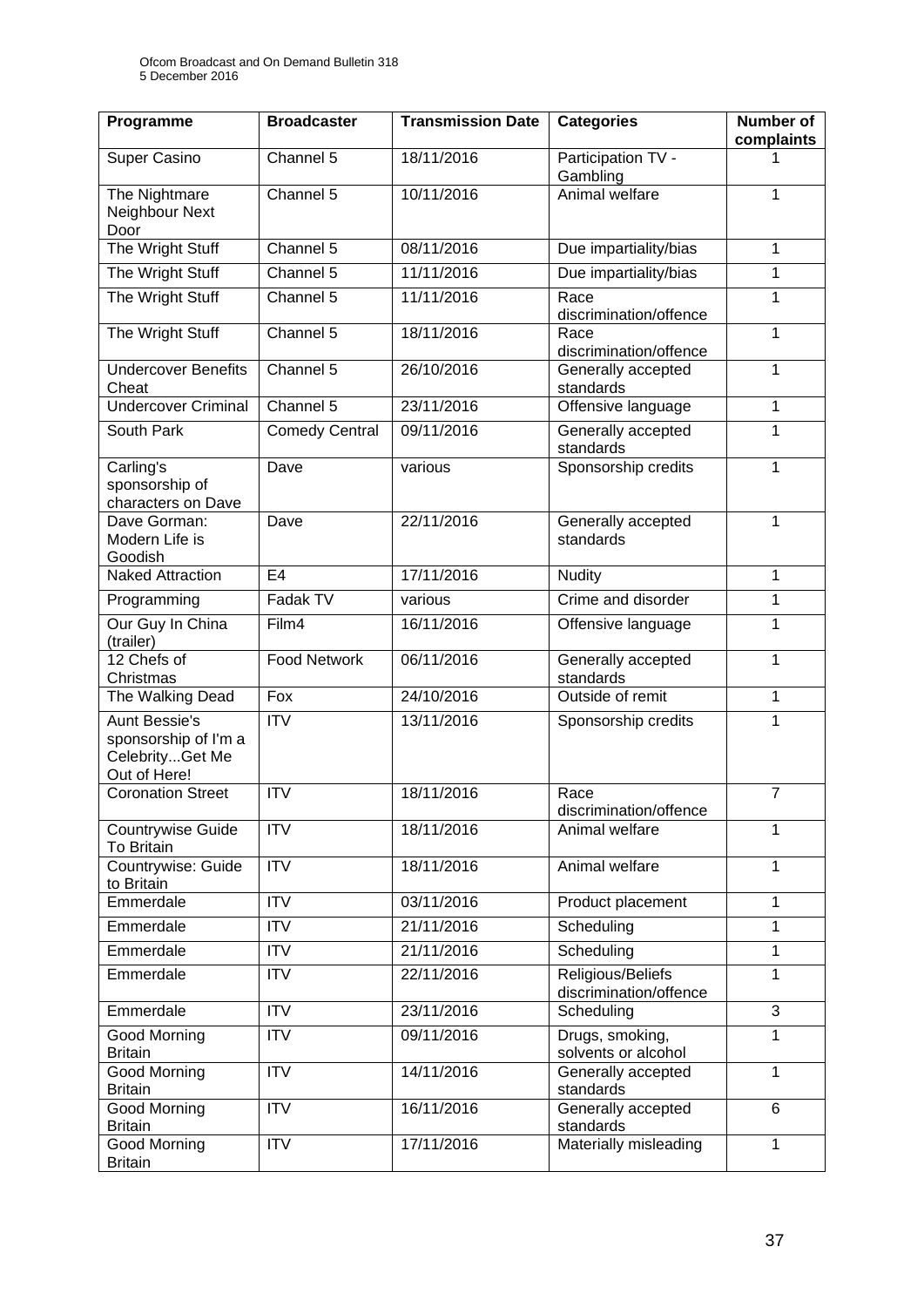| Programme                                           | <b>Broadcaster</b>     | <b>Transmission Date</b> | <b>Categories</b>                           | <b>Number of</b><br>complaints |
|-----------------------------------------------------|------------------------|--------------------------|---------------------------------------------|--------------------------------|
| Good Morning<br><b>Britain</b>                      | <b>ITV</b>             | 22/11/2016               | Gender<br>discrimination/offence            | 5                              |
| Good Morning<br><b>Britain</b>                      | <b>ITV</b>             | 22/11/2016               | <b>Disability</b><br>discrimination/offence | $\mathbf{1}$                   |
| I'm a CelebrityGet<br>Me Out of Here!               | $\overline{IV}$        | 14/11/2016               | Animal welfare                              | 3                              |
| I'm a CelebrityGet<br>Me Out of Here!               | $\overline{ITV}$       | 16/11/2016               | Animal welfare                              | 41                             |
| I'm a CelebrityGet<br>Me Out of Here!               | <b>ITV</b>             | 16/11/2016               | <b>Disability</b><br>discrimination/offence | 3                              |
| I'm a CelebrityGet<br>Me Out of Here!               | $\overline{ITV}$       | 17/11/2016               | Animal welfare                              | $\mathbf{1}$                   |
| I'm a CelebrityGet<br>Me Out of Here!               | ITV                    | 18/11/2016               | Generally accepted<br>standards             | 1                              |
| I'm a CelebrityGet<br>Me Out of Here!               | ITV                    | 21/11/2016               | Animal welfare                              | 10                             |
| <b>ITV Hub (trailer)</b>                            | <b>ITV</b>             | various                  | Race<br>discrimination/offence              | $\mathbf{1}$                   |
| <b>ITV News</b>                                     | ITV                    | 19/10/2016               | Elections/Referendums                       | 1                              |
| <b>ITV News</b>                                     | <b>ITV</b>             | 16/11/2016               | Generally accepted<br>standards             | $\mathbf{1}$                   |
| <b>ITV News</b>                                     | $\overline{\text{TV}}$ | 23/11/2016               | Due accuracy                                | $\mathbf{1}$                   |
| <b>ITV News</b>                                     | <b>ITV</b>             | 23/11/2016               | Due impartiality/bias                       | $\mathbf 1$                    |
| <b>ITV News</b>                                     | <b>ITV</b>             | 23/11/2016               | Race<br>discrimination/offence              | $\mathbf{1}$                   |
| <b>ITV Remind Me</b><br>(trailer)                   | <b>ITV</b>             | 19/11/2016               | Other                                       | $\mathbf{1}$                   |
| Loose Women                                         | ITV                    | 14/11/2016               | <b>Disability</b><br>discrimination/offence | $\mathbf{1}$                   |
| Off Their Rockers                                   | ITV                    | 13/11/2013               | Harm                                        | $\mathbf{1}$                   |
| Off Their Rockers                                   | $\overline{IV}$        | 13/11/2016               | Gender<br>discrimination/offence            | 1                              |
| Off Their Rockers                                   | ITV                    | 13/11/2016               | Offensive language                          | $\mathbf{1}$                   |
| Off Their Rockers                                   | <b>ITV</b>             | 20/11/2016               | Scheduling                                  | $\overline{7}$                 |
| Off Their Rockers<br>(trailer)                      | <b>ITV</b>             | 15/11/2016               | Harm                                        | 1                              |
| Peston on Sunday                                    | <b>ITV</b>             | 20/11/2016               | Offensive language                          | $\overline{4}$                 |
| Sainsbury's<br>sponsorship of ITV<br>showcase drama | <b>ITV</b>             | 31/10/2016               | Sponsorship credits                         | $\mathbf{1}$                   |
| The Jeremy Kyle<br>Show                             | <b>ITV</b>             | 11/11/2016               | Gender<br>discrimination/offence            | $\mathbf{1}$                   |
| The Jeremy Kyle<br>Show                             | <b>ITV</b>             | 21/11/2016               | Generally accepted<br>standards             | $\mathbf{1}$                   |
| The Jeremy Kyle<br>Show                             | <b>ITV</b>             | 22/11/2016               | Generally accepted<br>standards             | 1                              |
| The Next Great<br>Magician                          | $\overline{IV}$        | 20/11/2011               | Scheduling                                  | $\mathbf{1}$                   |
| The Next Great<br>Magician                          | <b>ITV</b>             | 13/11/2016               | Generally accepted<br>standards             | 1                              |
| The X Factor                                        | <b>ITV</b>             | 23/10/2016               | Materially misleading                       | $\mathbf{1}$                   |
| The X Factor                                        | <b>ITV</b>             | 06/11/2016               | <b>Fairness</b>                             | $\mathbf{1}$                   |
| The X Factor                                        | $\overline{IV}$        | 06/11/2016               | Materially misleading                       | $\mathbf{1}$                   |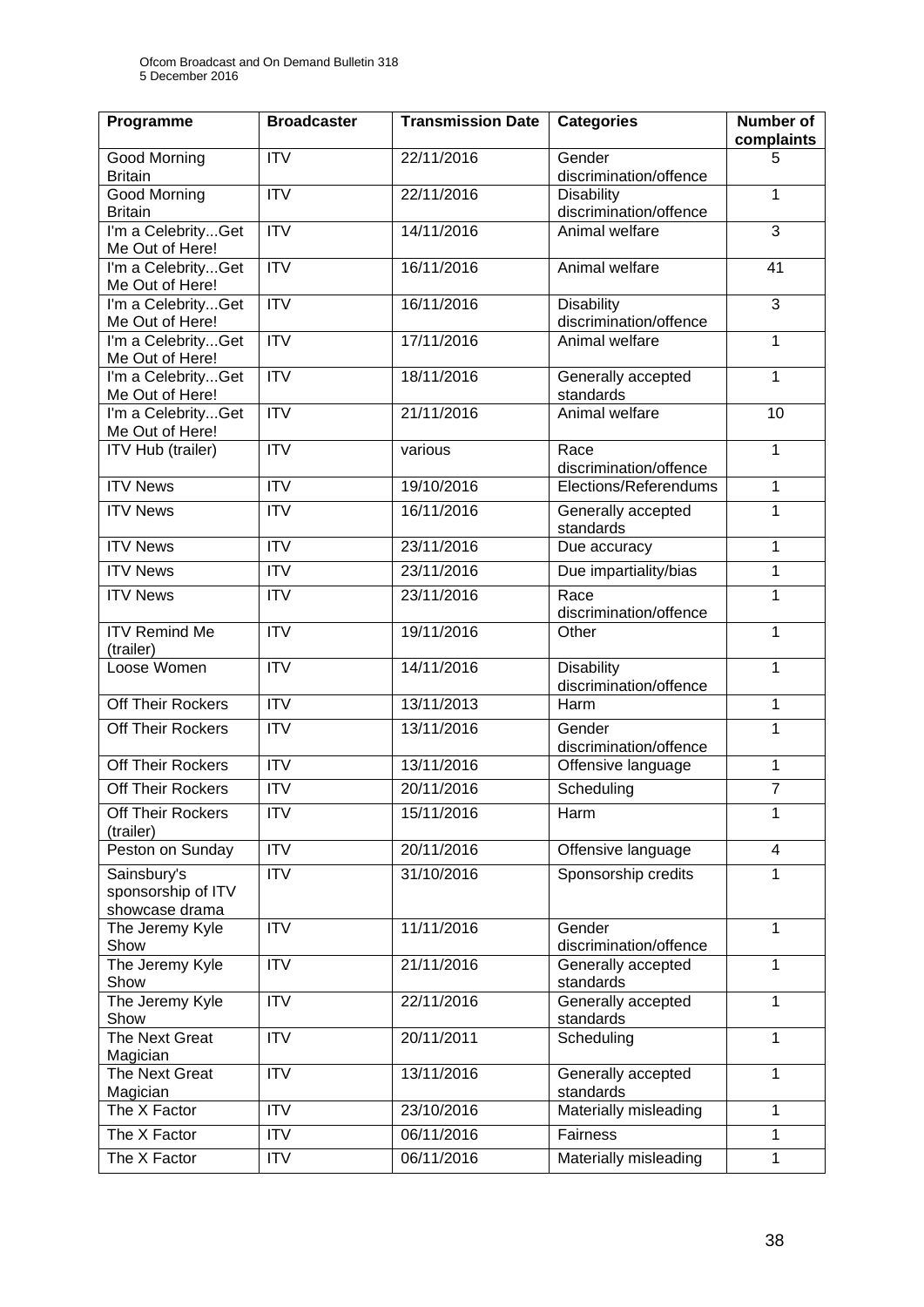| Programme                                          | <b>Broadcaster</b>        | <b>Transmission Date</b> | <b>Categories</b>                              | Number of<br>complaints |
|----------------------------------------------------|---------------------------|--------------------------|------------------------------------------------|-------------------------|
| The X Factor                                       | $\overline{ITV}$          | 06/11/2016               | Voting                                         | 1                       |
| The X Factor                                       | $\overline{\mathsf{ITV}}$ | 06/11/2016               | Voting                                         | $\mathbf{1}$            |
| The X Factor                                       | <b>ITV</b>                | 12/11/2016               | Drugs, smoking,<br>solvents or alcohol         | 11                      |
| The X Factor                                       | <b>ITV</b>                | 12/11/2016               | Generally accepted<br>standards                | $\mathbf{1}$            |
| The X Factor                                       | <b>ITV</b>                | 12/11/2016               | Promotion of<br>products/services              | $\mathbf{1}$            |
| The X Factor                                       | <b>ITV</b>                | 13/11/2016               | Voting                                         | 4                       |
| The X Factor                                       | $\overline{\text{ITV}}$   | 13/11/2016               | Generally accepted<br>standards                | 3                       |
| The X Factor                                       | <b>ITV</b>                | 13/11/2016               | Generally accepted<br>standards                | $\mathbf{1}$            |
| The X Factor                                       | $\overline{ITV}$          | 19/11/2016               | Offensive language                             | 3                       |
| The X Factor                                       | <b>ITV</b>                | 19/11/2016               | Sexual orientation<br>discrimination/offence   | $\overline{3}$          |
| The X Factor                                       | <b>ITV</b>                | 19/11/2016               | Crime and disorder                             | $\mathbf{1}$            |
| The X Factor                                       | $\overline{\text{IV}}$    | 19/11/2016               | Other                                          | $\mathbf{1}$            |
| The X Factor                                       | <b>ITV</b>                | 19/11/2016               | Promotion of<br>products/services              | $\overline{1}$          |
| The X Factor                                       | <b>ITV</b>                | 19/11/2016               | Voting                                         | $\mathbf{1}$            |
| The X Factor                                       | $\overline{\text{ITV}}$   | 20/11/2016               | Scheduling                                     | $\overline{2}$          |
| This Morning                                       | <b>ITV</b>                | 09/11/2016               | Materially misleading                          | 93                      |
| This Morning                                       | <b>ITV</b>                | 10/11/2016               | Due impartiality/bias                          | $\mathbf{1}$            |
| <b>This Morning</b>                                | $\overline{\mathsf{ITV}}$ | 11/11/2016               | Generally accepted<br>standards                | $\overline{1}$          |
| <b>This Morning</b>                                | <b>ITV</b>                | 23/11/2016               | Generally accepted<br>standards                | $\overline{1}$          |
| Trump v Clinton:<br>The Result                     | <b>ITV</b>                | 09/11/2016               | Disability<br>discrimination/offence           | $\mathbf{1}$            |
| Tutankhamun                                        | <b>ITV</b>                | 06/11/2016               | Offensive language                             | $\mathbf 1$             |
| I'm A Celeb: Stars of<br>Oz                        | ITV2                      | 13/11/2016               | Offensive language                             | 1                       |
| I'm a CelebrityGet<br>Me Out of Here<br>Extra Camp | ITV <sub>2</sub>          | 13/11/2016               | Outside of remit                               | $\mathbf{1}$            |
| Prank Pad                                          | ITV2                      | 11/11/2016               | Gender<br>discrimination/offence               | 1                       |
| A Touch of Frost                                   | ITV3                      | 20/11/2016               | Sexual orientation<br>discrimination/offence   | $\mathbf{1}$            |
| 118 118's<br>sponsorship of ITV<br>Movies          | ITV4                      | 24/10/2016               | Sexual orientation<br>discrimination/offence   | $\mathbf{1}$            |
| Real Housewives of<br><b>Orange County</b>         | <b>ITVBe</b>              | 23/11/2016               | Offensive language                             | $\mathbf{1}$            |
| lan Collins                                        | LBC 97.3 FM               | 10/11/2016               | Generally accepted<br>standards                | $\mathbf{1}$            |
| James O'Brien                                      | LBC 97.3 FM               | 17/11/2016               | Age<br>discrimination/offence                  | 1                       |
| Nick Ferrari                                       | LBC 97.3 FM               | 11/11/2016               | $\mathbf{1}$<br>Race<br>discrimination/offence |                         |
| Programming                                        | London Live               | 22/11/2016               | Other                                          | 1                       |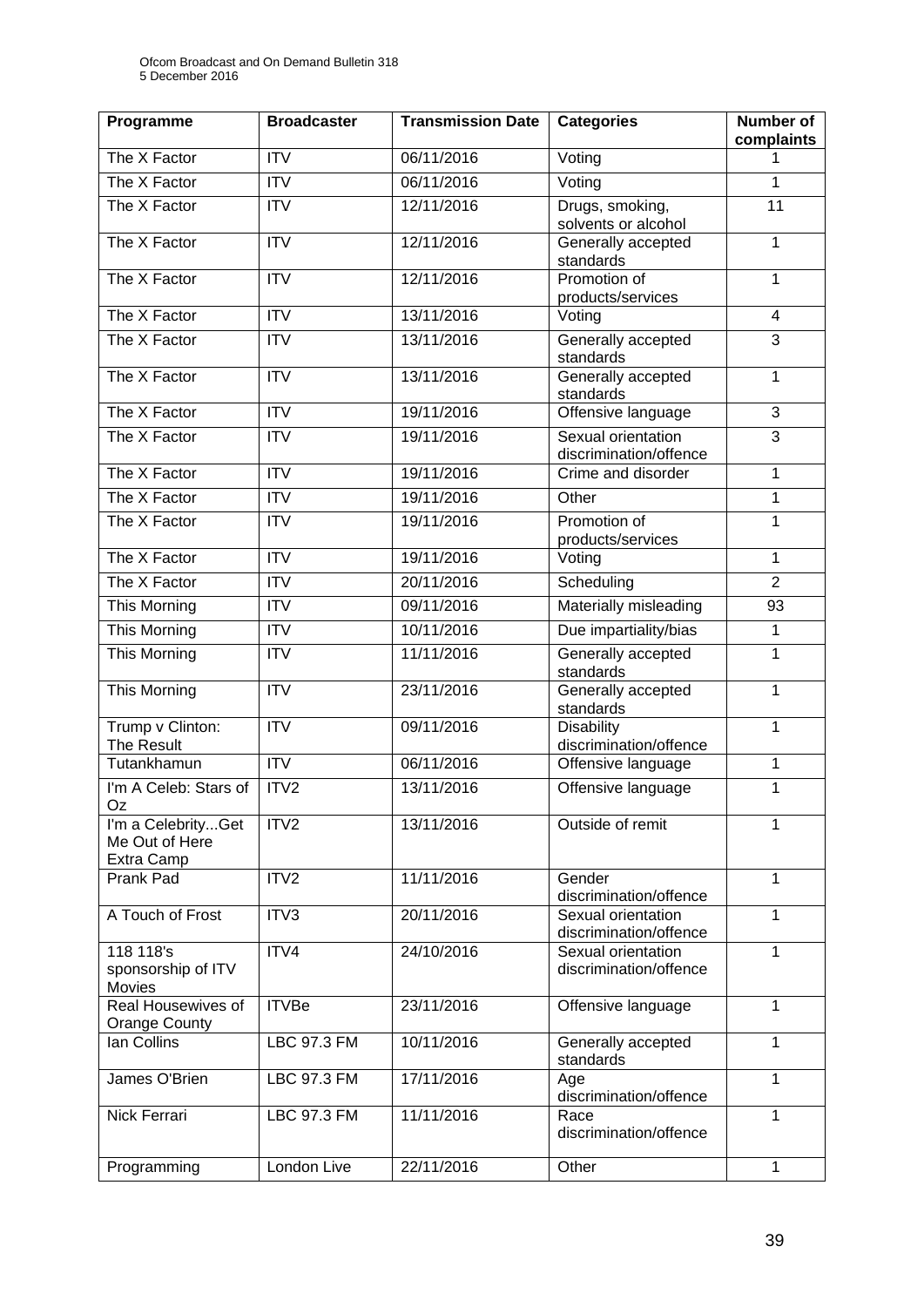| Programme                                                    | <b>Broadcaster</b>         | <b>Transmission Date</b> | <b>Categories</b>                    | <b>Number of</b><br>complaints |
|--------------------------------------------------------------|----------------------------|--------------------------|--------------------------------------|--------------------------------|
| Mitsubishi's<br>sponsorship of<br>documentaries on 4         | More4                      | 06/11/2016               | Sponsorship credits                  |                                |
| <b>2016 MTV EMA</b>                                          | <b>MTV</b>                 | 06/11/2016               | Offensive language                   | $\mathbf{1}$                   |
| Geordie Shore<br>(trailer)                                   | <b>MTV</b>                 | 13/11/2016               | Offensive language                   | 1                              |
| Nick Jr. Trailer                                             | Nick Jr plus 1             | 10/11/2016               | Sexual material                      | 1                              |
| Send In The Dogs                                             | Pick TV                    | 21/11/2016               | Generally accepted<br>standards      | $\mathbf{1}$                   |
| Jon White for<br><b>Breakfast</b>                            | Radio Plymouth             | 08/11/2016               | Gender<br>discrimination/offence     | $\mathbf{1}$                   |
| Date My Porn Star                                            | Really                     | 18/10/2016               | Gender<br>discrimination/offence     | $\mathbf{1}$                   |
| My Penis and I                                               | Really                     | 12/11/2016               | Generally accepted<br>standards      | $\mathbf{1}$                   |
| The Hillary Clinton<br>Problem                               | <b>Sky Atlantic</b>        | 31/10/2016               | Sponsorship                          | 1                              |
| <b>Sky News</b>                                              | <b>Sky News</b>            | 09/11/2016               | Generally accepted<br>standards      | 1                              |
| <b>Sky News</b>                                              | <b>Sky News</b>            | 11/11/2016               | Due impartiality/bias                | $\mathbf{1}$                   |
| <b>Sky News</b>                                              | <b>Sky News</b>            | 11/11/2016               | Generally accepted<br>standards      | 1                              |
| <b>Sky News</b>                                              | <b>Sky News</b>            | 12/11/2016               | Generally accepted<br>standards      | $\mathbf{1}$                   |
| <b>Sky News</b>                                              | <b>Sky News</b>            | 14/11/2016               | Due accuracy                         | $\mathbf{1}$                   |
| <b>Sky News</b>                                              | <b>Sky News</b>            | 14/11/2016               | Race<br>discrimination/offence       | 1                              |
| <b>Sky News</b>                                              | <b>Sky News</b>            | 15/11/2016               | Materially misleading                | 1                              |
| <b>Sunrise</b>                                               | <b>Sky News</b>            | 19/10/2016               | Violence                             | $\mathbf{1}$                   |
| <b>All Out Politics</b>                                      | <b>Sky News</b><br>Channel | 23/11/2016               | Generally accepted<br>standards      | 1                              |
| Premier League<br>Football                                   | Sky Sports 1               | 15/10/2016               | Offensive language                   | $\mathbf{1}$                   |
| Royal London's<br>sponsorship of Sky<br>Sports Weather       | Sky Sports 1               | 31/10/2016               | Gender<br>discrimination/offence     | $\mathbf{1}$                   |
| Hawaii Five O                                                | Sky1                       | 22/11/2016               | Violence                             | $\mathbf{1}$                   |
| Studio 66 Nights                                             | Studio 66 TV               | 01/11/2016               | Participation TV -<br>Misleadingness | 1                              |
| England v Scotland<br>(trailer)                              | STV                        | 08/11/2016               | Generally accepted<br>standards      | $\mathbf{1}$                   |
| Fischer Future<br>Heating's<br>sponsorship of STV<br>Weather | <b>STV</b>                 | 31/10/2016               | Sponsorship credits                  | $\mathbf 1$                    |
| Latin Hot                                                    | Swindon 105.5              | 08/10/2016               | Offensive language                   | 1                              |
| James Whale                                                  | <b>TalkRadio</b>           | 09/11/2016               | Generally accepted<br>standards      | 5                              |
| <b>Creations Creatures</b>                                   | <b>TBN UK</b>              | 20/10/2016               | Materially misleading                | $\mathbf{1}$                   |
| <b>Toddlers and Tiaras</b>                                   | <b>TLC</b>                 | 15/11/2016               | Animal welfare                       | $\mathbf{1}$                   |
| Orphan Relief<br>Charity                                     | <b>Ummah Channel</b>       | 03/10/2016               | Charity appeals                      | $\mathbf{1}$                   |
| The Truth Behind<br>Karbala 2016                             | Ummah Channel              | 11/10/2016               | Crime and disorder                   | $\mathbf{1}$                   |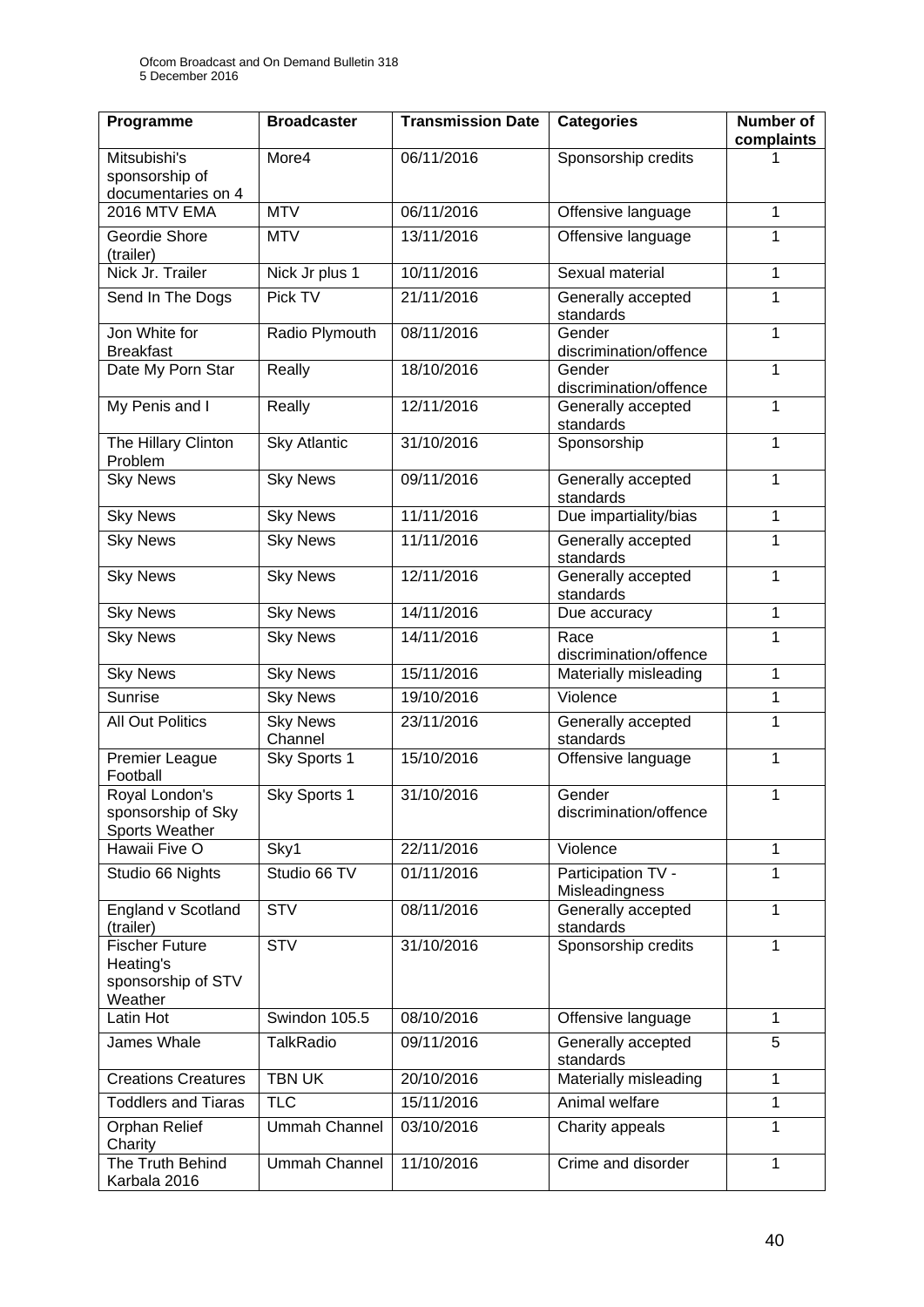| Programme                  | <b>Broadcaster</b> | <b>Transmission Date</b> | <b>Categories</b>              | Number of<br>complaints |
|----------------------------|--------------------|--------------------------|--------------------------------|-------------------------|
| Programming                | Various            | 01/01/2016               | Race<br>discrimination/offence |                         |
| Geordie Shore<br>(trailer) | VH1                | 12/11/2016               | Offensive language             |                         |

#### **Complaints assessed under the General Procedures for investigating breaches of broadcast licences**

For more information about how Ofcom assesses complaints about broadcast licences, go to: [https://www.ofcom.org.uk/\\_\\_data/assets/pdf\\_file/0019/31942/general](https://www.ofcom.org.uk/__data/assets/pdf_file/0019/31942/general-procedures.pdf)[procedures.pdf](https://www.ofcom.org.uk/__data/assets/pdf_file/0019/31942/general-procedures.pdf)

| Licensee              | <b>Licensed service</b> | <b>Categories</b>                    |
|-----------------------|-------------------------|--------------------------------------|
| <b>ESTV</b> Limited   | London Live             | <b>Television Access</b><br>Services |
| Irvine Beat FM (SCIO) | Irvine Beat FM          | Kev<br>Commitments                   |

#### **Complaints assessed under the Procedures for investigating breaches of rules for On Demand programme services**

| <b>Programme</b>                      | Service name       | Service provider | <b>Categories</b> | Number of<br>complaints |
|---------------------------------------|--------------------|------------------|-------------------|-------------------------|
| The Colour of<br>War: Adolf<br>Hitler | <b>BBC iPlaver</b> | <b>BBC</b>       | Hatred and abuse  |                         |

For more information about how Ofcom assesses complaints about on demand services, go to:

[https://www.ofcom.org.uk/\\_\\_data/assets/pdf\\_file/0033/74499/procedures](https://www.ofcom.org.uk/__data/assets/pdf_file/0033/74499/procedures-investigating-breaches.pdf)[investigating-breaches.pdf](https://www.ofcom.org.uk/__data/assets/pdf_file/0033/74499/procedures-investigating-breaches.pdf)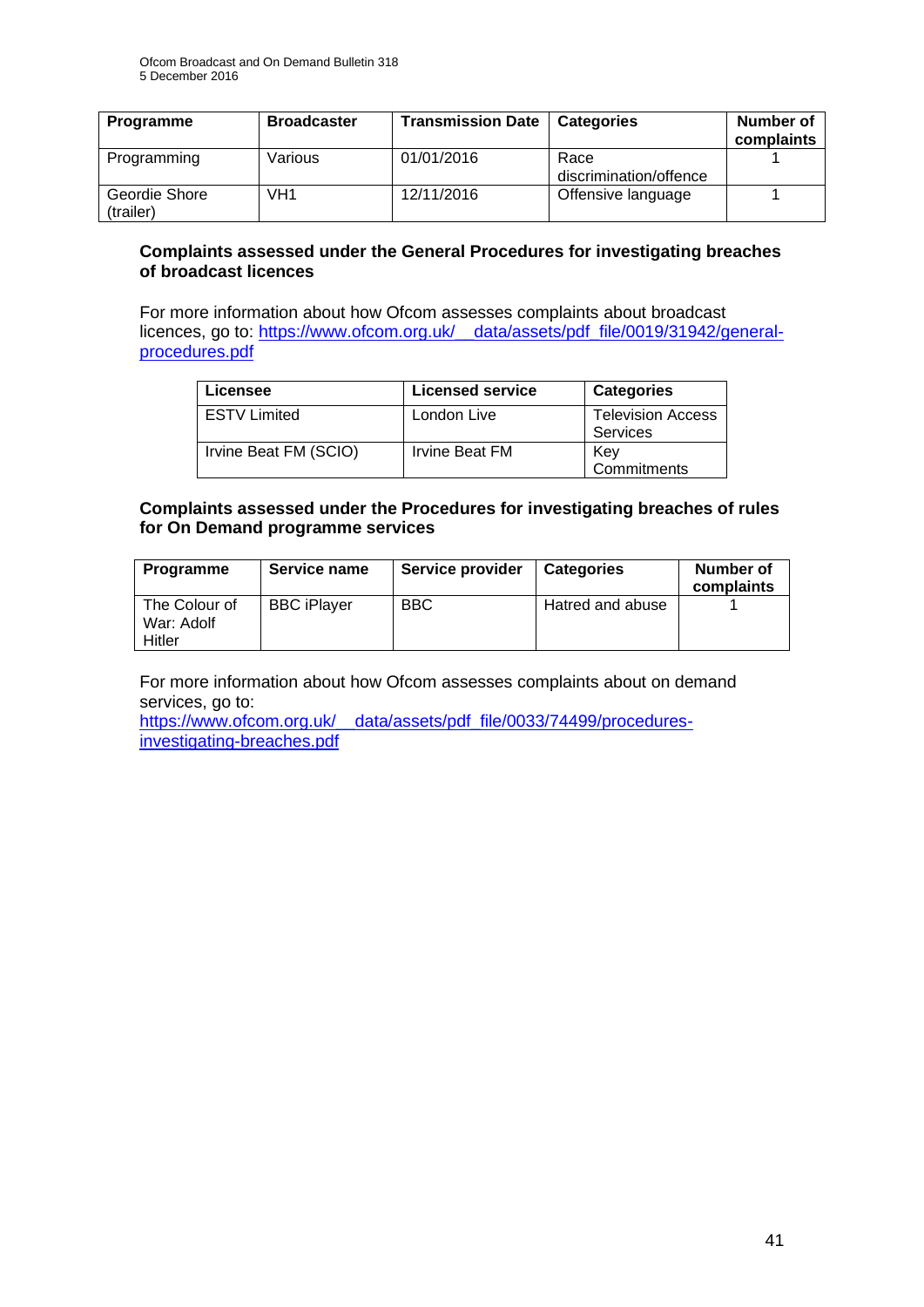# **Complaints outside of remit**

Here are alphabetical lists of complaints received by Ofcom that fell outside of our remit. This is because Ofcom is not responsible for regulating the issue complained about. For example, the complaints were about the content of television, radio or on demand adverts, accuracy in BBC programmes or an on demand service does not fall within the scope of regulation.

For more information about what Ofcom's rules cover, go to: [http://consumers.ofcom.org.uk/complain/tv-and-radio-complaints/what-does-ofcom](http://consumers.ofcom.org.uk/complain/tv-and-radio-complaints/what-does-ofcom-cover/)[cover/](http://consumers.ofcom.org.uk/complain/tv-and-radio-complaints/what-does-ofcom-cover/)

#### **Complaints about television or radio programmes**

For more information about how Ofcom assesses complaints about television and radio programmes, go to:

[https://www.ofcom.org.uk/\\_\\_data/assets/pdf\\_file/0020/55109/breaches-content](https://www.ofcom.org.uk/__data/assets/pdf_file/0020/55109/breaches-content-standards.pdf)[standards.pdf](https://www.ofcom.org.uk/__data/assets/pdf_file/0020/55109/breaches-content-standards.pdf)

| Programme                                  | <b>Broadcaster</b>               | <b>Transmission Date</b> | <b>Categories</b>          | <b>Number of</b><br>complaints |
|--------------------------------------------|----------------------------------|--------------------------|----------------------------|--------------------------------|
| Feed the Beast                             | <b>AMC from BT</b>               | 15/11/2016               | Advertising content        | 1                              |
| <b>BBC News</b>                            | BBC <sub>1</sub>                 | 09/11/2016               | Other                      | 1                              |
| <b>BBC News</b>                            | BBC <sub>1</sub>                 | 22/11/2016               | Outside of remit           | 1                              |
| Have I Got News<br>For You                 | BBC <sub>1</sub>                 | 11/11/2016               | Due impartiality/bias      | 1                              |
| Michael Mcintyre's<br><b>Big Show</b>      | BBC <sub>1</sub>                 | 19/11/2016               | Product placement          | $\mathbf{1}$                   |
| <b>BBC News</b>                            | <b>BBC News</b>                  | 23/11/2016               | Due impartiality/bias      | 1                              |
| Jeremy Vine                                | <b>BBC Radio 2</b>               | 21/11/2016               | Due impartiality/bias      | $\mathbf{1}$                   |
| Jeremy Vine                                | <b>BBC Radio 2</b>               | 21/11/2016               | Due impartiality/bias      | 1                              |
| <b>Jeremy Vine</b>                         | <b>BBC Radio 2</b>               | 21/11/2016               | Due impartiality/bias      | 1                              |
| <b>Jeremy Vine</b>                         | <b>BBC Radio 2</b>               | 21/11/2016               | Due impartiality/bias      | 1                              |
| <b>BBC News</b>                            | <b>BBC Radio 4</b><br>and BBC TV | 15/11/2016               | Due accuracy               | 1                              |
| Thought for the Day                        | <b>BBC Radio</b><br>Scotland     | 22/11/2016               | Other                      | 1                              |
| Interview with<br>Labour MP Ruth<br>Smeeth | <b>BBC</b> Website               | 02/09/2016               | Other                      | 1                              |
| Advertisement                              | BT Sport 1                       | 19/11/2016               | Advertising content        | 1                              |
| Advertisement                              | Dave                             | 14/11/2016               | Advertising content        | 1                              |
| The Book of<br>Genesis                     | God TV                           | 21/11/2016               | <b>Advertising content</b> | 1                              |
| Advertisement                              | <b>ITV</b>                       | 08/11/2016               | Advertising content        | 1                              |
| Advertisement                              | $\overline{ITV}$                 | 20/11/2016               | Advertising content        | 1                              |
| Advertisement                              | <b>ITV</b>                       | 21/11/2016               | Advertising content        | 1                              |
| Advertisement                              | <b>ITV</b>                       | 10/11/2016               | Advertising content        | 1                              |
| Advertisement                              | LBC 97.3 FM                      | 05/11/2016               | Advertising content        | 1                              |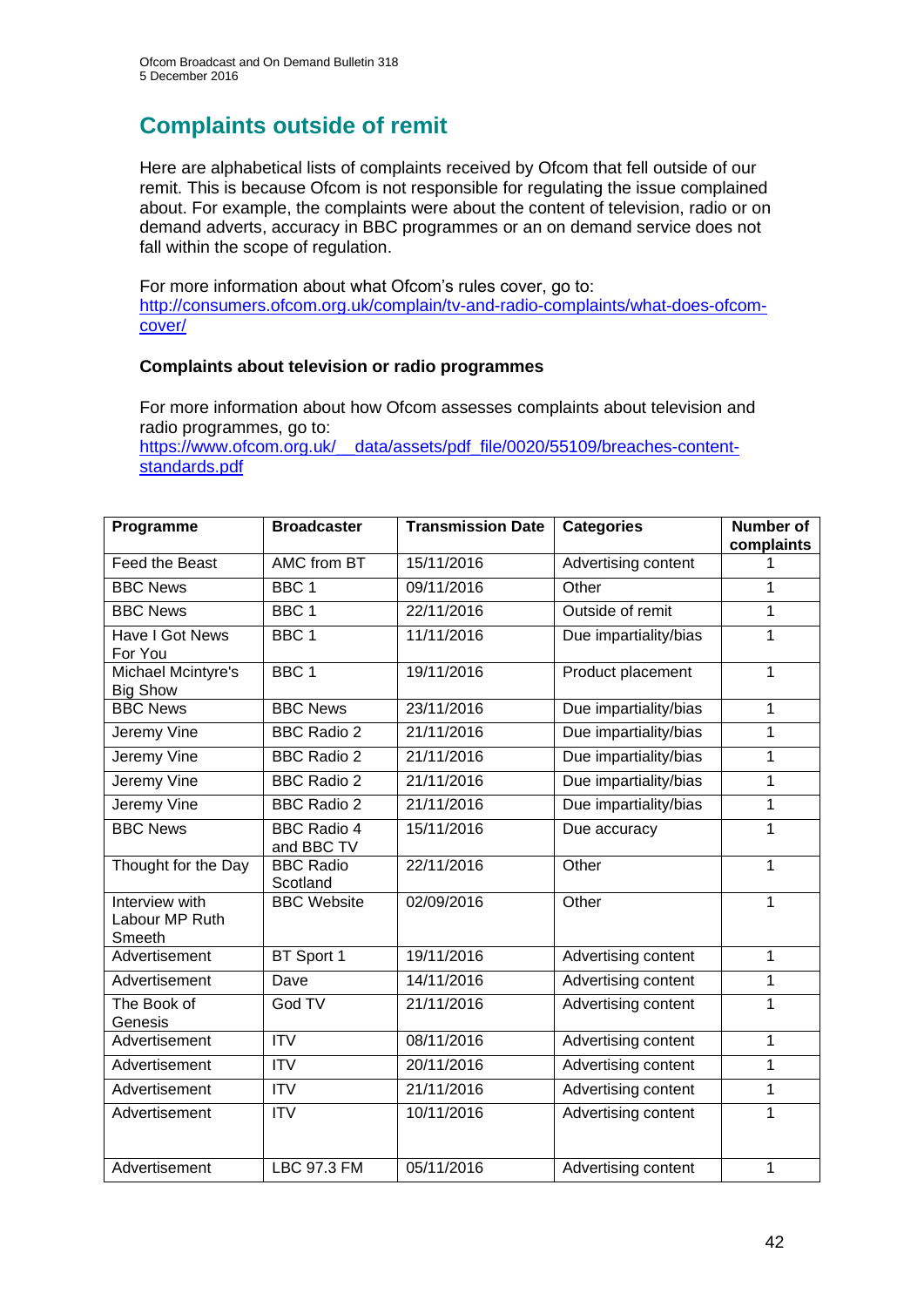| Programme                                                                          | <b>Broadcaster</b> | <b>Transmission Date</b> | <b>Categories</b>              | <b>Number of</b><br>complaints |
|------------------------------------------------------------------------------------|--------------------|--------------------------|--------------------------------|--------------------------------|
| Paddy Power's<br>sponsorship of Live<br><b>International Rugby</b><br><b>Union</b> | Sky1               | 12/11/2016               | Advertising content            |                                |
| <b>BBC Radio 1</b><br>Newsbeat                                                     | Twitter            | 01/11/2016               | Race<br>discrimination/offence |                                |
| Advertisement                                                                      | Various            | 13/11/2016               | Advertising content            |                                |
| Advertisement                                                                      | Vintage TV         | 16/11/2016               | Advertising content            |                                |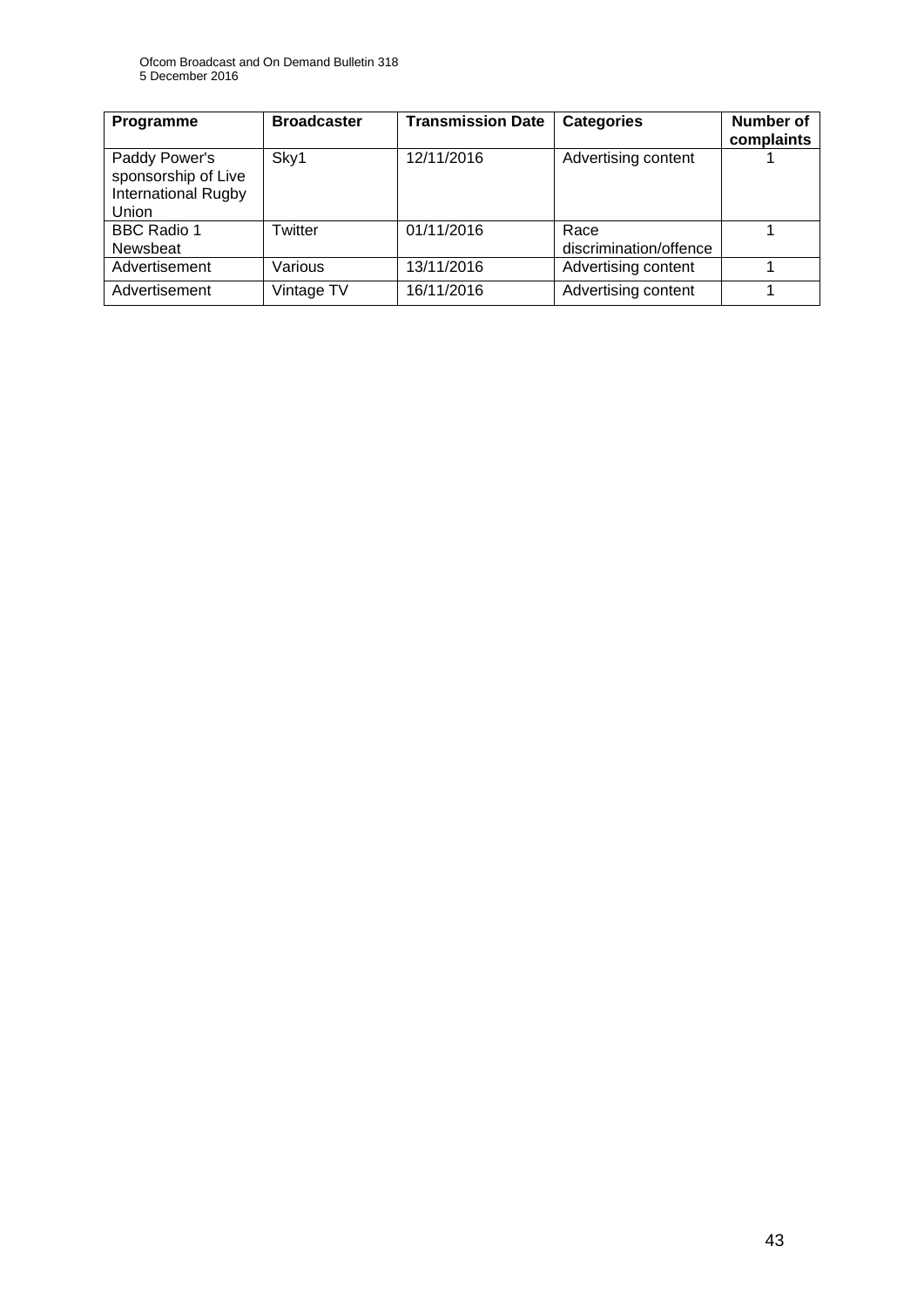### **Investigations List**

If Ofcom considers that a broadcaster or service provider may have breached its codes, rules, licence condition or other regulatory requirements, it will start an investigation.

**It is important to note that an investigation by Ofcom does not necessarily mean the broadcaster or service provider has done anything wrong. Not all investigations result in breaches of the codes, rules, licence conditions or other regulatory requirements being recorded.**

Here are alphabetical lists of new investigations launched between 14 and 27 November 2016.

**Investigations launched under the Procedures for investigating breaches of content standards for television and radio**

| Programme                     | <b>Broadcaster</b>    | <b>Transmission date</b> |
|-------------------------------|-----------------------|--------------------------|
| Spotlight sponsorship credits | Aaj Tak               | 25 October 2016          |
| Meet the Babes                | <b>Babenation</b>     | 28 October 2016          |
| New Blood                     | BBC <sub>1</sub>      | 14 July 2016             |
| This Morning                  | <b>ITV</b>            | 28 October 2016          |
| <b>News</b>                   | <b>Times Now</b>      | 02 October 2016          |
| The News Hour                 | <b>Times Now</b>      | 19 September 2016        |
| The News Hour                 | <b>Times Now</b>      | 22 September 2016        |
| The News Hour                 | <b>Times Now</b>      | 26 September 2016        |
| Advertising minutage          | TLC (Balkans)         | 02 September 2016        |
| Advertising minutage          | <b>Travel Channel</b> | 02 September 2016        |

For more information about how Ofcom assesses complaints and conducts investigations about content standards on television and radio programmes, go to: [https://www.ofcom.org.uk/\\_\\_data/assets/pdf\\_file/0020/55109/breaches-content](https://www.ofcom.org.uk/__data/assets/pdf_file/0020/55109/breaches-content-standards.pdf)[standards.pdf](https://www.ofcom.org.uk/__data/assets/pdf_file/0020/55109/breaches-content-standards.pdf)